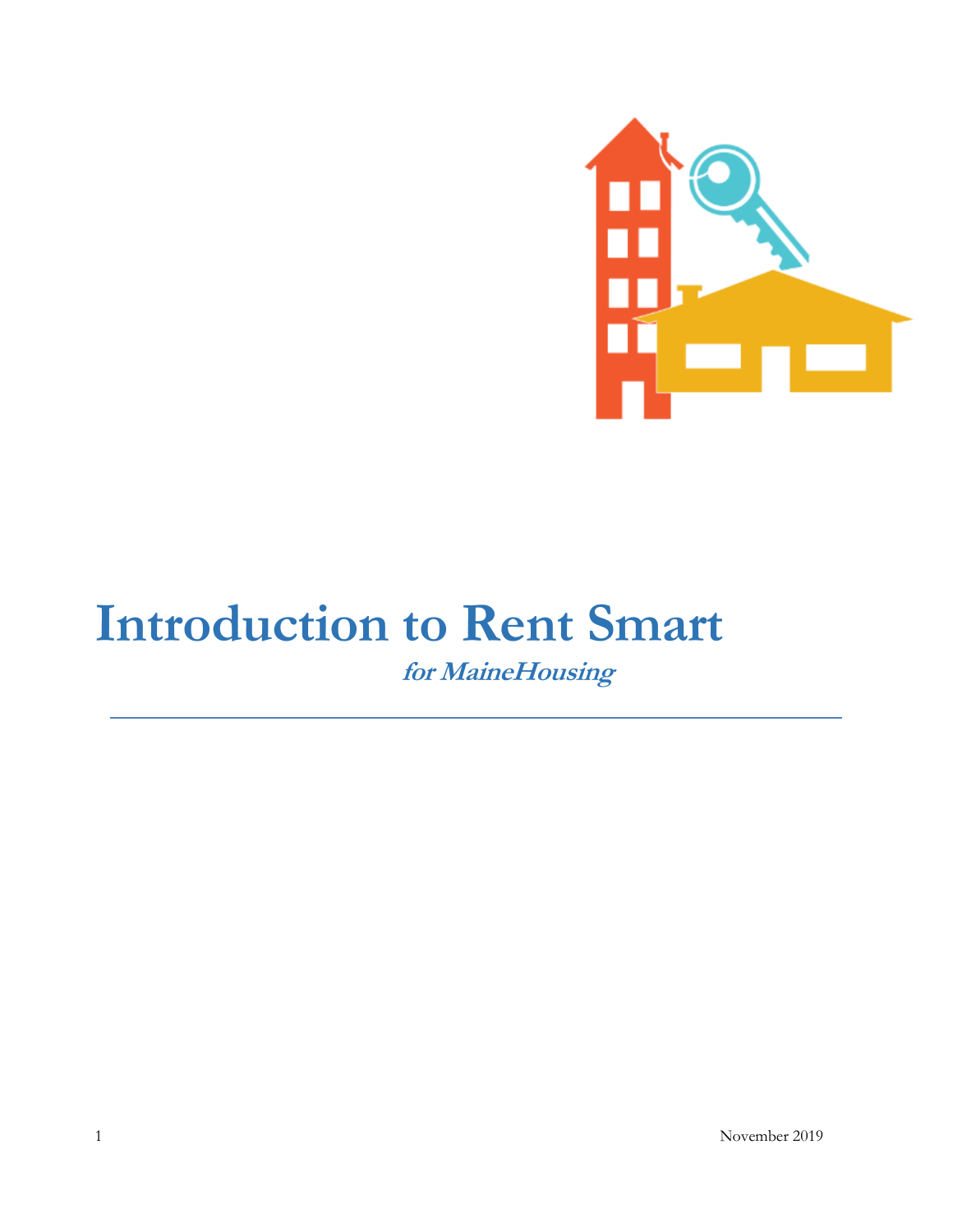## Contents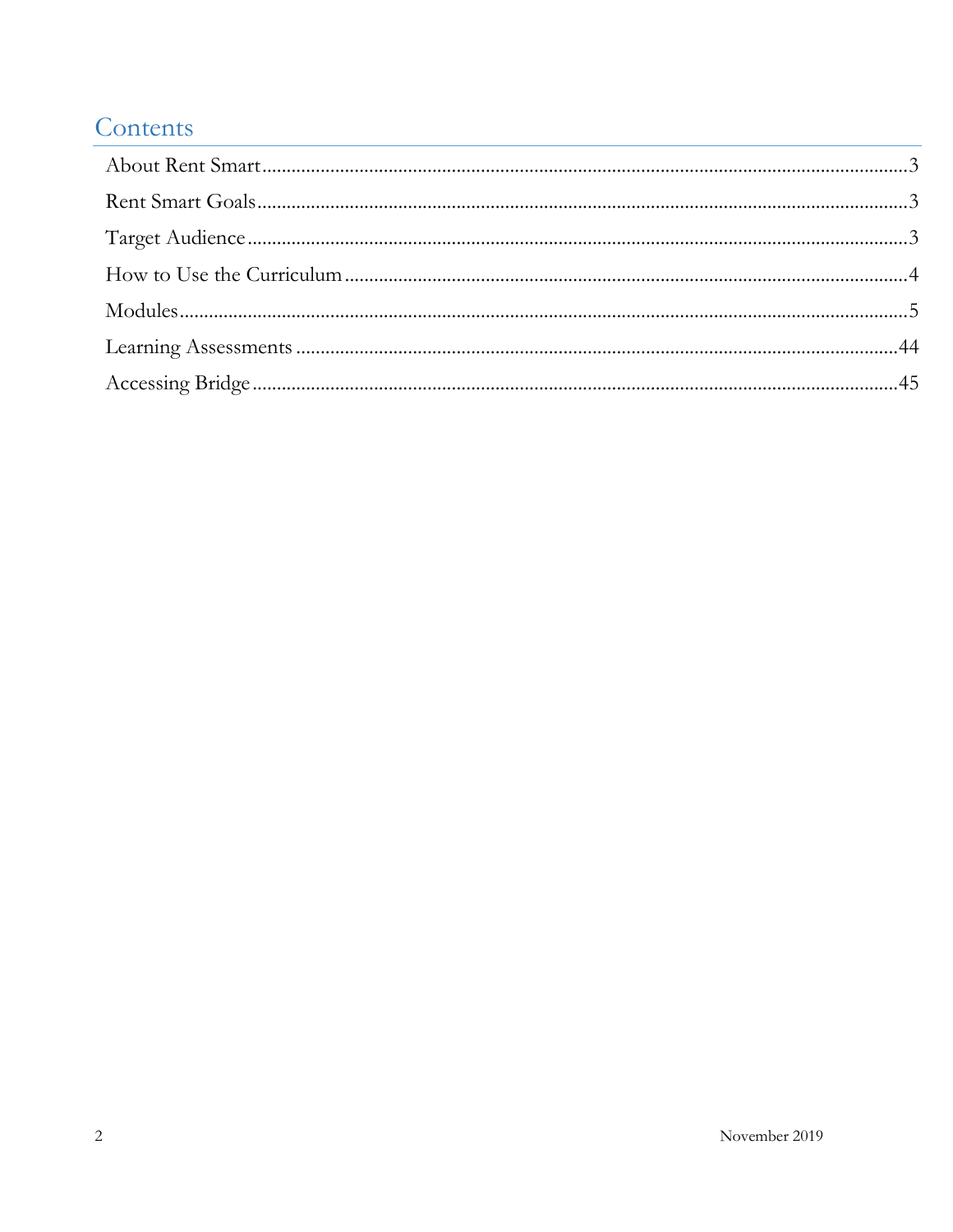## <span id="page-2-0"></span>About Rent Smart

Rent Smart focuses on the knowledge and skills essential for a successful renting experience. It challenges participants to know and understand their rights and responsibilities as a tenant and to know and understand the rights and responsibilities of their landlord. Rent Smart emphasizes forming a strong partnership between the tenant and landlord and establishing a positive rental history; starting participants on the right path for stability in housing.

MaineHousing utilizes Rent Smart and requires that Partner Agencies providing Stabilization Services through programs funded by MaineHousing be certified in Rent Smart. The Rent Smart training has been adapted from the University of Wisconsin- Madison and is available to all partner agencies via our online Learning Management System (LMS), [Bridge.](https://mainehmis-mainehousing.bridgeapp.com/)

Participating Partner Agencies will be monitored on successful certification in Rent Smart, as well as, evidence of Rent Smart activities and tools being utilized with Stabilization Clients. It is encouraged that Partner Agencies adapt the Rent Smart curriculum to best fit the needs of the individuals served.

The following information provides background information and can be used as a quick reference for module content. Additional questions on Rent Smart should be directed to the MaineHousing staff member designated as the Program Contact for your Agency.

## <span id="page-2-1"></span>Rent Smart Goals

Rent Smart guides and informs participants so they may:

- Learn new skills to build positive relationships with landlords and neighbors
- Gain confidence in their ability to find and maintain affordable housing
- Understand the application and screening processes used by landlords
- Learn the responsibilities and rights of tenants and landlords

## <span id="page-2-2"></span>Target Audience

Rent Smart is designed to help individuals who have little to no rental experience and those who have had difficulty obtaining rental housing. Participants may be first time renters, college graduates, homeowners transitioning to renters, individuals with poor rental or credit history, or individuals who have other issues that may cause potential landlords to perceive them as high-risk tenants.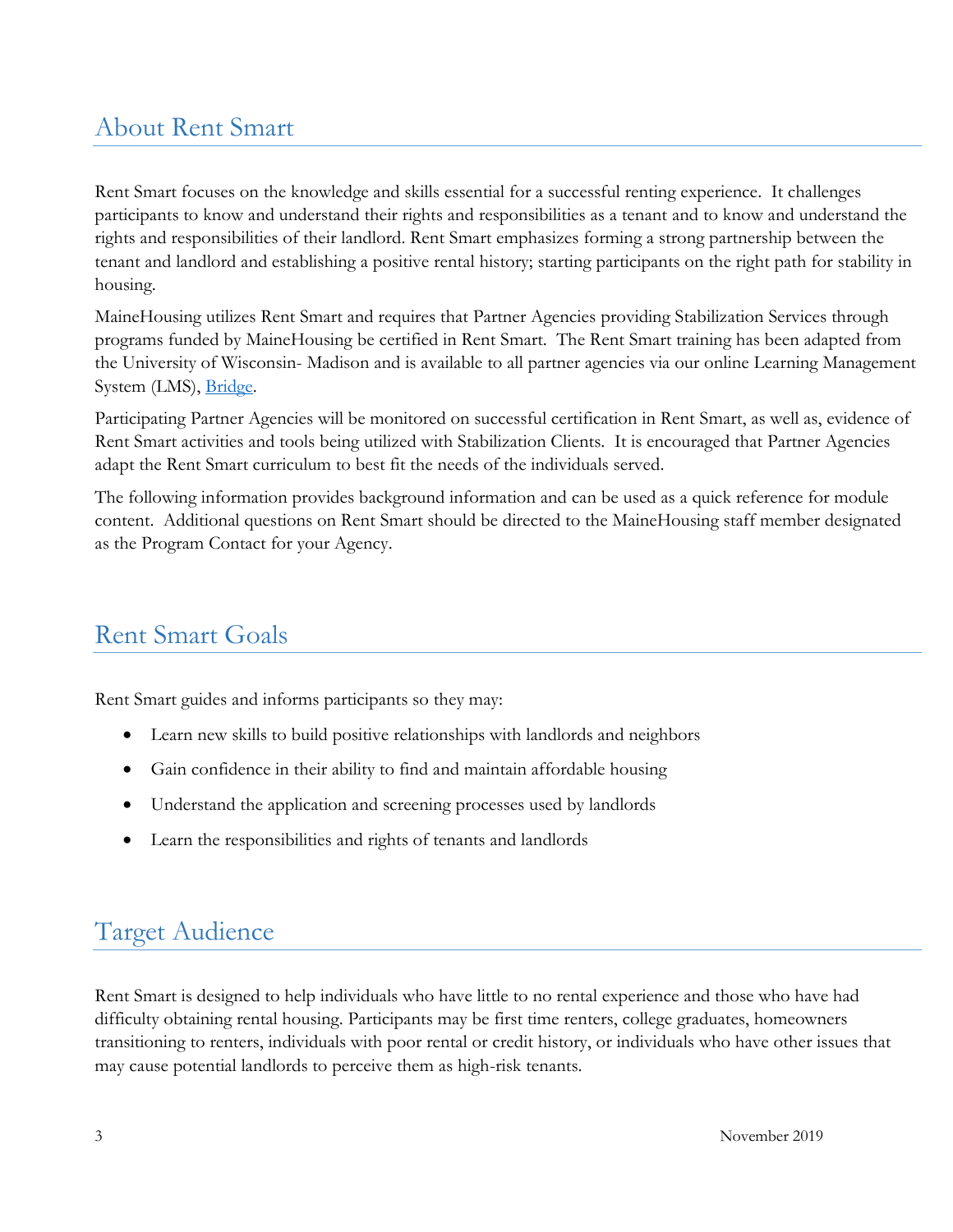## <span id="page-3-0"></span>How to Use the Curriculum

Rent Smart uses an active learning approach to increase participant motivation and improve course outcomes. Videos, case studies and internet links have been incorporated in the curriculum to provide interactive learning options. Learners should complete the entire curriculum and obtain a certificate in Rent Smart through Bridge, the online LMS, at [https://mainehmis-mainehousing.bridgeapp.com.](https://mainehmis-mainehousing.bridgeapp.com/) After receiving this certificate, the Learner should use specific and applicable tools from the curriculum in working with Clients and developing an adequate tenant education program at their Agency. Some Partner Agencies teach Rent Smart in regularly scheduled group sessions, while others choose to use a few select and specific modules. Rent Smart provides a detailed outline of topics, activities, and teaching resources. It relies on knowledgeable instructors to provide the module content. As a Learner, you are essential in making the course work. Your professional knowledge and experience can bring the agenda to life and provide a rewarding learning experience.

It may be difficult to schedule meeting times for participants. The course schedule should reflect local conditions. Check with potential participants and staff who work closely with them to determine the best days and times for them to participate in the course.

In addition to Rent Smart, a successful tenant education program requires a local partnership. Involvement of local service providers in design and delivery of your local program is **essential**. Landlords, local housing authorities, housing coalitions and legal services are some of the groups who have a stake in helping individuals become successful tenants. Involving concerned groups in the planning and teaching of Rent Smart can result in more effective and efficient program delivery, as well as, increased participation in the program, improved communication among agencies, and elimination of duplication. Some possible teaching partners and suggested topics include:



4 November 2019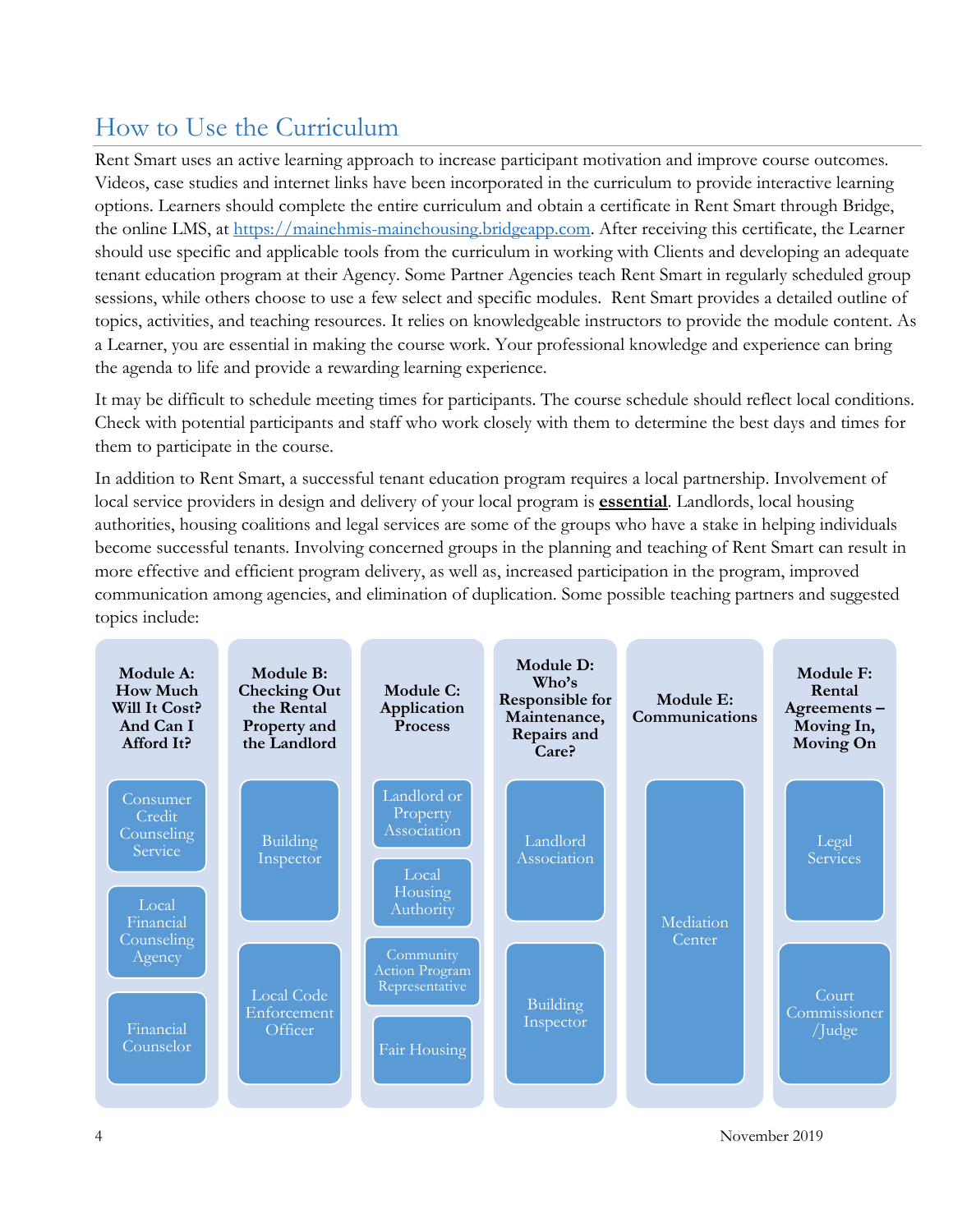#### **Tips for Being an Effective Instructor to Adults:**

- **Involve participants** the agenda for each module includes a series of activities to involve the participants.
- **Recognize what the participant already knows** teaching will be more effective if it helps participants relate the material to their own experience.
- **The immediate usefulness of the information should be made clear** instructors should make special efforts to accept the information participants add to the class, even when the information may not appear relevant at first.
- **Participation in teaching events is usually triggered by some sort of need instructors should take** time to identify the needs of participants and, as much as possible, relate the instruction to these needs.
- **Consider yourself as an assistant in the learning activity, not simply as a source of information** use visual aids, provide written materials, and include interactive exercises to augment lecturing.

## <span id="page-4-0"></span>Modules

Rent Smart is made up of six modules. Each module includes various activities, related to the participant objectives, for participants to complete. Accompanying each activity is a handout. Some handouts consist of multiple pages. Certain activities and handouts should be completed concurrently; in this instance, the handout will identify which activities and handouts go together.

## **Module A – How Much Will It Cost? And Can I afford it?**

*This module provides guidance to participants on how to determine the total cost of a rental unit and compare unit costs. It also introduces participants to the process of calculating their monthly income and expenses.* 

Participant Objectives:

1. Identify total cost of individual rental units

2. Compare rental units based on total costs

3. Practice balancing personal income and expenses

**Before beginning the module, provide each participant with a copy of the Overall Handout.**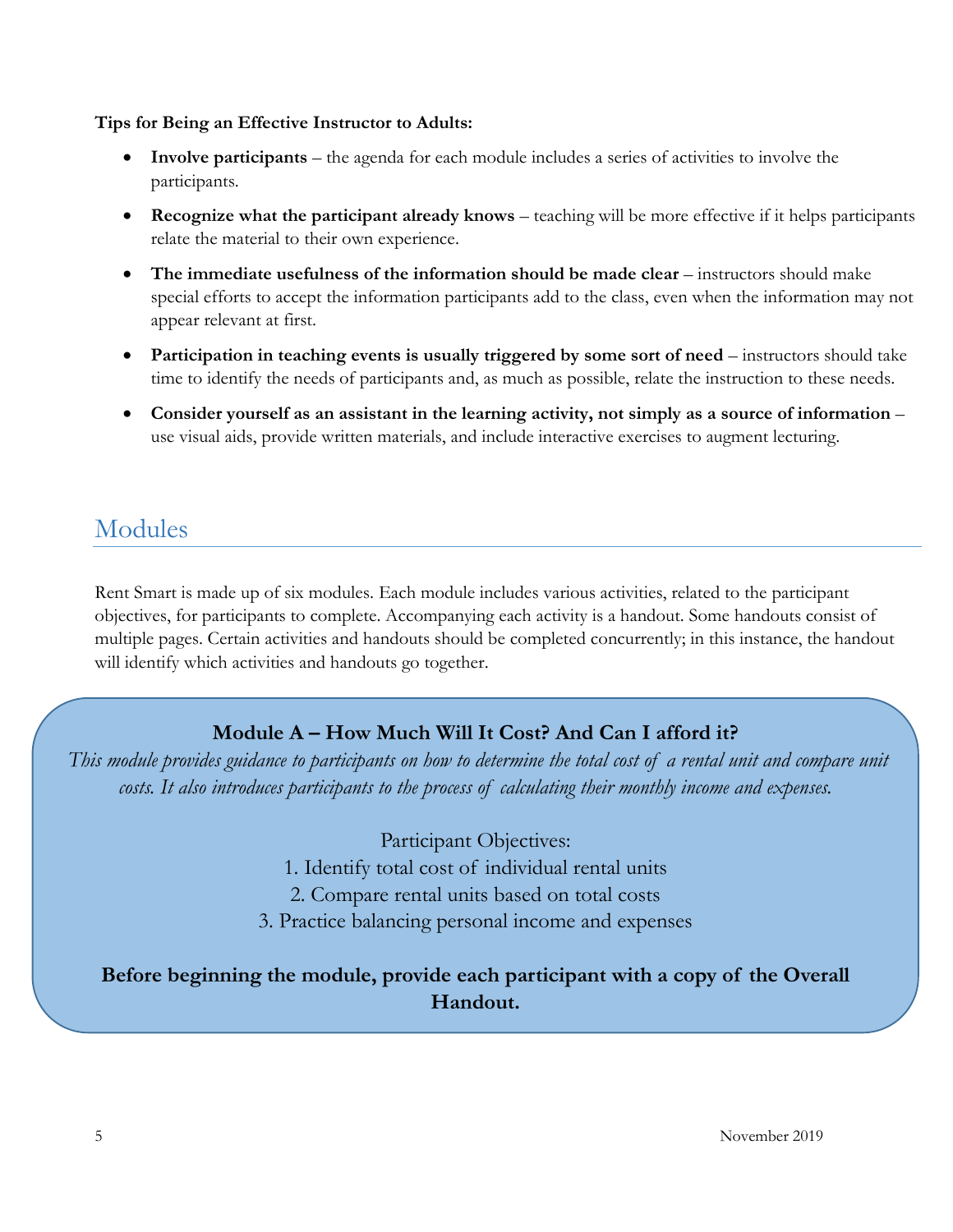#### **Activity 1: What Do the Ads Tell you?**

*(Meets Objective 1)*

#### **Tools:**

- Handout 1: What Do the Ads Tell You?
- Local Rental Ads
- Available Websites: [http://mainehousingsearch.org/;](http://mainehousingsearch.org/) [https://maine.craigslist.org/;](https://maine.craigslist.org/) [https://www.zillow.com/;](https://www.zillow.com/)<http://hud.gov/apps/section8/index.cfm> (specific to Section 8 Housing); [https://www.rent.com/;](https://www.rent.com/)<https://www.apartments.com/>
- Phone Apps (if participants have access to a Smart Phone)

Participants may work individually or in small groups to obtain rental ads from three local ads and/or websites. Instruct the participants to study the ads and complete the questions on **Handout 1: What Do the Ads Tell You?**. A copy of Handout 1 must be provided to participants for each rental ad. Discuss what the ads tell them about costs – the rent, utilities, additional costs. Is information missing? If an ad claims "includes heat and appliances" or "utilities included", what does that mean?

Discuss methods for obtaining necessary information, such as estimated utility costs. It is important to know the total costs of rental housing before making any decisions. If provided with an address, utility companies can usually provide information on past usage and billing. While it is true that landlords are required to disclose fees and charges (even if just verbally) and provide information on all costs, it is ultimately the tenant's responsibility to ask for this information before agreeing to renting the unit.

Review Handout 1 together. Were participants able to answer the questions?

*\*Optional: Lead participants in brainstorming their own list of questions.*

#### **Activity 2: Comparing Rental Costs**

*(Meets Objective 2)*

#### **Tools:**

- Handout 1: What Do the Ads Tell You?
- Handout 2: Comparing Rental Costs
- Calculators for participant use

Provide each participant with a copy of **Handout 2: Comparing Rental Costs**. Instruct participants to use the information gathered on Handout 1 to fill out Handout 2.

When completed, discuss:

- What are some of the total monthly costs?
- Does lower rent always mean lower cost for the month?
- Is it always best to have utilities included in the rent?
- Have you considered travel costs to and from work and social support?
- Does this help you understand whether or not you can afford to rent a place to live?
- How could you use this chart?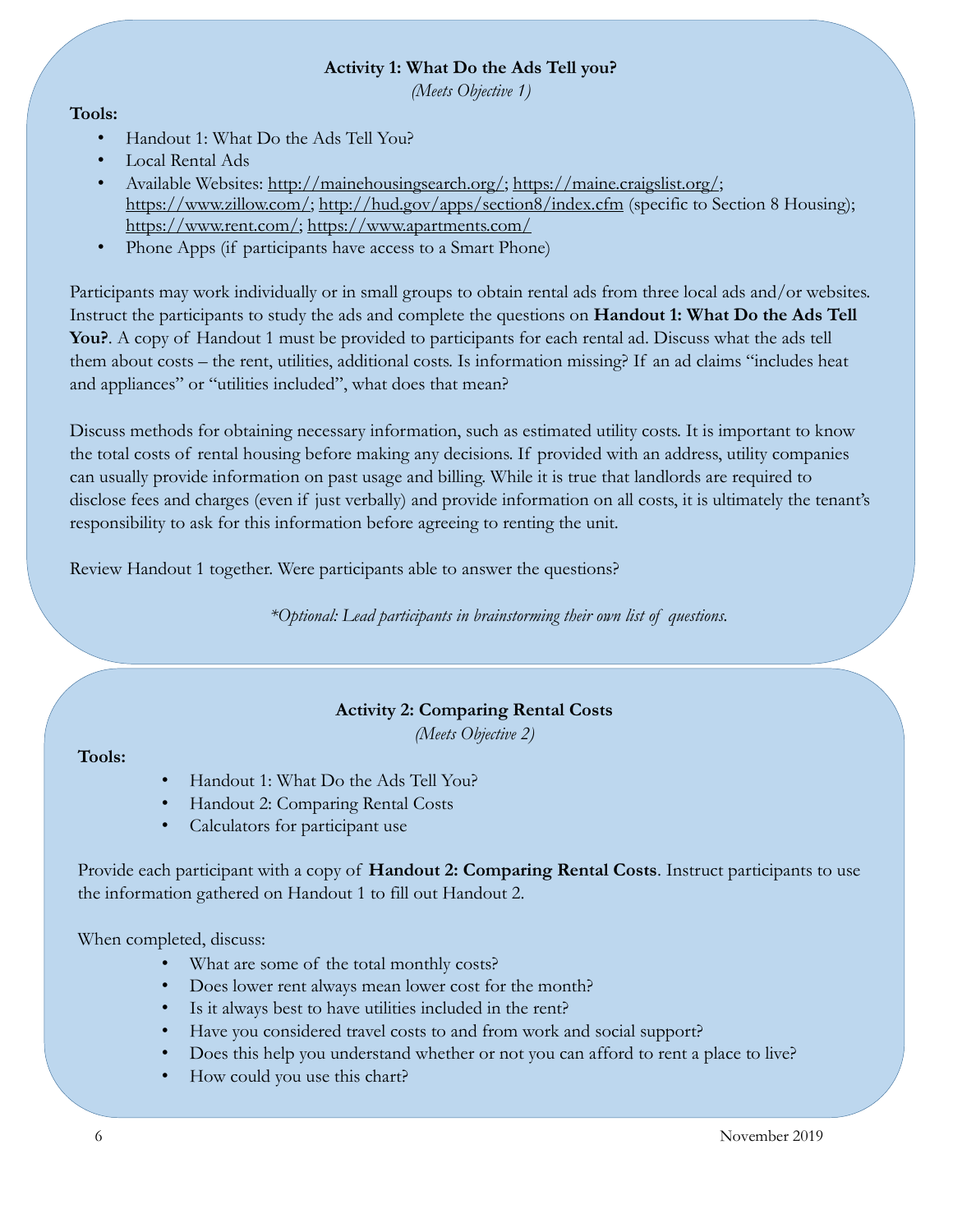#### **Activity 3: Balancing Income and Expenses (Case Studies)**

*(Meets Objective 3)*

#### **Tools:**

- Instructor Materials: Case Study Matrix of all case studies (2 pages)
- Case Studies Instructor will select those appropriate for the participants
	- Case Study 1 Teen scenario and Case Study 1 Worksheet (2 pages)  *\*Note: Requires two worksheets; one for each renter in the study.*
	- Case Study 2 Single Parent scenario and Case Study 2 Worksheet
	- Case Study 3 Formerly Incarcerated Individual scenario and Case Study 3 Worksheet
	- Case Study 4 Homeless Individual Scenario and Case Study 4 Worksheet *\*Note: Requires two worksheets; one for each situation in the study.*
	- Case Study 5 Older Person scenario and Case Study 5 Worksheet
- Handout 3: Monthly Budget Worksheet
- Instructor Materials: Completed Monthly Budget Worksheets (for each Case Study)
- Handout 4: When You Need to Reduce Expenses (Optional)
- Calculators for Participant Use
- Flip Chart or White Board & Markers

In this activity, participants will explore how much rent they can afford and still be able to meet other basic needs. They will have the opportunity to think about ways to increase income and/or decrease expenses and learn a method to keep up with their rental payments.

Begin the activity by providing the **Case Studies** and **Handout 3** to participants. While handing out the material, ask participants:

- Have you ever worried that you wouldn't have the money for rent when it was due?
- Have you ever gone without food or gas for the car because you had to pay rent?
- Have you ever been evicted because you got behind on rent?

Have participants work in pairs, if possible, to determine monthly income and expenses from one case study. Some important points to share with participants before they begin are:

- Include only income that can be counted on. For example, overtime pay may not be consistent enough to count in the monthly formula.
- If income varies due to the number of hours worked or because it comes from tips or commissions, use an average of several paychecks or use the amount from the smallest paycheck.
- Income may be from a variety of sources other than wages and may include non-cash income such as Food Stamps.

Once participants have completed **Handout 3**, discuss what the renter in the case study can afford. You will need to use the **Instructor Materials: Completed Monthly Budget Worksheets** to check the accuracy of each worksheet completed by participants.

**OPTIONAL:** Provide **Handout 4: When You Need to Reduce Expenses***.* As a group discuss how the ideas relate to the case study they used.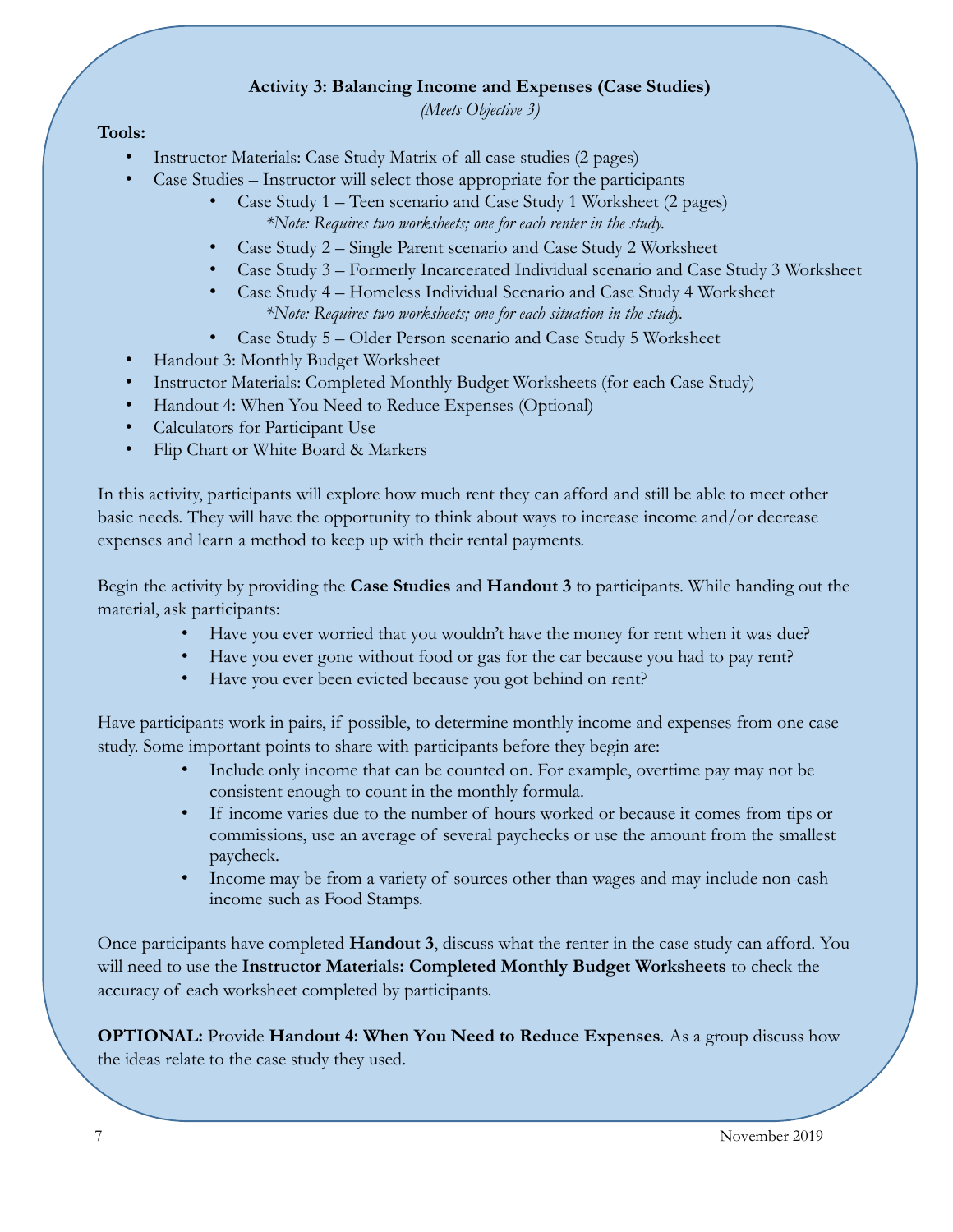#### **Activity 4: Creating a Spending Plan**

*(Meets Objective 3)*

#### **Tools:**

- Handout 3: Monthly Budget Worksheet (short) **OR**
- Handout 4: When You Need to Reduce Expenses
- Handout 5: Set Up a Spending Plan (long)
- Calculators for participant use
- Handout 6: Paying the Rent On Time, Every Month
- Handout 7: Track Spending
- Handout 8: Pocket Spending Tracker

**Suggested Introduction:** Estimating monthly household income is the first step in determining if one is able to financially afford to rent housing. The second step is to determine the ways in which estimated monthly housing costs will fit with current spending patterns.

**Step 1:** Estimating monthly household income: Have participants individually complete **Handout 3: Monthly Budget Worksheet or Handout 5: Set Up a Spending Plan** for their own household expenses and income. You may also suggest online budgeting tools or phone apps listed on **Overall Handout**.

\**Optional: Discuss* **Handout 4: When You Need to Reduce Expenses** *for discussion related to their own situation.*

**Step 2:** Determine the ways in which estimated monthly housing costs will fit with current spending patterns. Discuss **Handout 6: Paying the Rent—On Time, Every Month**. When using the payment calendar system, each payment should be written on the due date along with who must be paid and how much. Be sure to allow time for mail service if not paid online. Pay all bills when due to avoid late fees, extra finance charges, utilities from being turned off, eviction, repossessions, and bad credit rating.

Discuss **Handout 7: Track Spending** which lists different options for paying bills on time and the importance of tracking spending as written on the handout. You may want to demonstrate some of the suggestions such as using a checkbook register, using envelopes for receipts, or computer programs listed on **Overall Handout***.*

Demonstrate **Handout 8: Pocket Spending Tracker** where the participant tracks daily spending of cash (or pocket money). Discuss why this is important.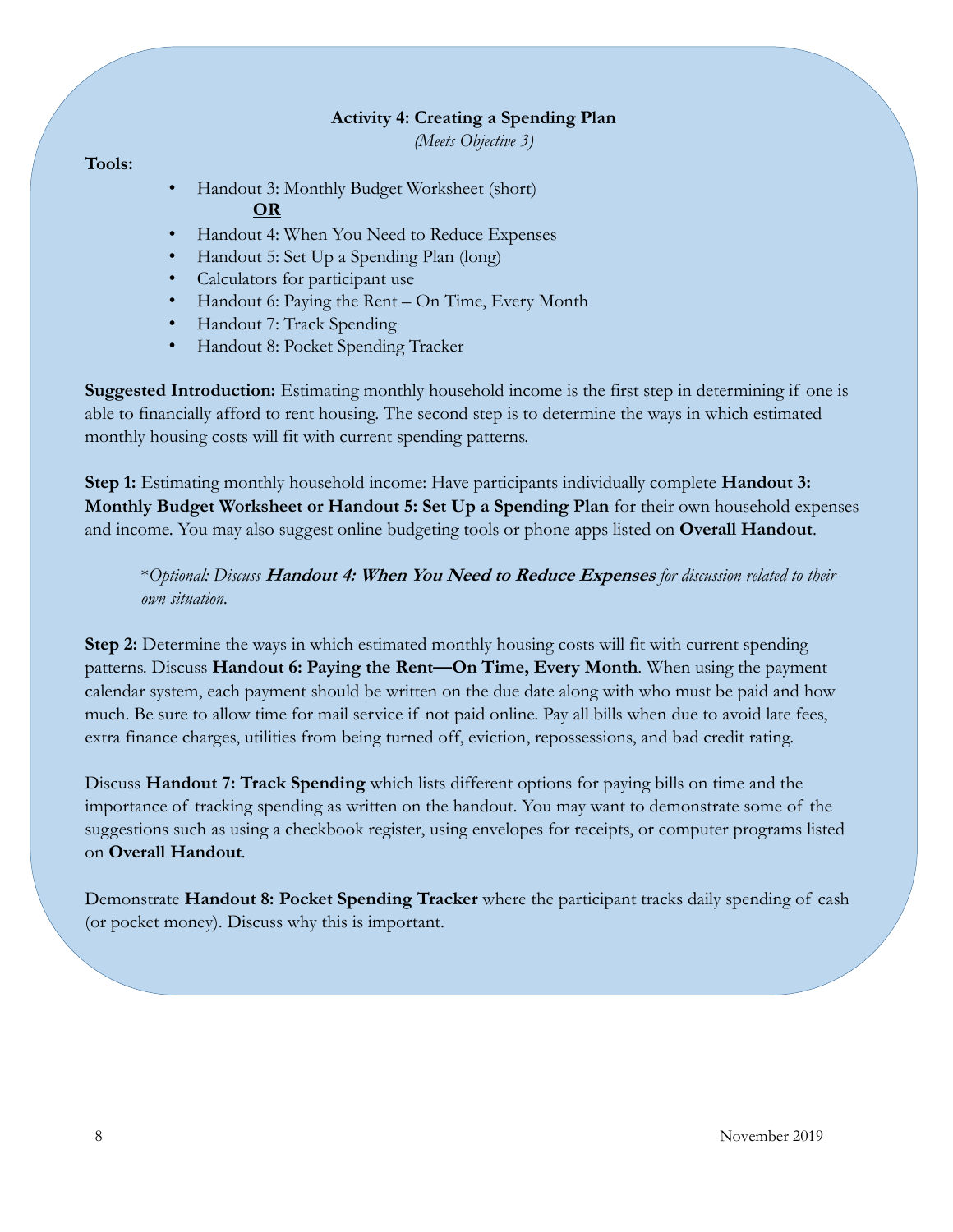#### **Activity 5: Small Change Adds Up (Optional)**

*(Meets Objective 3)*

**Tools:**

- Instructor Materials: Small Change Adds Up Strategy Cards
- Handout 9: Small Change Adds Up Playing Board

Divide the class into groups of three or four people. Give each group a set of **Small Change Adds Up Strategy Cards** and a **Small Change Adds Up Playing Board**.

Taking turns, members of each group will draw a card and read the strategy to their group. Together members decide if the strategy is something they already do, will try to do, or is not practical for them. The card is then placed on the board accordingly. Allow 5-7 minutes for this phase of the exercise.

For the larger discussion, have each group share one strategy they are already using and one they will try to use. Ask for suggestions for additional strategies.

#### **Activity 6: Group Budgeting Exercise (Optional)**

*(Meets Objective 3)*

**Tools:**

- Budget Poster (one for each group)
- Markers (dry erase if poster is laminated)
- Instructor Materials: Spending Plan Receipts (for each group, print cut apart, and put in envelope
- Calculators for participant use

**Before session: Make enough Budget Posters (laminate if possible) to have small groups (4-5 participants) work together on a budget/spending plan. Print sample receipts and place in an envelope for each group.**

Divide participants into groups and instruct them to use the receipts to complete the **Budget Poster**  categorizing the expenses. Then total each category on the poster.

When all groups are done, discuss the following questions:

- Does this person have enough money for housing?
- Are there areas where they could cut back expenses?
- Could they increase their income?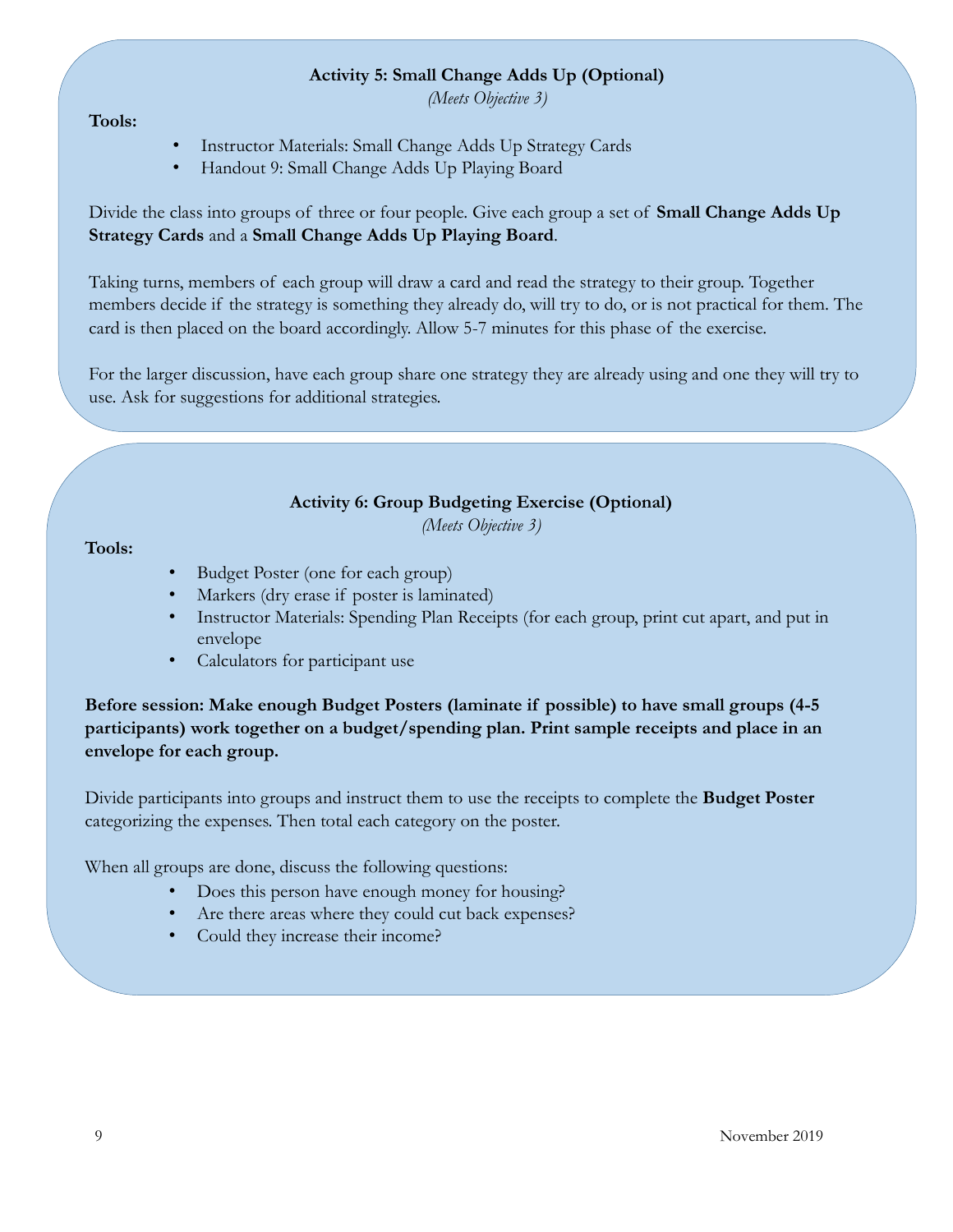## **Module B – Checking Out the Rental Property and the Landlord**

*This module introduces a tool that participants can use to determine what is most important to them in a place to live and a similar tool that can be used to compare apartments.*

Participant Objectives:

- 1. Identify what they want and need in a rental unit
- 2. Identify resources to help locate potential rental properties
- 3. Learn strategies for comparing and inspecting rental units
- 4. Increase readiness and confidence in securing rental property

## **Before beginning the module, provide each participant with a copy of the Overall Handout.**

### **Activity 1: Determining Your Housing Needs**

*(Meets Objective 1)*

#### **Tools:**

- Handout 1: My Housing Needs
- Flip Chart
- Markers for Flip Chart

**Suggested Introduction:** Before you begin your search, you need to determine which features are must-haves and which are conveniences you can live without. Keep in mind that you may need to make some concessions to stay within your budget.

Distribute **Handout 1: My Housing Needs.** Ask each participant to rank items by importance on the worksheet. In pairs, compare responses. Each group can then share one item they identified as "Very Important" or "Fairly Important" and repeat this process until all the items on the needs column are listed on a flip chart.

Following completion of the Flip Chart task, facilitate a group discussion. Here are some questions for starting the discussion:

- How did ranking importance of items help you focus on what is important to you?
- After listening to the other groups, which items would you move up on your list?
- How will the choices you make affect where and how you look for a rental unit?

**OPTIONAL:** If internet access is available, ask participants to suggest the amount of rent they are willing and able to pay per month. You can google "Apartments available in [insert name of community] for \$[insert desired rent amount] per month". Many rental properties can be viewed online so participants can get a sense of what is available in their price range.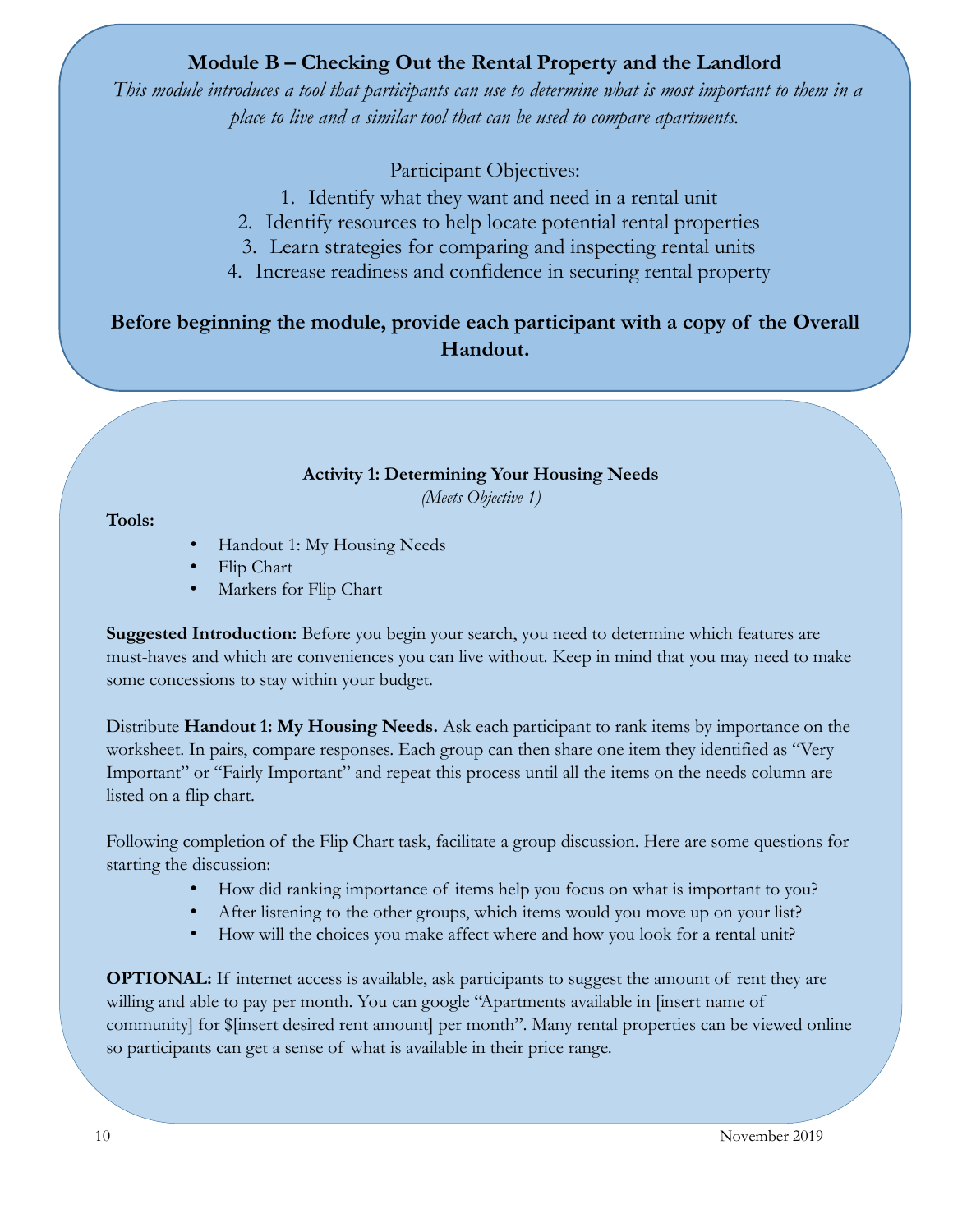#### **Activity 2: How to Locate a Rental Unit**

*(Meets Objective 2)*

#### **Tools:**

- Flip Chart or White Board
- Markers for flip chart or dry erase

**Suggested Introduction:** Once you know what you are looking for and how much you can afford, you can begin searching for rental units. There are many ways to locate rental housing.

Ask participants to share sources they have used when looking for rental housing. Put their ideas on a flip chart or white board.

Here are some possible options:

- Friends and family
- Print sources, i.e. newspaper, rental magazines
- Bulletin boards located in businesses
- "For Rent" signs
- Non-profit housing agencies
- Faith community
- Electronic bulletin boards, Facebook, websites
- Apps
- Property Management Company
- Maine Housing Search [http://mainehousingsearch.org](http://mainehousingsearch.org/)

Discuss advantages and disadvantages of each source.

**OPTIONAL:** Share specific resources in your community, i.e. websites, electronic bulletin boards. If there is internet access where this lesson is being taught, you can show these sites to participants. Many public libraries provide free computer access.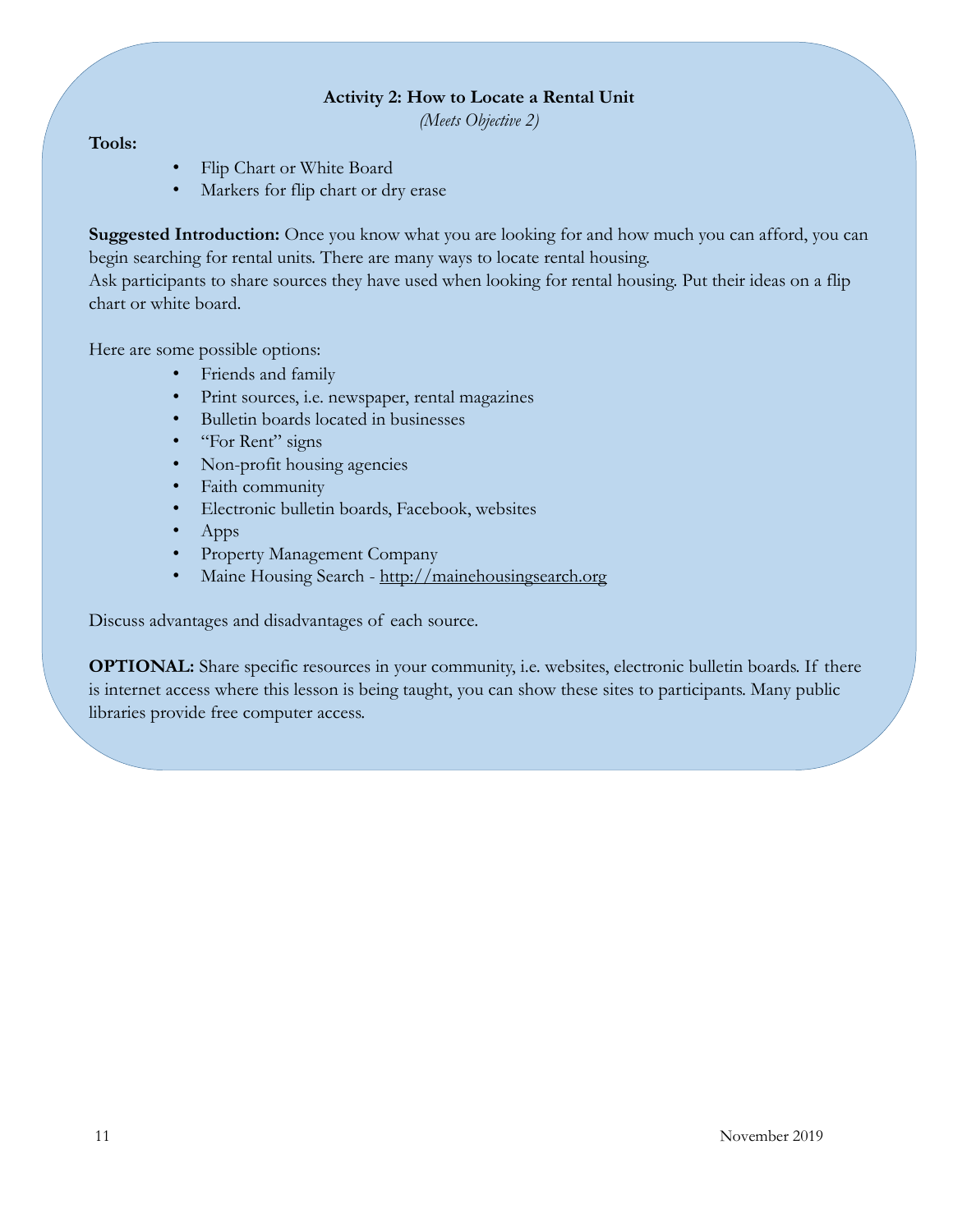#### **Activity 3: Finding Affordable Housing**

*(Meets Objective 2)*

**Tools:**

• Handout 2: Affordable Rental Unit Options & Contact Information

Instructors should identify local resources, eligibility requirements, and contact information that can be distributed to participants. Communities may have affordable housing options that are unique.

**OPTIONAL:** Invite local housing authority staff to be a guest speaker and share information about available program(s).

**Suggested Introduction:** Finding a rental unit that meets your needs and your budget is not always easy. Fortunately, there are programs that can make rent more affordable.

Provide Handout 2: Affordable Rental Unit Options & Contact Information to serve as a guide to sharing information about local affordable housing options.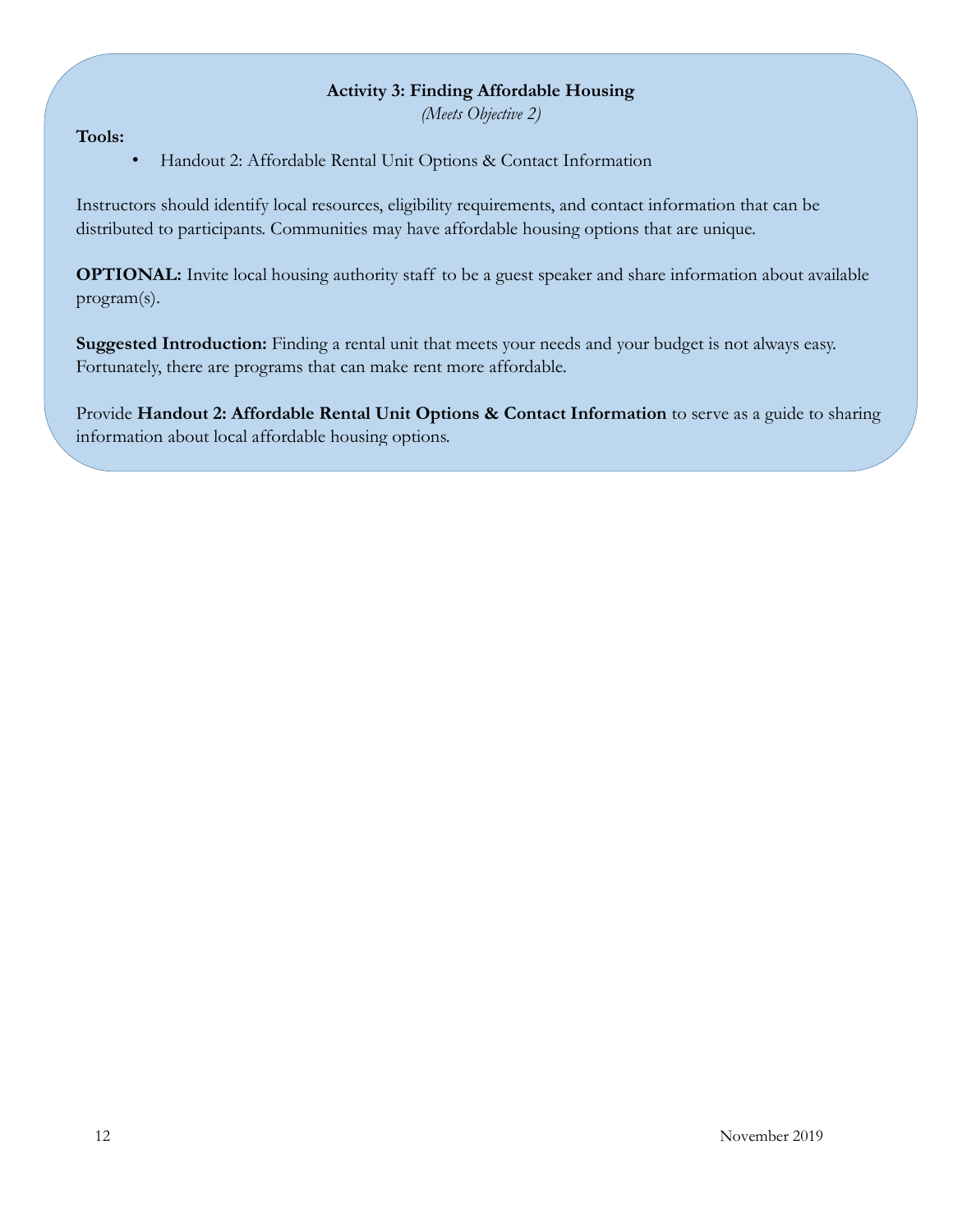#### **Activity 4: Comparing and Inspecting Rental Units**

*(Meets Objective 3)*

#### **Tools:**

- Handout 3: Case Study Matrix
- Instructor Materials: Case Study Comparison Units Completed Checklists (Select those appropriate for class based on participants)
- Handout 4: Rental Property Checklist
- Handout 5: Don't Rent Trouble
- [Video: How to Inspect a Rental Unit](https://youtu.be/srTnJGBD52Y)
- Flashlight, hair dryer, light bulb, paper/pencil if you will be using pictures and props instead of showing the video

Provide **Handout 3: Case Study Matrix** and the **Case Study Comparison Units Completed Checklists** appropriate for the class. Individually or in groups of 3-4, have participants read the assigned case study on **Handout 3: Case Study Matrix** and review the corresponding **Case Study Comparison Units Completed Checklists**. Have participants select the best rental unit for their assigned case by reading the assigned case study and determining which unit (A, B or C) best meets the renter's needs and budget.

Ask participants the following questions after they have read the case study in the matrix and reviewed the **Case Study Comparison Units Completed Checklists**:

- Which unit is most convenient?
- Which rental unit has more of what the tenant wants? Why?
- Which has the most features/conveniences?
- Which feature would be important to the tenant?
- If you were the tenant, which would you choose? Why?

#### Provide **Handout 4: Rental Property Checklist** and **Handout 5: Don't Rent Trouble**.

**Suggested Introduction:** You may use a blank copy of **Handout 4: Rental Property Checklist** for comparing rental units in your own search. However, finding a decent place to live also requires a thorough tour and inspection. This is your potential home, so treat your first visit like an inspection. It is helpful to have a process for comparing units.

Show the video that explains to tenants how to inspect a rental unit. Discuss the list of things to inspect on **Handout 5: Don't Rent Trouble**. If you do not have the ability to show a video, bring the props listed in the above section entitled "Tools" and discuss **Handout 5: Don't Rent Trouble**.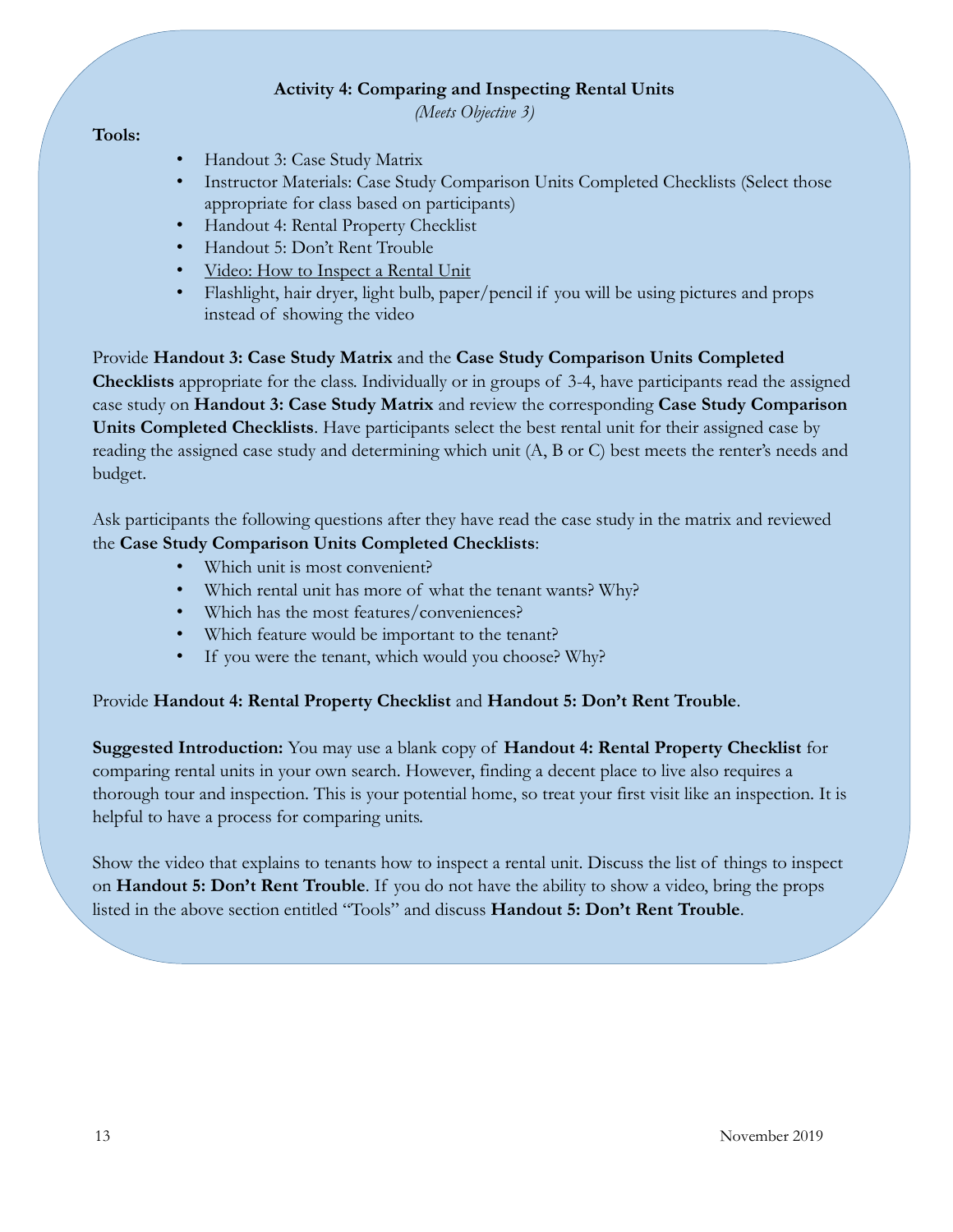#### **Activity 5: Discussion about Challenging Situations that Impact the Ability to Rent**

*(Meets Objective 4)*

**Tools:**

• No Handouts

Instructors should contact the town, village, or city hall where the participants will be seeking a rental unit so that they are capable of discussing local ordinances and how criminal convictions are handled.

**Suggested Introduction:** The Fair Housing Act prohibits discrimination in the sale, rental and financing of dwellings, and in other housing-related transactions, based on race, color, national origin, religion, sex, familial status (including children under the age of 18 living with parents or legal custodians, pregnant women, and people securing custody of children under the age of 18), and handicap (disability). The Fair Housing Act covers most housing. In some circumstances, the Act exempts owner-occupied buildings with no more than four units, single-family housing sold or rented without the use of a broker, and housing operated by organizations and private clubs that limit occupancy to members.

Communities can regulate how closely certain sexual offenders can live in proximity to schools, parks, and daycare centers. The State Bureau of Investigation (SBI) is the agency responsible for maintaining the Sex Offender Registry (SOR) for the State of Maine. The SOR houses the list of individuals required by law to register as either a 10-year or a lifetime registrant. The public can freely [search for registered sex offenders](http://sor.informe.org/sor/) online by visiting [http://sor.informe.org/cgi](http://sor.informe.org/cgi-bin/sor/index.pl)[bin/sor/index.pl.](http://sor.informe.org/cgi-bin/sor/index.pl) As soon as an individual convicted of a sex offense requiring registration is registered, electronic notices can be sent to all the appropriate agencies where an individual lives, works, or goes to school. All additions, changes, and closings made in the SOR are downloaded nightly to the public web site. This ensures that new registrations will show, expired registrations will be removed, and address changes will be displayed in a timely manner.

In 2006, Maine joined the [National Sex Offender Public Registry](http://www.nsopr.gov/) as a participant. The public can make regional, individual state, or nationwide searches for individuals. If a Maine name is returned in the results, the link then takes the requester to the State of Maine's Sex Offender web site. To access the National Sex Offender Public Registry, visit: [https://www.nsopw.gov/.](https://www.nsopw.gov/)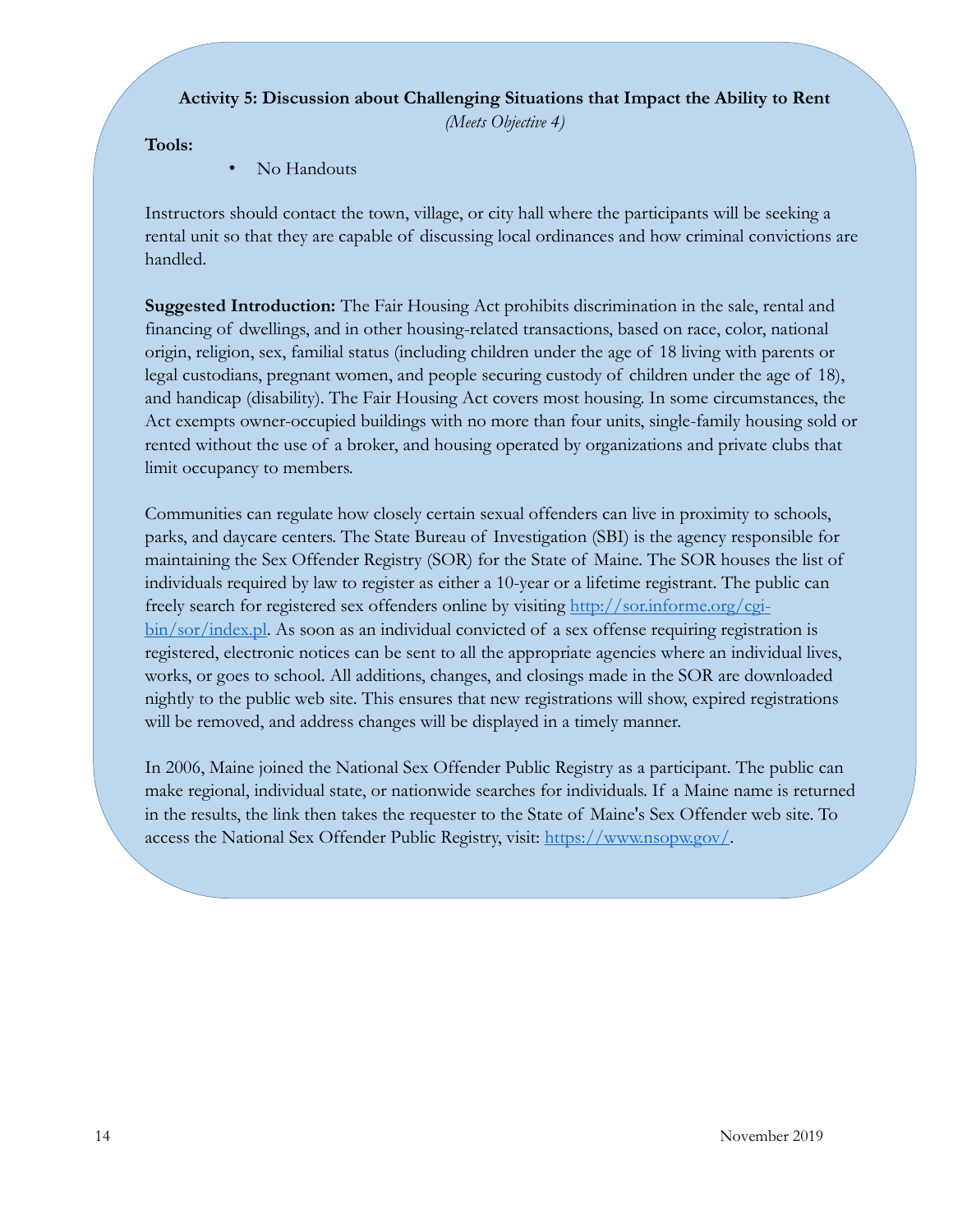## **Activity 6: Building and Maintaining a Relationship with the Landlord/Property Manager**

*(Meets Objective 4)*

**Tools:**

• Handout 6: Interviewing Landlords/Property Managers

**Suggested Introduction:** During the time spent inspecting rental units, the potential tenant can use this opportunity to decide if he/she will be comfortable establishing and maintaining a business relationship with a particular landlord/property manager. Doing so will give tenants insights into landlord/property manager customer service styles and help them choose buildings where repairs are dealt with quickly and in a professional manner.

There are many types of landlords/property managers from professional companies managing a large number of units to homeowners renting a duplex. Each may have a different style of management that may or may not match the lifestyle of the tenant. Most, but not all, landlords/managers are professional, competent and use good rental practices. Tenants should learn about the landlord/property manager before they rent.

When someone applies for rental housing, the landlord/property manager takes steps to verify the information provided on the application. He or she may contact your current or previous landlord/property manager for a reference, order a credit report, and run a criminal background check.

While the landlord/property manager is obtaining information about you, it is important for you to seek information about this individual.

## Provide **Handout 6: Interviewing Landlords/Property Managers**

**OPTIONAL:** Ask participants to find a partner. In partners, ask them to determine who will be the landlord/property manager and the tenant to role-play. The individual who will be the tenant can interview the landlord/property manager using the list of questions on **Handout 6: Interviewing Landlords/Property Managers**. After five minutes, switch roles and ask other questions on the sheet. Following completion of the interviews, ask participants to respond to the following questions:

- Does this individual listen to the questions you ask and provide sufficient answers?
- Were you treated respectfully?
- If probing questions were asked, did you consider them to be appropriate or were they intrusive?
- Do you feel that you could maintain a business relationship with this individual?
- How comfortable did you feel while interviewing the landlord/property manager?
- What did you learn in your conversation with this individual?
- What types of questions did you find most helpful in obtaining information from the landlord/tenant?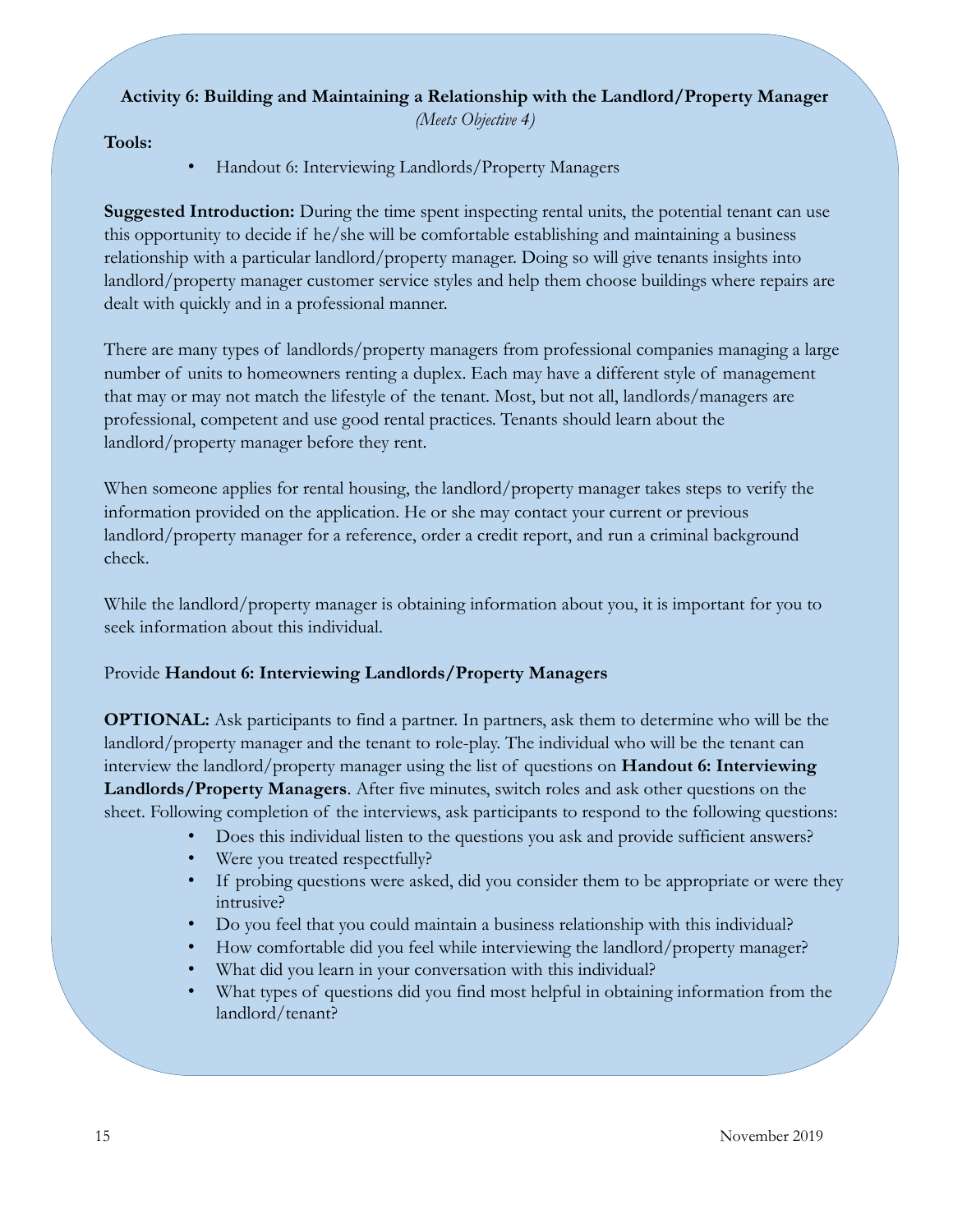### **Activity 6: Building and Maintaining a Relationship with the Landlord/Property Manager** *(Continued)*

Discuss other sources of information that can be helpful when a prospective tenant wants to learn more about a landlord/property manager.

- Copies of court records can be requested by visiting: [https://www.courts.maine.gov/fees\\_forms/forms/pdf\\_forms/misc/records.shtml](https://www.courts.maine.gov/fees_forms/forms/pdf_forms/misc/records.shtml)
- The Maine Attorney General's Office offers an online information service in order to provide Maine consumers and businesses with resources to address their needs. The Attorney General's Office believes that an informed consumer is the first step toward the prevention of consumer fraud. The site will alert you to current consumer issues and concerns. Periodically, the site will be updated with new information and trends in consumer fraud. To explore this site, visit: <https://www.maine.gov/ag/consumer/index.shtml>
- Housing or building inspectors in the community where you are looking to rent may have information regarding issues of repairs not being made by the landlord/property manager.
- Local public safety departments may track number of calls made to rental properties in the community.

Advise participants that if they find negative information about a landlord/property manager from one source, it does not mean the person is a bad landlord. It does mean that the information should be investigated further to ensure accuracy.

**OPTIONAL:** Ask a landlord/property manager to attend this session and be interviewed by participants.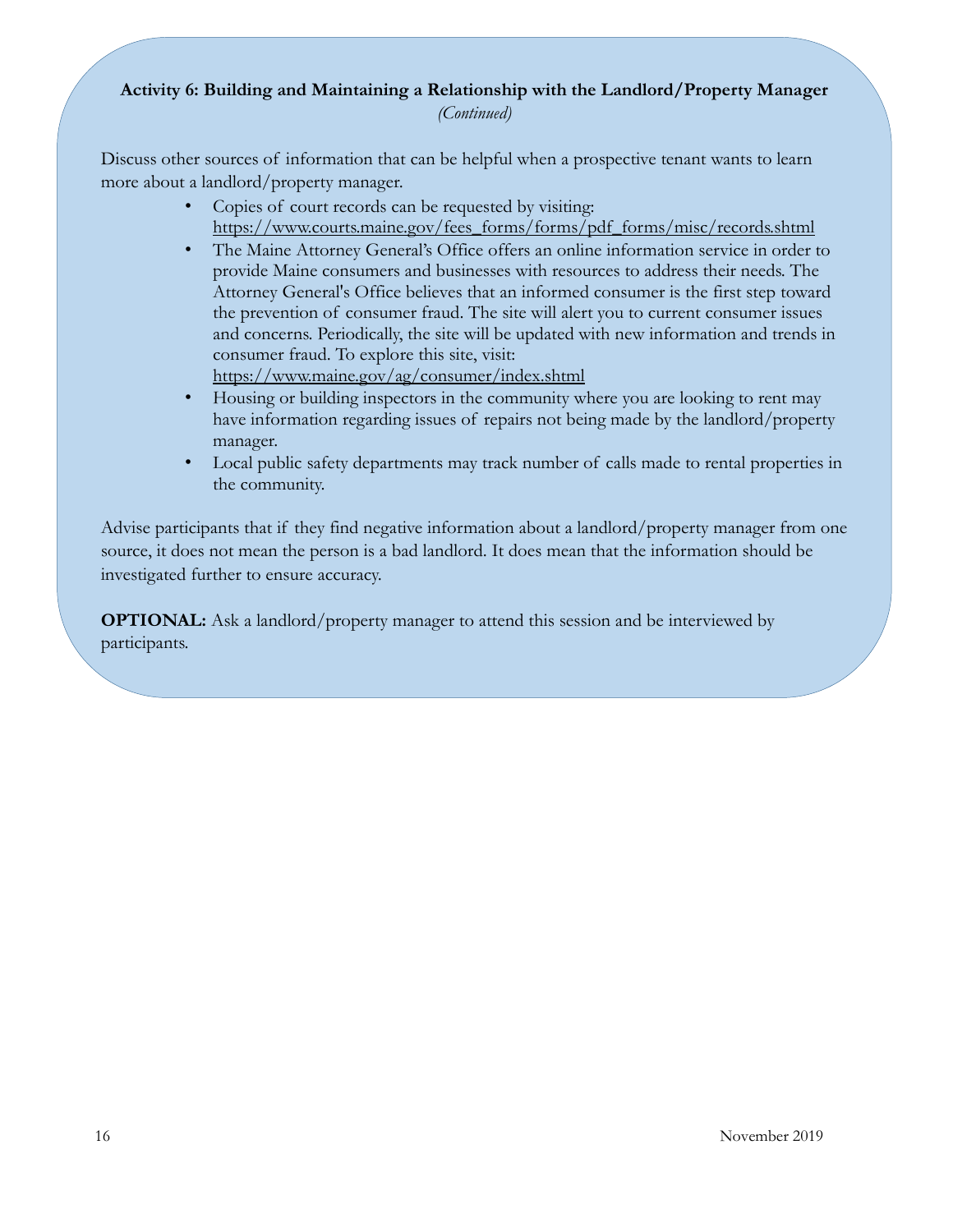### **Module C – Application Process**

*This module includes a basic introduction to credit reports and how landlords use the information to screen applicants. This module also covers fair housing regulations.*

### Participant Objectives:

- 1. Understand why and how landlords screen applications and how to prepare
- 2. Become familiar with the information on a credit report, how it is used, and how to

improve a credit report

3. Be aware of the fair housing protections available and where to find assistance for fair housing mistreatment

## **Before beginning the module, provide each participant with a copy of the Overall Handout.**

#### **Activity 1: Why Landlords Screen Applicants**

*(Meets Objective 1)*

#### **Tools:**

- Handout 1: The Rental Application Process
- Flip Chart or White Board
- Markers for flip chart or dry erase

Ask participants to assume that they just inherited a rental property and they are looking for a new tenant. What would they want to know about applications before renting to them? Provide **Handout 1: The Rental Application Process**, then have participants list the questions they would want answered before renting to someone.

Ask them to share some of their ideas and list them on a white board or flip chart. Be sure the following items are on the list:

- Do they have sufficient income to pay the rent?
- Will they pay the rent?
- Will they keep up the rental unit?
- Will other tenants complain about them?
- Are they honest when filling out the application?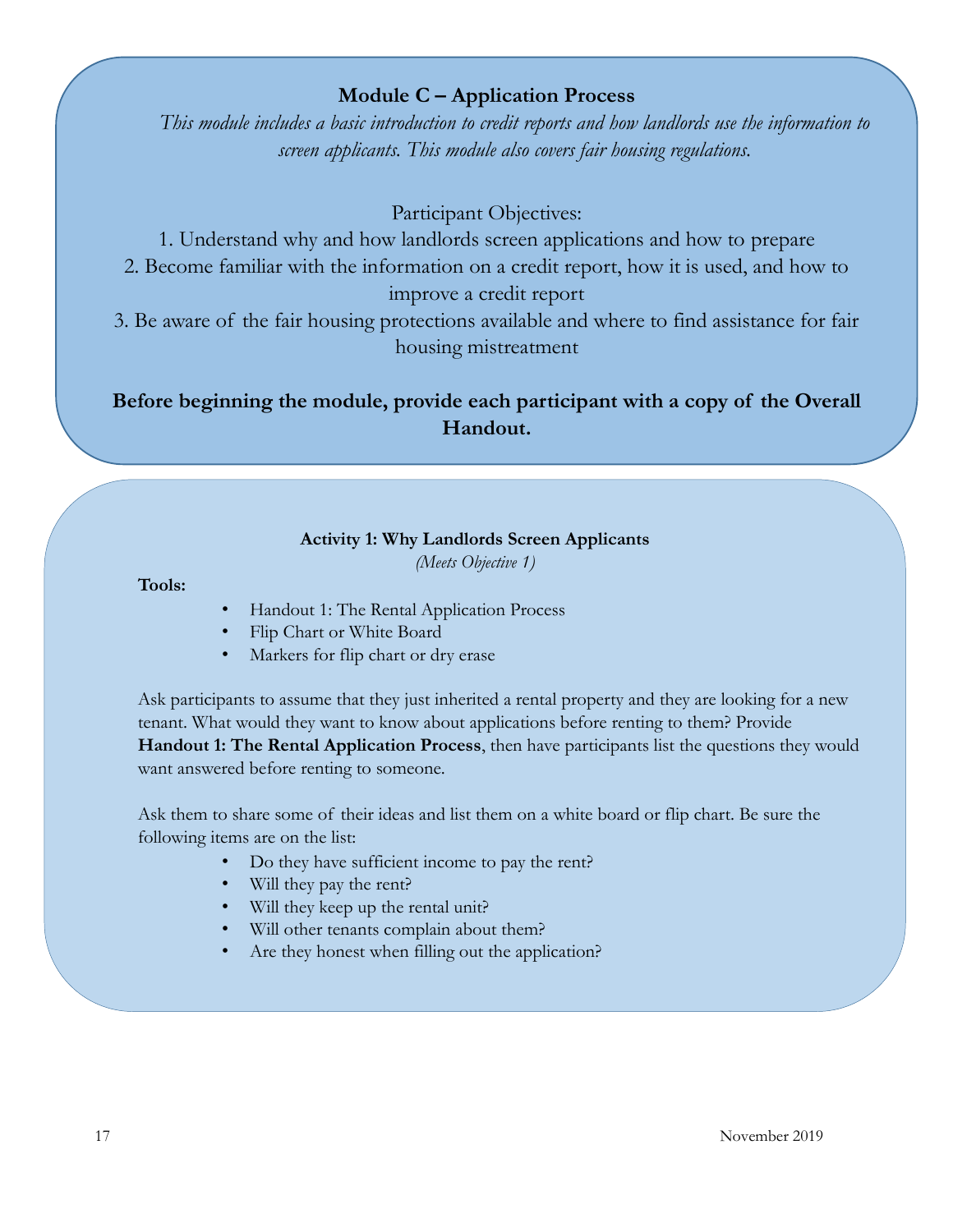#### **Activity 2: How Landlords Screen Applicants**

*(Meets Objective 1)*

#### **Tools:**

• No Handouts

Using the list generated in Activity 1, ask participants to suggest how they would get answers to each of the questions raised. Use this list to summarize screening techniques landlords typically use. Some techniques include:

#### **Credit Report**

- Bad debt collections
- Bankruptcies
- Late payments

#### **Employer and Income Check**

- Ability to pay rent
- Stability of Employment

#### **Previous Landlords**

- Rental payment history
- Condition of prior rental unit
- Complaints from other residents

#### **Arrests and Convictions**

• Crimes that could affect the safety of other tenants or the condition of the property

#### **Utility Payment Verification**

• History of paying utility bills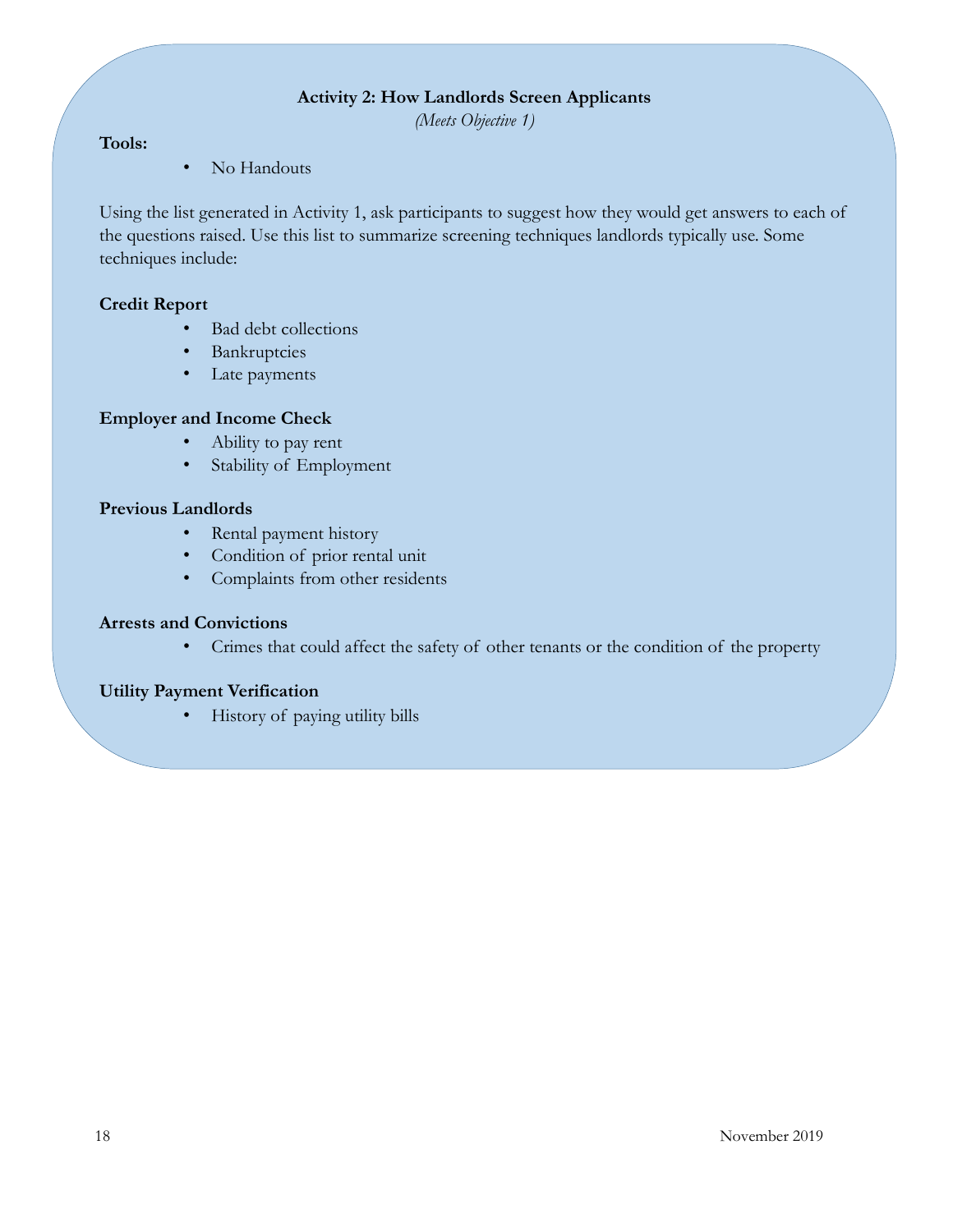#### **Activity 3: Completing a Rental Application**

*(Meets Objective 1)*

#### **Tools:**

• Handout 2: Model Rental Application

**Suggested Introduction:** Once you find rental property that meets your needs, you will probably have to complete an application form. The way in which you fill out this form can greatly affect whether you are successful in getting the rental unit you want. Prospective tenants often fail to fill out the application form completely and accurately. Doing it completely and accurately will make a favorable impression on the landlord. Landlords use application forms to collect information helpful in determining whether you will pay your rent and will be a responsible tenant.

Provide **Handout 2: Model Rental Application** and review each section with participants. Ask participants to look at the information requested in the application and note the following:

- Names that are requested: people who live in the unit, past landlords, employment contacts. Landlords often restrict the number of people that can live in a dwelling. For example, two people per bedroom is a common rule. If there will be two or more adults living in the rental unit, each adult may be required to fill out a separate application because each adult would be responsible for the rent. If adults have lived together for several years, separate applications may not be required.
- Numbers requested such as SSN, years at current address, phone, and monthly income. The Social Security Number is needed to order a credit report.
- Addresses requested: current home, place of employment, banking institution. Most landlords want your current and past addresses. They will probably want to check with your previous landlords to determine if you paid your rent on time and if there were problems with upkeep or neighbors. If you have moved several times recently, they will often ask you to list more than one previous landlord.

There are certain questions landlords should not ask. Some examples include, but are not limited to, the following:

- Requests for detailed financial information such as bank account or credit card numbers
- Information about your age, marital status or gender. You do not have to answer such questions. However, persons under 18 cannot legally sign leases; therefore, if you look like you could be under 18, it would be appropriate for the landlord to want to verify your age. If you are applying to live in housing designated as elderly-only, it is also appropriate for the landlord to check your age.

Recommend that participants complete this sample application and take it with them when looking for housing. This will provide all of the necessary information in one convenient document. Suggest that participants do not actually fill in their SSN on the handout. Allow participants a few minutes to begin completing the form. Answer any questions that may arise.

Ask them if there is any information requested that they do not know the answer to – this could be the address of a former landlord or a banking institution. Discuss how to obtain such information.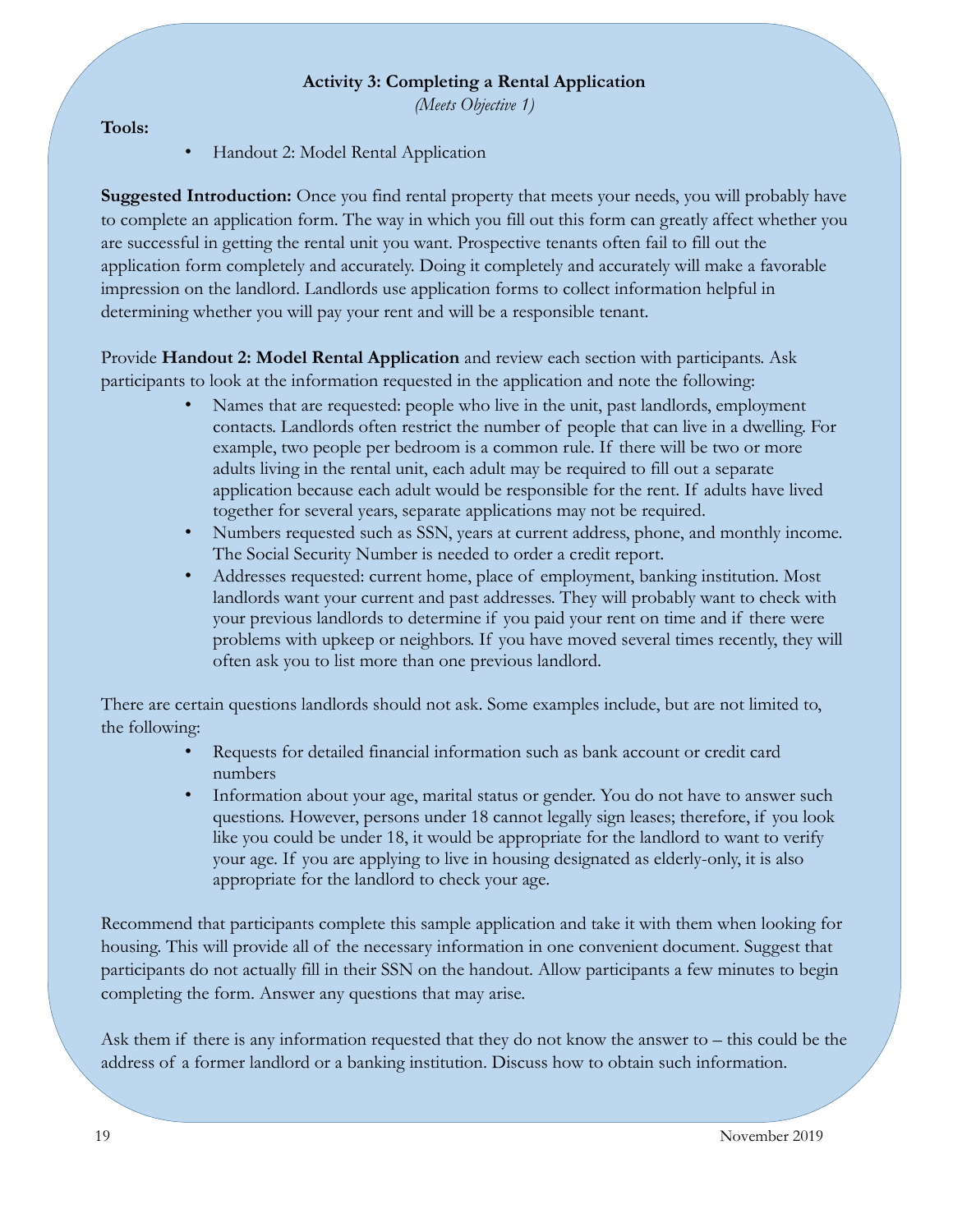#### **Activity 4: Application Problems**

*(Meets Objective 1)*

**Tools:**

• Handout 3: Explaining Negative Information

**Suggested Introduction:** Some answers on an application form or some of the information landlords obtain from other sources may lead to rejection of the application. Four of the primary reasons for rejecting an applicant include:

- **Omitted or inaccurate information –** It is best to be honest with the landlord. Fill out the application as completely and accurately as possible. Inaccurate and missing information may raise concerns and affect a landlord's ability to trust you.
- **Credit problems –** Check your credit report before you make any rental applications. It may contain wrong or obsolete information. You can contact the credit bureau to have this corrected. You should have a plan in place for explaining to the landlord any problems he/she will see on the credit report. For example, if you have been behind on your electric bill, contact the company and arrange a payment plan. Get the company's acceptance of the plan in writing and see if they will add a note to your credit file about the plan. You may be able to do the same for other overdue payments, such as medical bills.
- **Bad landlord references -** If you had problems with a previous landlord, explain this to the landlord. Be sure the landlord hears your side of the story first, what happened from your perspective and back it up with witnesses or documents, if possible. If you were at fault, explain what you have done to correct the situation so the new landlord need not worry. For example, you may have had a roommate that had loud parties. You can explain that the roommate will not be living with you and already has made other living arrangements. If you weren't paying your rent on time, explain that you have taken a second job or that you will have your rent paid directly by your bank.
- **Inadequate income -** Landlords wants to be sure that an applicant will have enough income to pay the rent. They will want to know that you have a steady income and one large enough to pay the rent. If you have changed jobs frequently or only recently started to work, you need to explain this and show that you will have a steady income in the future. If the landlord thinks you don't have enough income, you should be prepared to document that you have been paying an equal or greater rent for an extended time with the same or less income.

Provide **Handout 3: Explaining Negative Information** and explain that this sheet provides the framework for providing a response to clarify any negative information about the applicant that a potential landlord may have discovered.

Use a white board or flip chart to use the formula as a class to write out a similar explanation from an example volunteered by a participant. If time allows, let participants work individually to write out a note or explanation for themselves.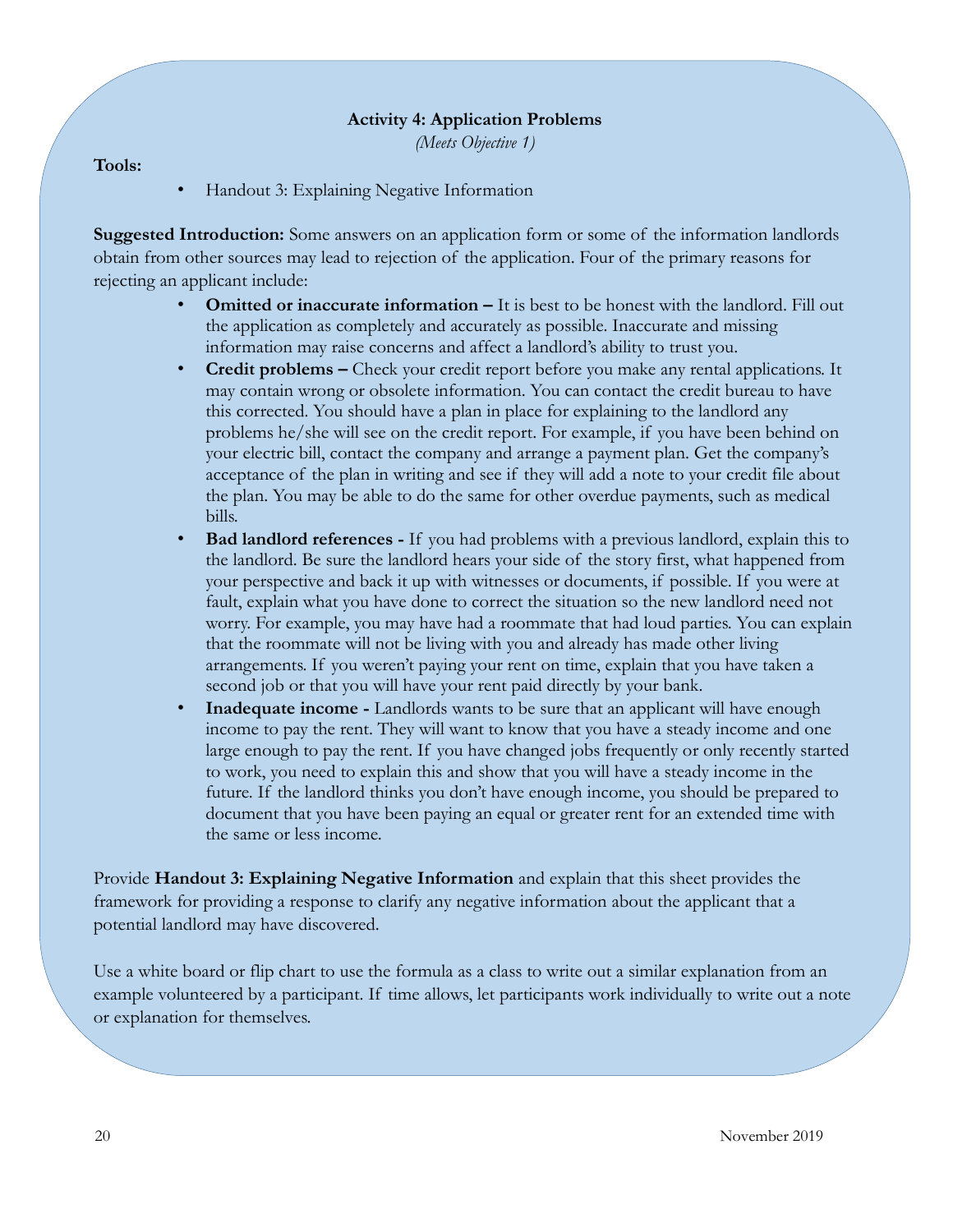#### **Activity 5: Reading a Credit Report**

*(Meets Objective 2)*

#### **Tools:**

• Handout 4: Sample Credit Report

Provide participants with a copy of **Handout 4: Sample Credit Report**. Review the main sections of the sample report, highlighting the types of information found and how to read a report:

#### **Identification Information Name(s)**

- Social Security Number
- Current and former addresses

#### **Employment Data**

Length of employment at current and previous employers

#### **Public Records**

- Bankruptcies
- Prior evictions

#### **Bill Paying History**

- All loans are listed
- Unpaid or overdue payments are also listed how much and to whom payment is owed

#### **Inquiries**

• Businesses/individuals who have inquired about your credit

Ask participants to review **Handout 4: Sample Credit Report** and identify something on the report that a landlord would consider negative and something that a landlord would find positive. Information they may identify includes:

- One Public Record is a bankruptcy
- Has one account with one late payment, four open accounts and two different types of accounts
- Currently in good standing with four open accounts
- Numerous inquiries have been made to the report note the two different types and why

Items landlords check on Credit Reports:

- A record of not paying rent
- Utilities paid on time (utilities may or may not be reported)
- Pattern of unpaid bills
- Number of applications to other landlords
- Addresses consistent
- Social Security Number matches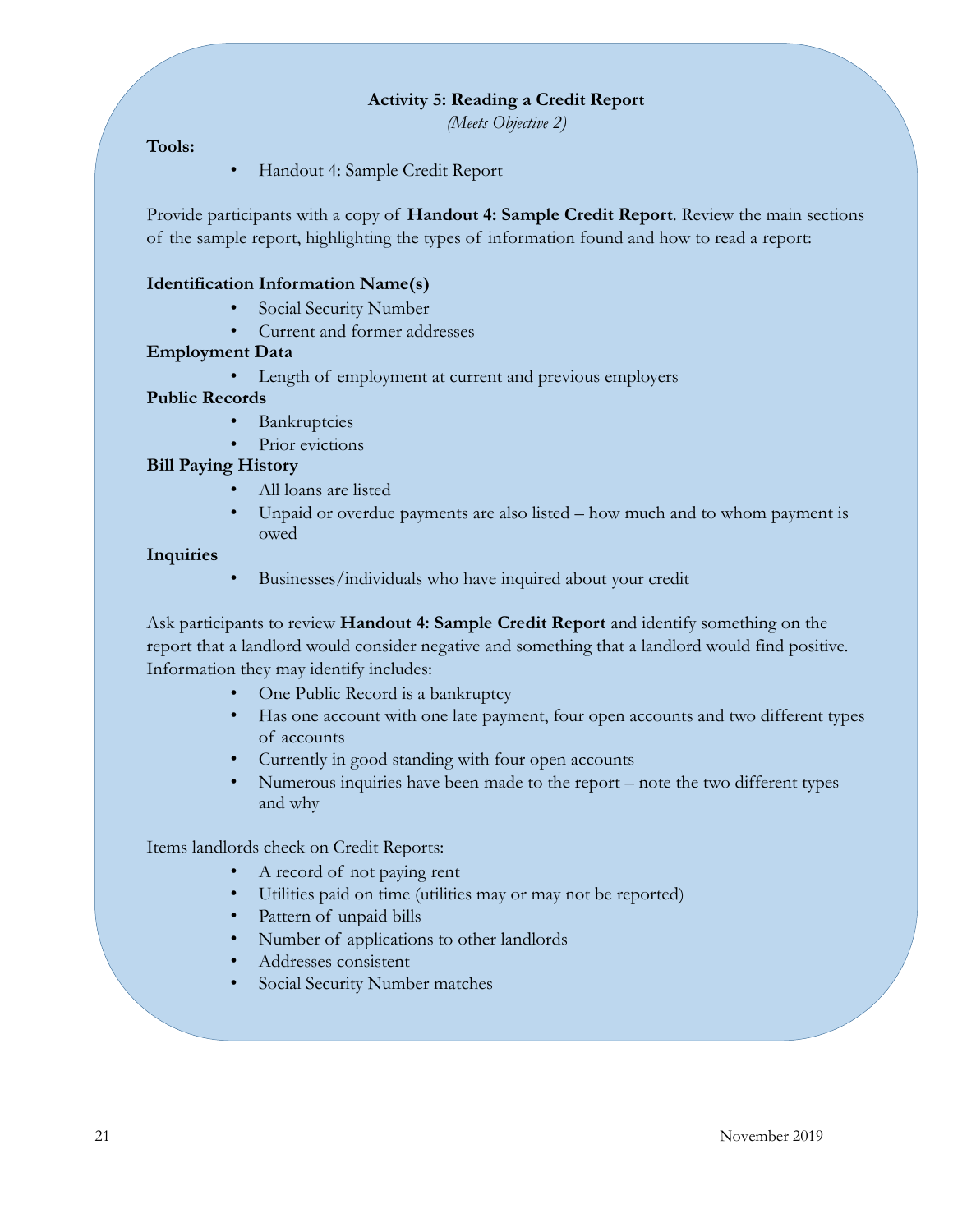#### **Activity 6: Obtaining a Credit Report**

*(Meets Objective 2)*

#### **Tools:**

- Handout 5: Obtaining a Credit Report
- Handout 6: Annual Credit Report Request Form

Provide **Handout 5: Obtaining a Credit Report**, which contains information about obtaining a free credit report. Review **Handout 6: Annual Credit Report Request Form** that highlights how to secure a credit report.

Suggest that participants check their credit report at least once a year. A new law requires credit reporting agencies to provide any Maine consumer one free copy of his or her credit report annually. This does not change the requirement for credit reporting agencies to provide a free copy if a consumer receives an adverse credit action or is unemployed and actively seeking work. Request a credit report online at [www.annualcreditreport.com.](http://www.annualcreditreport.com/)

Point out to participants that if they get a copy of their credit report before submitting any housing applications, they will know what is on it and can make corrections, if necessary. Additionally, many landlords will obtain a credit report before accepting an application. To save the tenant some money, they can provide a copy of their credit report that is less than 30 days old to the landlord before he/she requests one from a reporting agency.

For more information on credit reports and credit scores, visit: [https://www.maine.gov/pfr/consumercredit/credit\\_report.htm.](https://www.maine.gov/pfr/consumercredit/credit_report.htm)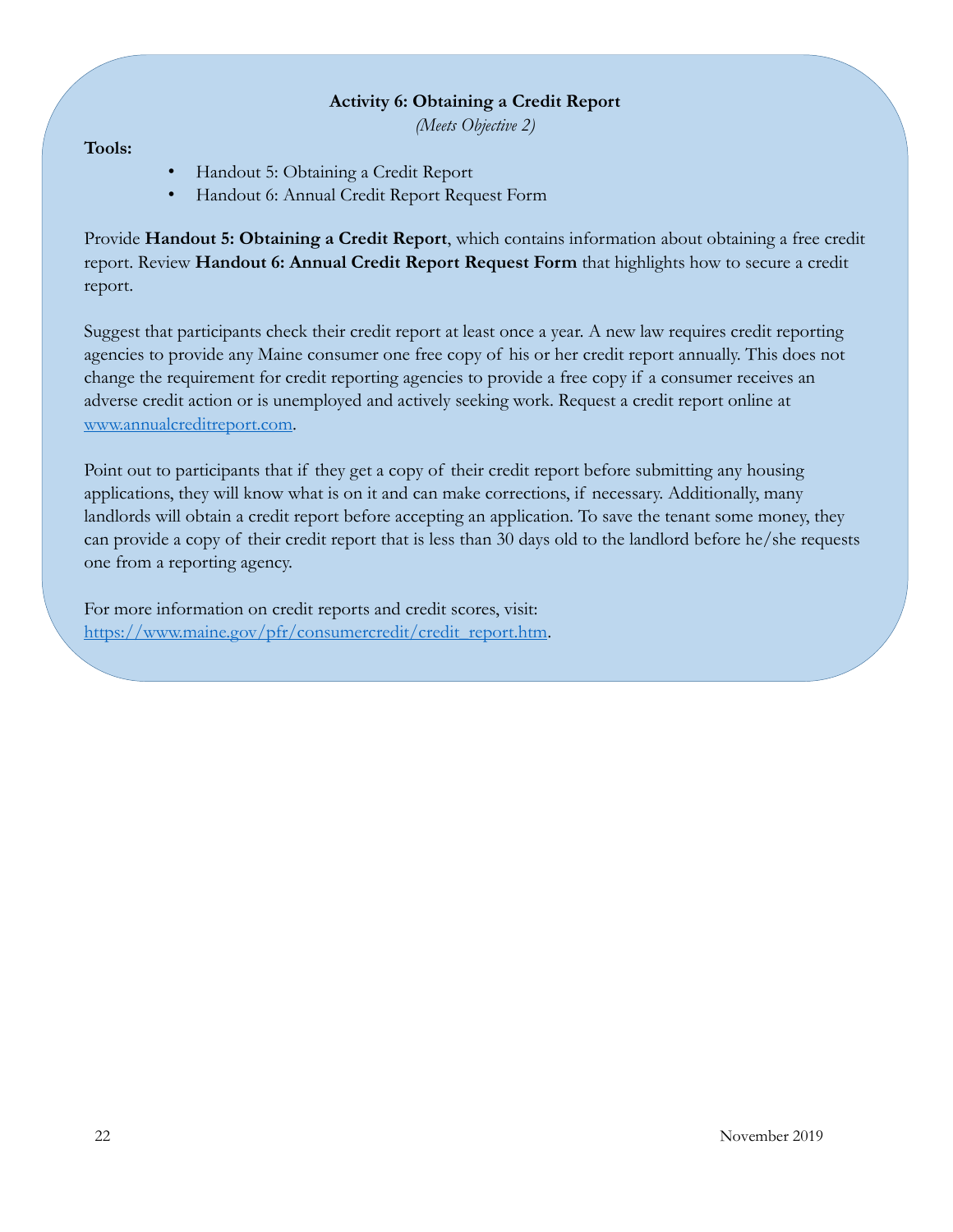#### **Activity 7: Improving Your Credit**

*(Meets Objective 2)*

#### **Tools:**

• Handout 7: Building and Improving Your Credit Report

Instructors may want to have this local information:

- Who to contact at utility companies for payment plans
- Information on local energy assistance programs and whom to contact to apply
- Information from several local financial institutions on savings accounts, including the required minimum balance to open an account, interest charges, additional fees, etc.
- Name, contact information and cost, if any, for available local financial counseling services

#### Provide **Handout 7: Building and Improving Your Credit Report**.

**Suggested Introduction:** Understanding credit helps you to build good credit and avoid pitfalls. You can have a good credit history when you limit your credit use to things that you can afford and when you review your credit report regularly to correct errors and make improvements.

Building good credit requires paying monthly bills and credit cards on time. Improving your credit is more complicated, but starts with checking your report for errors.

Review the handout as a group. Depending on the participants in your group, these may be important items to highlight:

- To correct mistakes, contact the credit reporting company directly, by phone or on its website, to initiate the dispute process. Follow up with a brief letter to both the credit reporting agency and the creditor. Except for correcting errors, a credit report cannot be improved directly. However, a number of steps can be taken to show landlords that you are working to improve your credit.
- Remind participants to get payment arrangements in writing. Often, a creditor will not provide a copy of the arrangements until a certain amount has been paid. Having a copy of the payment arrangements when looking for a rental unit may improve participant's chances of success.
- To make a payment on a bill or listed on the credit report, contact the business listed there. If the company or individual cannot be found or no longer exists, it may be possible to have the balance changed to \$0 or to have the item removed from the credit report. • Warn participants about credit repair schemes that promise miracles and often charge large

fees for very little work. Ask participants to share their experiences, if any, with credit repair

offers.<br>External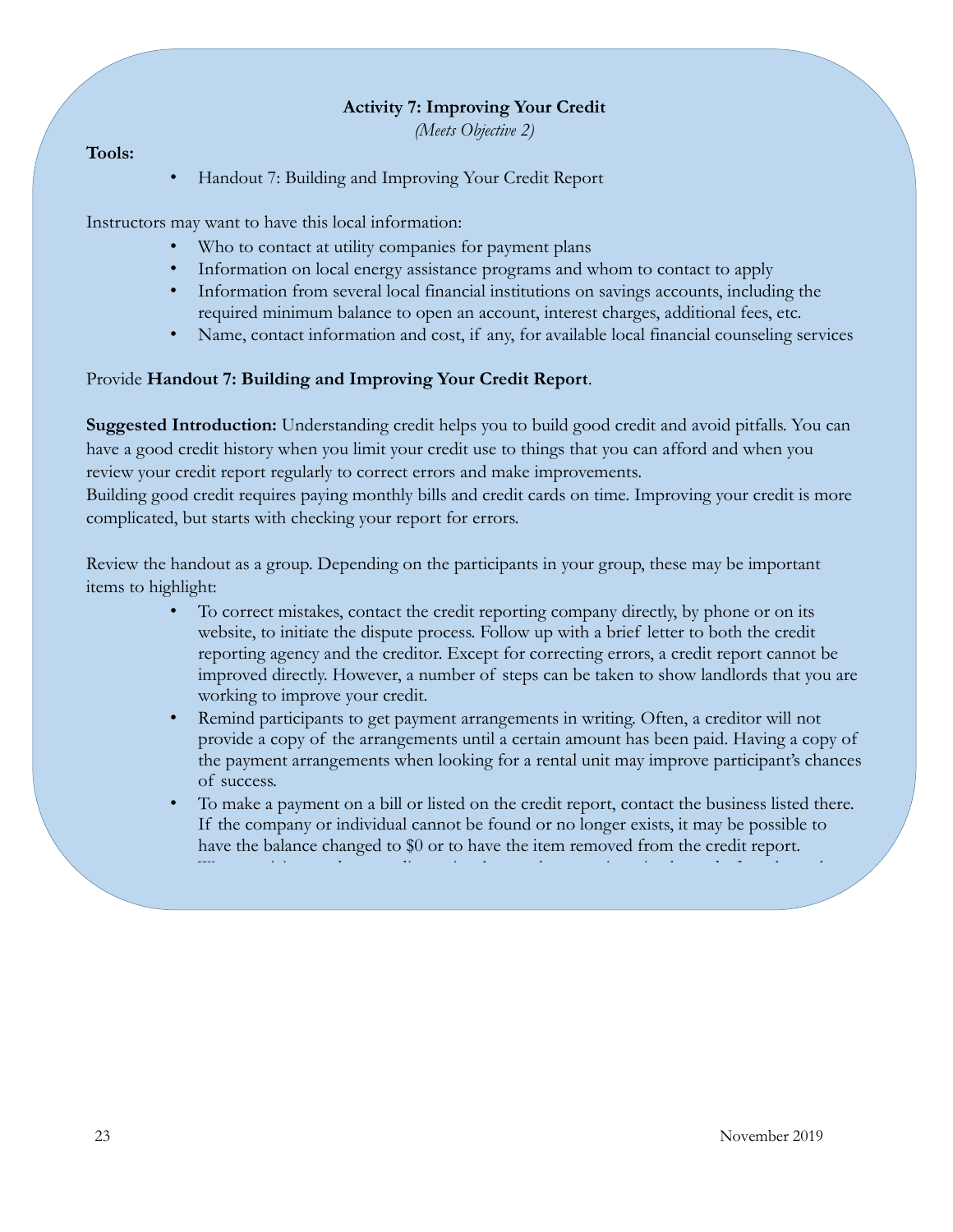#### **Activity 8: Fair Housing Rights**

*(Meets Objective 3)*

**Tools:**

- Handout 8: Groups Protected by Federal and Maine Fair Housing Laws
- Handout 9: Types of Fair Housing Violations

Check local and regional Fair Housing Agencies in the area for guest speakers.

**Suggested Introduction:** While most landlords are aware of fair housing laws and obey them, some landlords are either not aware of them or refuse to obey them. There have been several cases in Maine in which landlords have been found guilty of violating the provisions of fair housing regulations by either denying housing to applicants or treating them differently in ways that violate their fair housing rights. It is important for tenants to be alert to possible discrimination against them and to know of ways to get help.

Provide **Handout 8: Groups Protected by Federal and Maine Fair Housing Laws** and **Handout 9: Types of Fair Housing Violations**. Introduce the various classes of persons protected under fair housing regulations and the practices that violate fair housing rights. Encourage a discussion about any personal experience with housing discrimination. Conclude by referring participants to the fair housing resources included in their resource list.

## **Module D – Who's Responsible for Maintenance, Repairs and Care?**

*This module discusses the rental team concept, tenant and landlord working together, and looking at who is responsible for maintenance, repairs and care.* 

Participant Objectives:

1. Understand tenant responsibilities and those of landlords for repairs and upkeep 2. Learn ways to protect their property and security deposit 3. Gain an increased appreciation of the financial and personal value of caring for rental living spaces

**Before beginning the module, provide each participant with a copy of the Overall Handout and Handout 1: Repairs and Government Regulations.**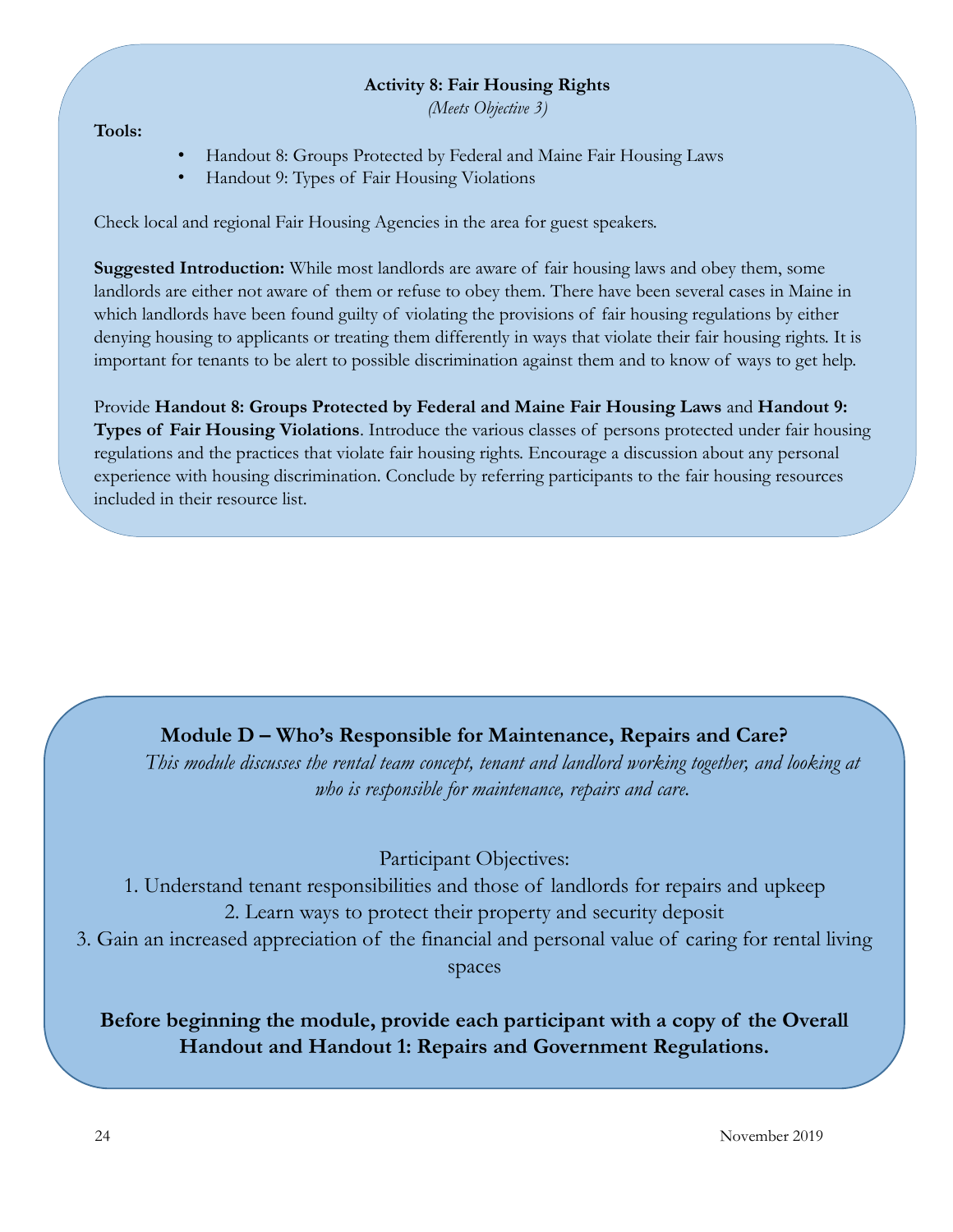#### **Activity 1: Who is Responsible?**

*(Meets Objective 1)*

#### **Tools:**

- Instructor Materials: Who is Responsible? Answer Key (Options 1 & 2)
- Handout 2: Who is Responsible? (Option 1)
- Instructor Materials: Who is Responsible? Game Board for the Participant (Option 2)
- Instructor Materials: Who is Responsible? Game Cards for the Instructor/Participant (Option 2)

#### **Option 1**

Provide **Handout 2: Who is Responsible?** and ask participants to vote on whether the landlord or the tenant is responsible for each item listed. In most cases, there will be some disagreement on each item. Use **Instructor Materials: Who is Responsible? Answer Key** for correct answers.

Refer to the **Overall Handout** for the "Keys to Determining Responsibility". Review and explain that in the rest of the module, each of these keys will be discussed.

#### **Option 2**

In advance, cut apart the **Instructor Materials: Who is Responsible? Game Cards** and give one to each participant or pair of participants, depending upon class size. The items on the cards are the same as those on **Handout 2: Who is Responsible?**. For a large group, you could enlarge **Instructor Materials: Who is Responsible? Game Board** or re-create the Board on a flip chart.

Instruct each participant to read their card to the group. The group then decides where to place the card on the chart, indicating who is responsible for the repair and why by referring to the section on the **Overall Handout** about the "Keys to Determining Responsibility".

This activity may also be done in smaller participant groups with multiple sets of cards and game boards. After the small group completes the activity, they report out to the group for large group discussion. Use **Instructor Materials: Who is Responsible? Answer Key** for correct answers.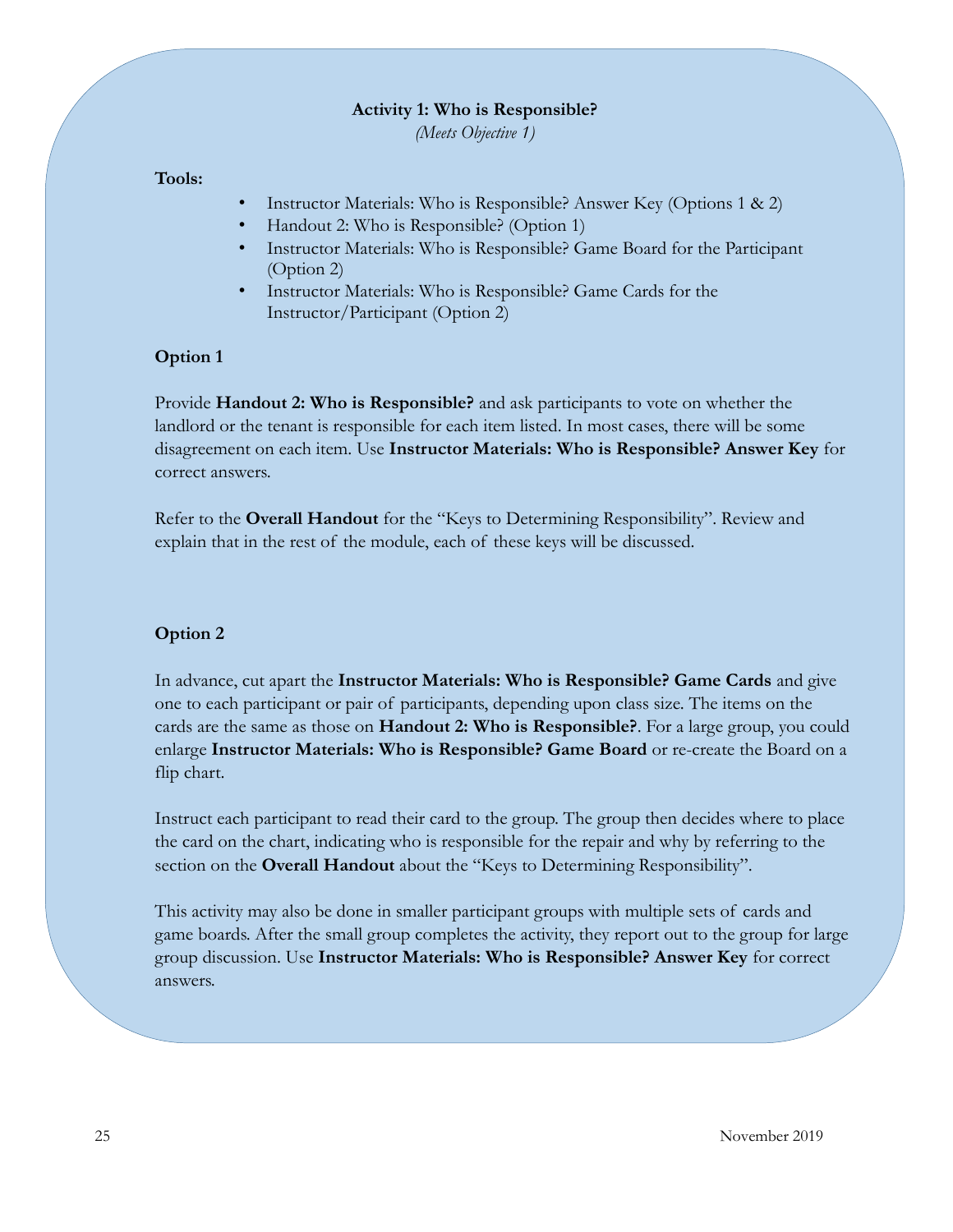#### **Activity 2: Check-In/Check-Out Forms**

*(Meets Objective 2)*

#### **Tools:**

- Handout 3: Check-In/Check-Out Rental Condition Checklist
- Rental Unit Inspection Tools: flashlight, hair dyer, lightbulb, and pen/paper/camera/measuring tape (or photos)
- Video Check-In/Check-Out
- Instructor Materials: Photos of rental unit

Provide participants with **Handout 3: Check-In/Check-Out Rental Condition Checklist.** 

**Suggested Introduction:** Most landlords require tenants to make a security deposit when they move into a rental unit. The purpose of the deposit is to provide funds to pay for any damage that occurs while the tenant lives there. However, what if the landlord charges a tenant for damage that was caused by a previous tenant? The best way for tenants to protect themselves from this is to complete a detailed inspection of the unit, with the landlord or a witness who will not live in the rental, before moving in.

The primary goal of the inspection is to identify items that may end up as deductions from your security deposit if you don't call them to the landlord's attention before you move in. However, there are two other important functions of the check-in inspection:

- 1. Ensure everything is in working order. For example: faucets, drains, electrical outlets.
- 2. To make sure tenants know how to operate and care for equipment in the rental unit

The best time to identify problems is before you move in. As you are most likely to have the landlord's attention during the inspection, take the opportunity to make sure you know how things work in the rental unit and what maintenance work you are expected to do.

When completing a check-in form, look for missing, damaged or dirty items and/or excessive wear. Use the form to write down everything found wrong with the rental unit when you move in. Be sure to list even very minor "damages"; for example, the number of nail holes in each wall, dents in the kitchen floor, or chipped paint on the baseboards.

Sign and date the Check-In Form; make a copy for yourself and give the original form to the landlord. It is best to have the landlord sign and date your copy to show the original was received. If you cannot get the landlord to sign your copy of the form, mail the form to the landlord by certified mail.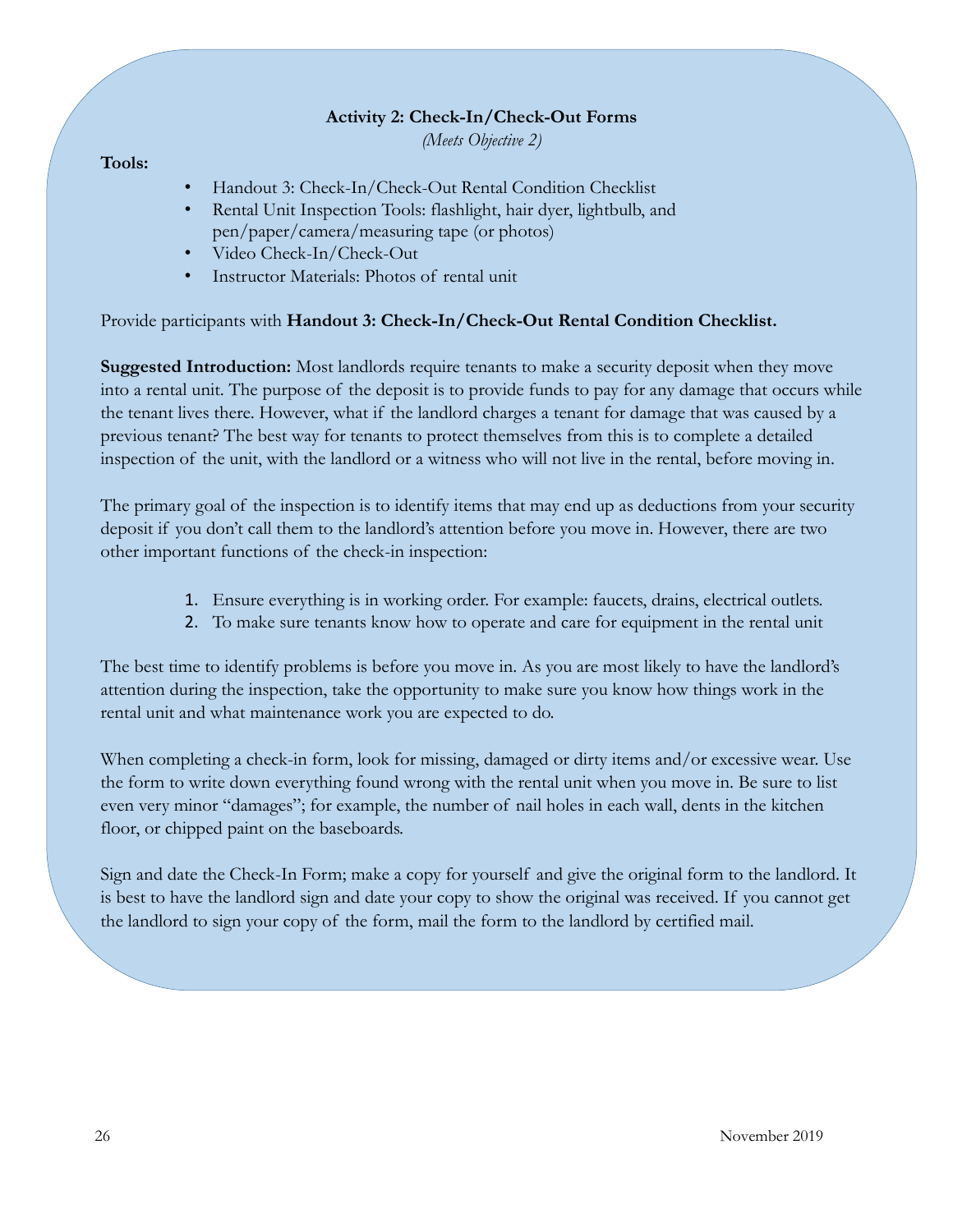#### **Activity 2: Check-In/Check-Out Forms**

*(Continued)*

Using the examples on the first page of **Handout 3: Check-In/Check-Out Rental Condition Checklist** to show participants how to use the form to document the current condition, not just place a check mark on it. Look for:

- Missing items lighting/outlet covers, window screens, and broiler pans are examples of items that should typically come with the rental unit.
- Damaged Items cracked window glass, burned or cracked counter tops or bath fixtures, and holes in plaster are examples of damage.
- Dirty Items ovens and stovetops may have a build-up of baked on dirt and grease. Bathtubs may have a layer of grime on the bottom that can be hard to remove.
- Excessive Wear normal wear and tear should not result in deductions from security deposits. However, there can be disputes about what normal wear is and what excessive wear is. It is a good idea to be sure you understand how the landlord defines "normal wear" and to be alert for items that seem to show excessive wear. Carpeting, vinyl flooring, and window treatments are items with which wear and tear can be an issue.

Demonstrate how to use the **Rental Unit Inspection Tools** or show **video** of them in use.

- Pen/Paper to document the inspection and to use for noting/dating changes or repairs.
- Camera/Video take pictures of the inspected rooms to have on file, give a set to the landlord. Store the photos until it is time to move out. Take a new set of photos when you move to show before and after.
- Flashlight to look in dark places, hard to see areas, behind or below. Look for pest infestations, uncleanliness and damage.
- Hair Dryer use to make sure all sockets work. Additionally, because hair dryers use a lot of electricity, it should indicate if there are any electrical limits.
- Lightbulbs for use in the areas where a lightbulb should be and there isn't one. Make sure the light works.
- Measuring Tape for use in measuring for furniture, window coverings, closets, etc.

#### **Option 1**

Have small groups complete an inspection of the site where the class is being held or by using still shots of rental unit rooms. Remind them to look for missing, damaged or dirty items and/or excessive wear. Participants will document their findings on **Handout 3: Check-In/Check-Out Rental Condition Checklist**.

#### **Option 2**

Use the **video** of a rental unit "walk through" to inspect the rental unit. Occasionally pause the video to assist participants. Ask them to look for the missing, damaged or dirty items and/or excessive wear. Participants will document their findings on **Handout 3: Check-In/Check-Out Rental Condition Checklist**.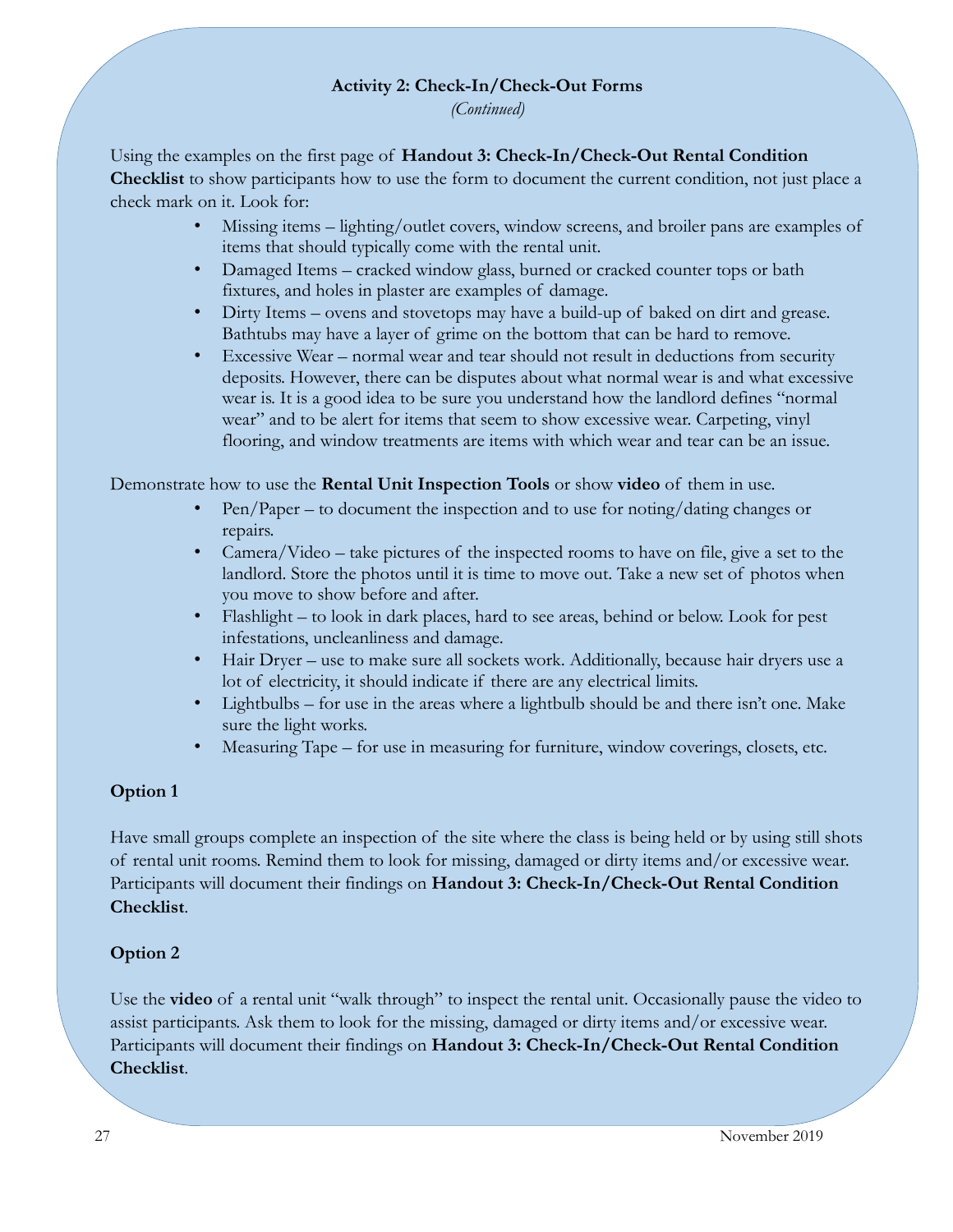#### **Activity 3: Record Keeping**

*(Meets Objective 2)*

#### **Tools:**

- Handout 3: Check-In/Check-Out Rental Condition Checklist (Copy in addition to the copy provided in Activity 2
- 1-gallon Ziploc bags, 1 for each participant (optional)
- Handout 4: Rental Records
- Handout 5: Family Records What to Keep Where and for How Long, NDSU Extension, 2/2015

**Suggested Introduction:** Keeping important family records, which include rental agreement, Check-In/Check-Out Forms, and related documents in an organized manner is a lifesaver when a tenant needs them. It saves time, trouble, money, and frustration of searching for materials. Recordkeeping systems, like spending plans, need to fit your lifestyle. Recordkeeping systems can be a file cabinet, a simple drawer in a bedroom, or a paper box with a cover. You could use file folders, recycled large mailing envelopes or 1-gallon Ziploc bags to organize documents. Getting started on a recordkeeping system may be time-consuming at first, but once it is set up, it will be easy to maintain and most importantly, documents are readily available.

Distribute all of the above handouts and the 1-gallon Ziploc bags (optional) and review each handout and methods participants have used for recordkeeping.

#### **Activity 4: Renter's Insurance**

*(Meets Objective 2)*

#### **Tools:**

• Handout 6: Renter's Insurance

**Suggested Introduction:** Who is responsible for damages or loss of belongings in a rental property? Most landlords carry property insurance that covers damages to the building. Tenants are responsible for insuring their belongings. Renter's insurance protects the tenant's property within the rental unit. Documentation of personal belongings is important when purchasing renter's insurance. Using a camera or video, renters should document their belongings. The photos could be placed with the policy in the recordkeeping system. A record of a tenant's possessions will be invaluable in settling claims with the insurance company. Some rental insurance policies will also cover a tenant's property when it's outside of the rental unit. Some policies offer liability insurance and cover fire or water damage. It is important for a tenant to check all insurance options within a policy that is being considered. For as much as it covers, renter's insurance is relatively inexpensive.

Distribute **Handout 6: Renter's Insurance**. Review information provided in the handout.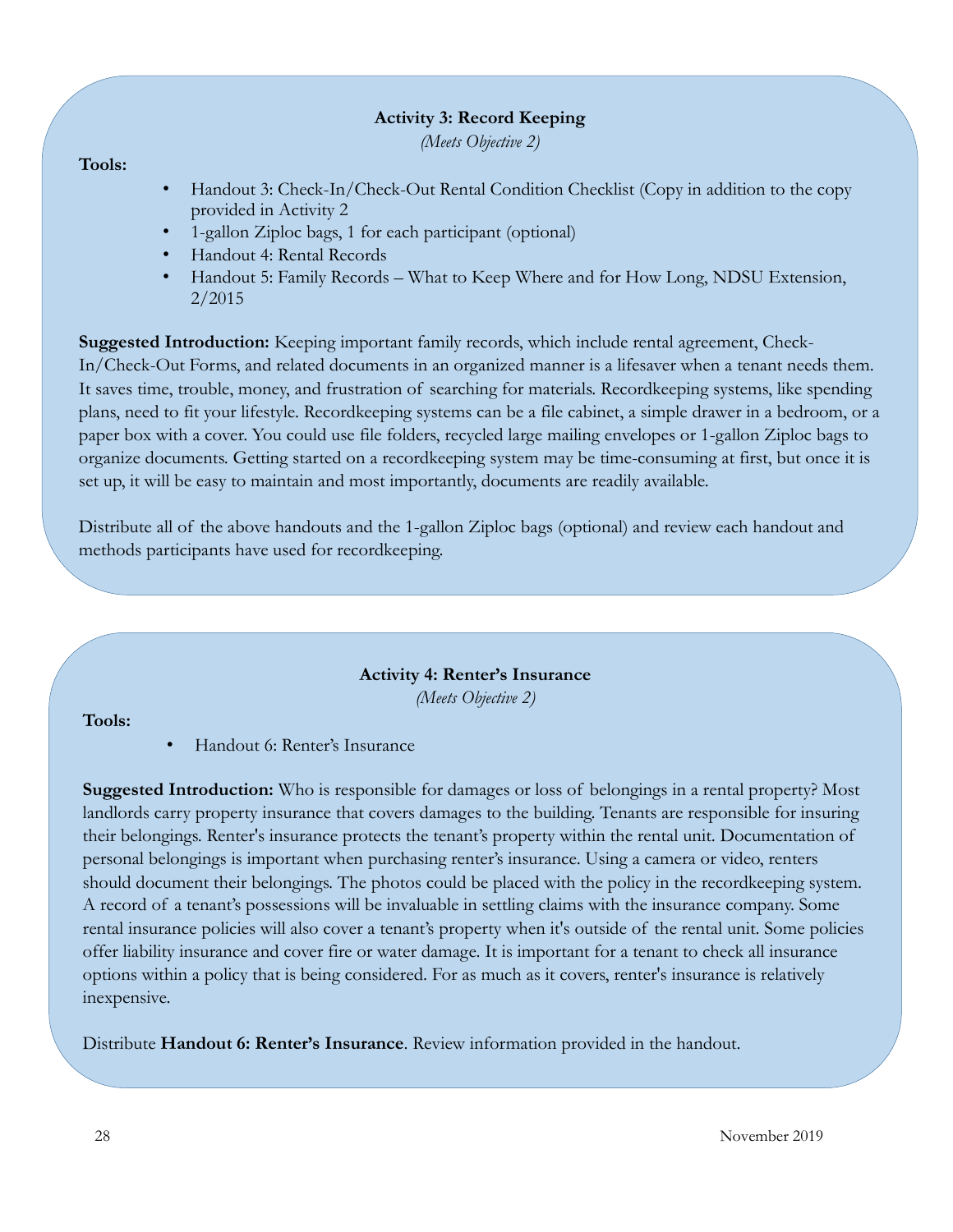#### **Activity 5: Caring for Your Living Space**

*(Meets Objective 3)*

#### **Tools:**

• Handout 7: If You Don't Care for Your Living Space **OPTIONAL:**

- Handout 8: Cleaning Tips for Renters Cleaning Institute
- Sticky notes
- Handout 9: Your Plan for Care for Your Living Space
- Handout 10: Bed Bug/Roach Control and Lead Paint Hazards
- Instructor Materials: Photos of Bed Bug and an Infestation (8x10)
- Excerpt from "Don't Let the Bed Bugs Bite" found on the Rent Smart website Module D, Activity 5, Audio

Depending on your participants, consider if information on caring for the rental living space is appropriate. If a rental unit is not kept reasonably cleaned and cared for, the tenant may lose some or all of their security deposit and incur additional costs when moving out. If this activity is included, emphasize making the care of the rental unit easier and more effective. Note that there is a financial return associated with caring for the rental unit when the tenant's security deposit is returned.

**Suggested Introduction:** Many landlords are concerned that tenants do not keep rental units clean. This is a problem for landlords, because a poorly cleaned unit can cause pest problems and increased wear on the unit. Likewise, this can be a problem for tenants. If tenants don't keep their units clean, tenants may see deductions from their security deposit and cleaning and/or repair charges when moving out.

Ask participants to list problems that can result from not caring for the rental unit. Provide **Handout 7: If You Don't Care for Your Living Space**. Review the potential problems associated with a poorly maintained home. Suggest that they may be able to use some of these reasons to motivate family members or other household members to help with the care of the rental unit.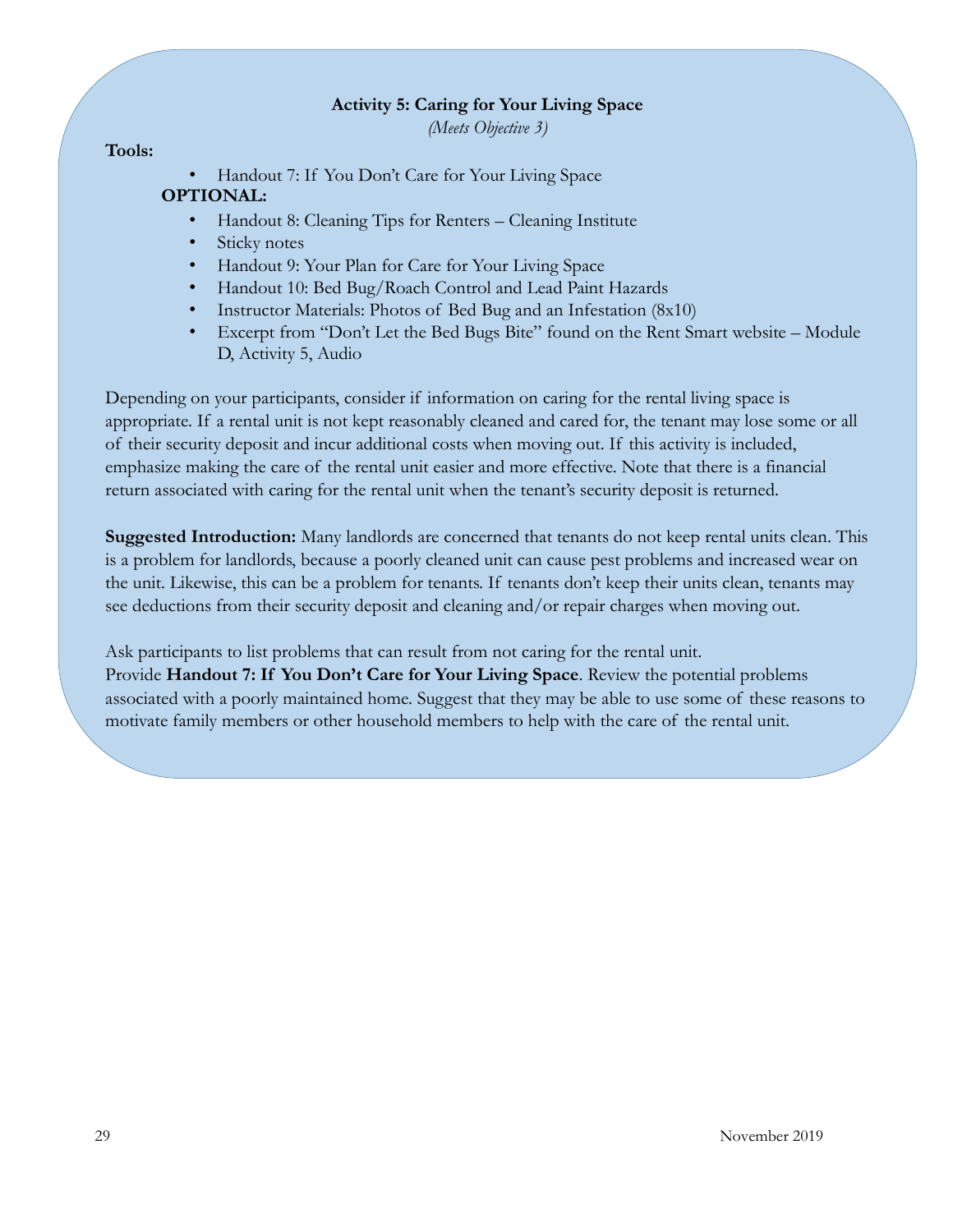## **Activity 5: Caring for Your Living Space**

*(Continued)*

### **OPTIONAL**:

#### Provide **Handout 8: Cleaning Tips for Renters – Cleaning Institute.**

Share that keeping the rental unit clean will not only please the landlord, but it will also make it healthier and save money in the long run for tenants. Having a plan for how one will care for the rental living space will aid in keeping the rental unit clean in a timelier manner, leaving time for other activities.

On the sticky notes, list each of the tasks for care found on **Handout 8: Cleaning Tips for Renters – Cleaning Institute**. Evenly distribute these sticky notes among participants. Instruct them to post each note under signs you have tacked up, designating daily, weekly, and monthly/as needed tasks.

When posting is complete, review where items have been posted. Provide **Handout 9: Your Plan for Care for Your Living Space** and instruct participants to complete their own cleaning plan.

#### **OPTIONAL**:

Provide and discuss **Handout 10: Bed Bug/Roach Control and Lead Paint Hazards**.

Share that prevention is the key to bed bug and roach control. This handout goes into detail on these hard to control insects. Use the **Instructor Materials: Photos of Bed Bug and an Infestation** for visual identification. Prevention is also the key to roach control. If you have the capability to play an audio file, play the excerpt from "Don't Let the Bed Bugs Bite", interview with P.J. Liecsh, Extension entomologist specialist, found on the Rent Smart website, Module D, Activity 5. Following the tips related to roach control will make rental units less hospitable to roaches. Roach poisons should always be used with great care. Follow labels carefully and use only when other controls have proven ineffective.

Discuss the serious health risks associated with lead poisoning and what tenants can do to avoid lead poisoning. Lead poisoning is one of the most common child health problems. Lead paint is common in housing built before 1978. Landlords must alert new tenants to potential lead paint hazards and give them information about lead poisoning and its prevention.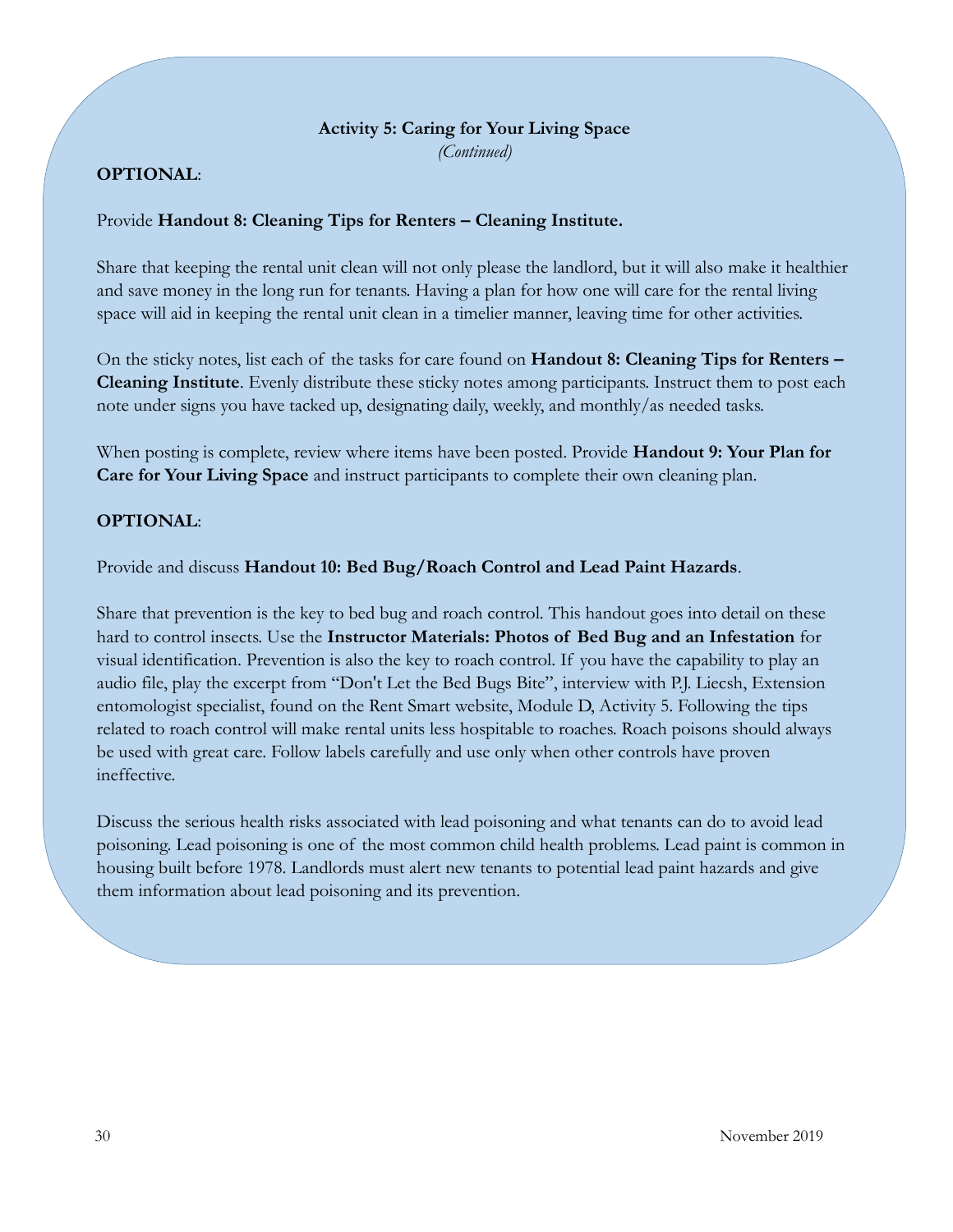#### **Module E - Communications**

*This module focuses on the value of communication and offers suggestions of how to create strong and helpful messages.*

Participant Objectives: 1. Understand the difference between business and personal relationships 2. Develop active listening skills 3. Practice formulating clear "I" messages

**Before beginning the module, provide each participant with a copy of the Overall Handout.**

#### **Activity 1: Business Relationship**

*(Meets Objective 1)*

#### **Tools:**

- Flip Chart or Whiteboard
- Markers, dry erase for whiteboard use

**Suggested Introduction:** Think about people with whom you have a business relationship – a phone company, school, bank, etc. How do you talk with them? (Acknowledge any answers.) You probably talk more directly, courteously and with specifics. You do this by: planning ahead, determining the topic, make notes, having direct conversation in a neutral location, and being specific. Business relationships focus on the facts, not the strong emotions that are present in personal relationships.

Ask participants to briefly describe an issue that they have recently experienced with a landlord, neighbor or roommate. List these issues on a flip chart or white board. When five or six issues have been listed, summarize them and point out how resolving each of the issues should involve communicating with facts and a business approach.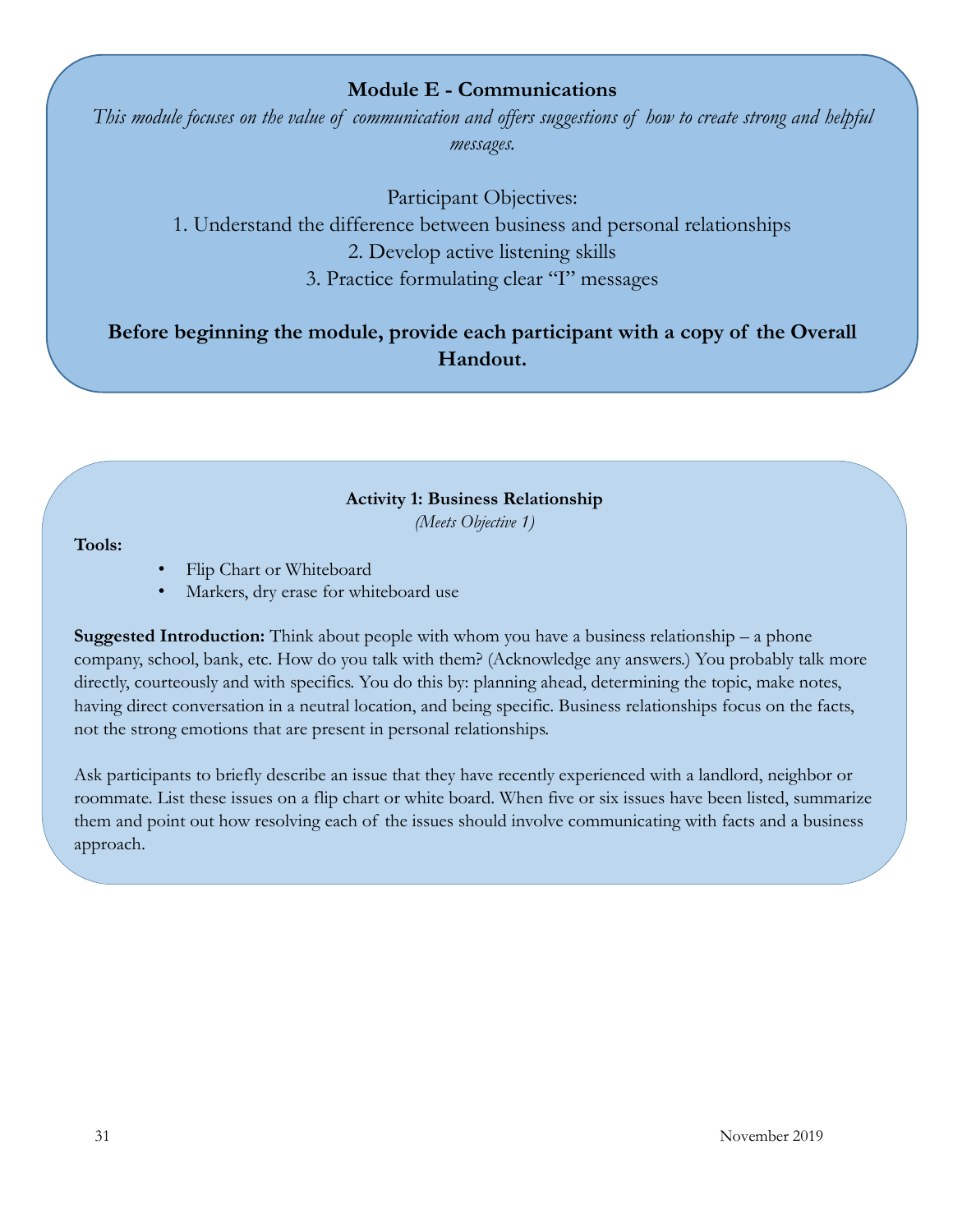#### **Activity 2: Listening**

*(Meets Objective 2)*

#### **Tools:**

- Handout 1: Listening Activity
- Flip Chart or Whiteboard
- Markers, dry erase for whiteboard
- Handout 4: Active Listening & Positive Messages

### **OPTIONAL:**

• There are several options for communication exercises. Suggestions might be to "Draw What You Hear" or "Make a Peanut Butter and Jelly Sandwich" (based on directions that a partner writes down) or "Paper Folding" with simple directions. The options are endless, so look for activities that reflect what your audience would appreciate! More can be found at sites like: [http://blog.trainerswarehouse.com/communication-and-listening](http://blog.trainerswarehouse.com/communication-and-listening-exercises/)[exercises/.](http://blog.trainerswarehouse.com/communication-and-listening-exercises/)

**Suggested Introduction:** In high stress situations, we are often so busy being angry or worried that we don't listen to what is being said to us. In many cases, we assume we know what the person is going to say and are busy thinking about our response, rather than what is actually being said. Being a good listener is a key component to being a good communicator and requires you to have an active role.

Provide **Handout 1: Listening Activity** and tell participants to listen and follow the instructions. Don't reveal the answers until the end.

- 1. Put a dot on the "i"
- 2. BB=Baby Bull, MB= Mama Bull, PB= Papa Bull. Baby Bull gets hurt; who does he go to for help?
- 3. Write the word "candy" in the spaces
- 4. Your mother calls and asks you to bring home meat, cereal, cheese, milk, bread, apples, carrots, toilet paper, flour and orange juice. You arrive home with meat, bread, milk, and flour. What did you forget?
- 5. You are the driver of a school bus. At the first stop, 13 kids get on. At the second stop, 5 get on and 2 get off. At the third stop, 2 get on and 1 gets off. At the fourth stop, 1 kid get on the bus. At the fifth stop, 3 get on and 2 get off. How old is the bus driver?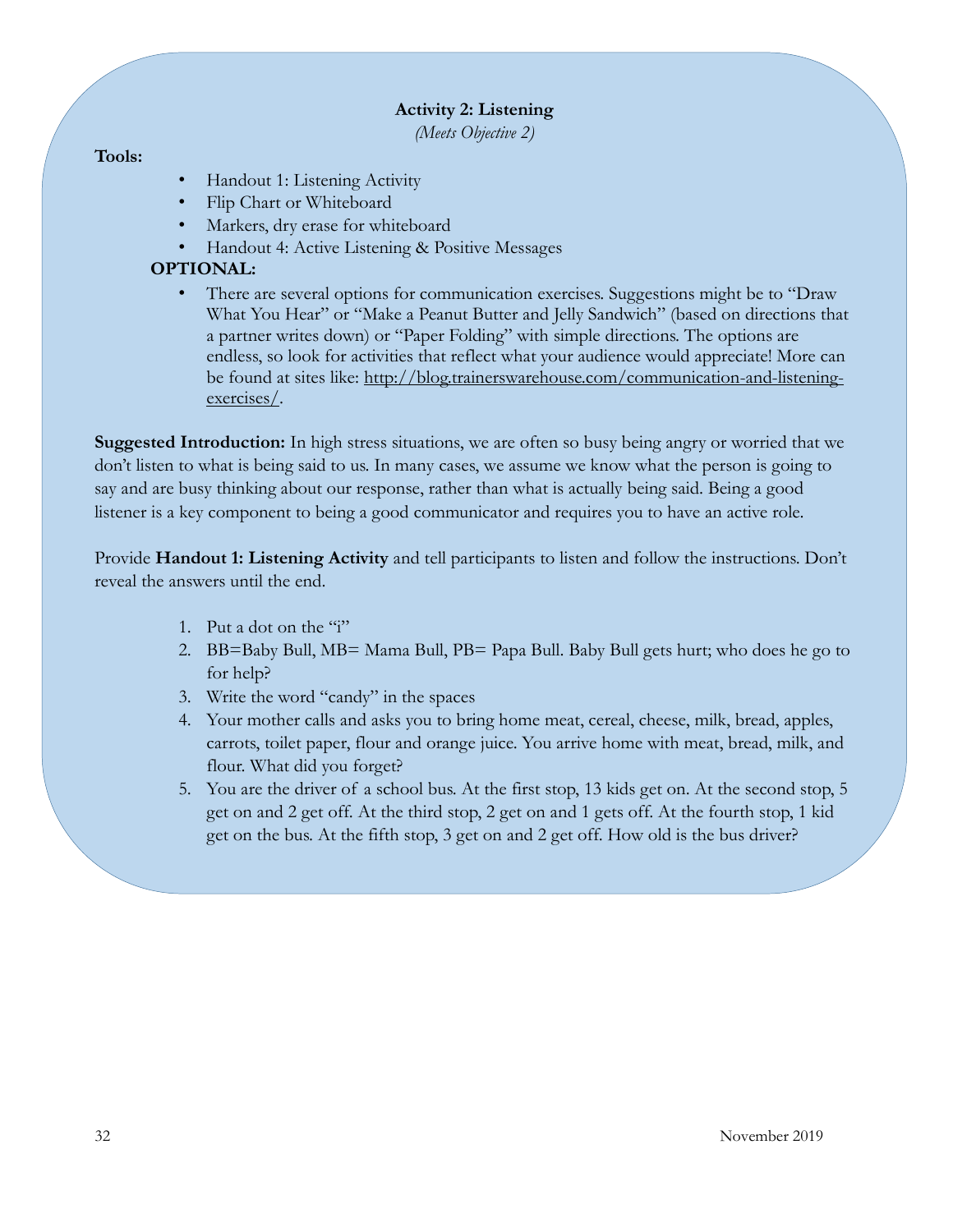## **Activity 2: Listening**

*(Continued)*

When everyone is finished, briefly discuss the responses listed on the activity sheet. This activity can help participants to experience how hard it can be to really listen.

- 1. I didn't say exactly how to "put a dot on the "i". While some people may have interpreted this to mean dotting the "i", others may take it literally and place the dot on the "i". (Demonstrate on a flip chart or white board.) There are opportunities for misunderstanding, even in very basic communication.
- 2. A bull is an intact male, so the answer is probably Papa Bull, since there's no such thing as a Mama Bull.
- 3. Some people might take this literally and put the letters in the spaces like this C\_A\_N\_D\_Y – not on the lines. (Write on flip chart or whiteboard.) We tend to filter everything we hear through our own personal biases. Is one more correct than the other?
- 4. Missing: cereal, cheese, apples, carrots, toilet paper, and orange juice. Did anybody get this? Sometimes we give too much information at once, which allows for critical pieces of information to get lost.
- 5. Who is the bus driver? Since "you're the bus driver", the answer is your own age. What got in the way of you hearing this? When we speak off-topic (who got on and off the bus was not relevant), critical information is lost.

Ask participants for examples of how this miscommunication could happen with landlords, roommates or neighbors. Ask participants what would have helped with the communication process in the above statements. Offer **Handout 4: Active Listening & Positive Messages** as a tip sheet to help with communicating more effectively.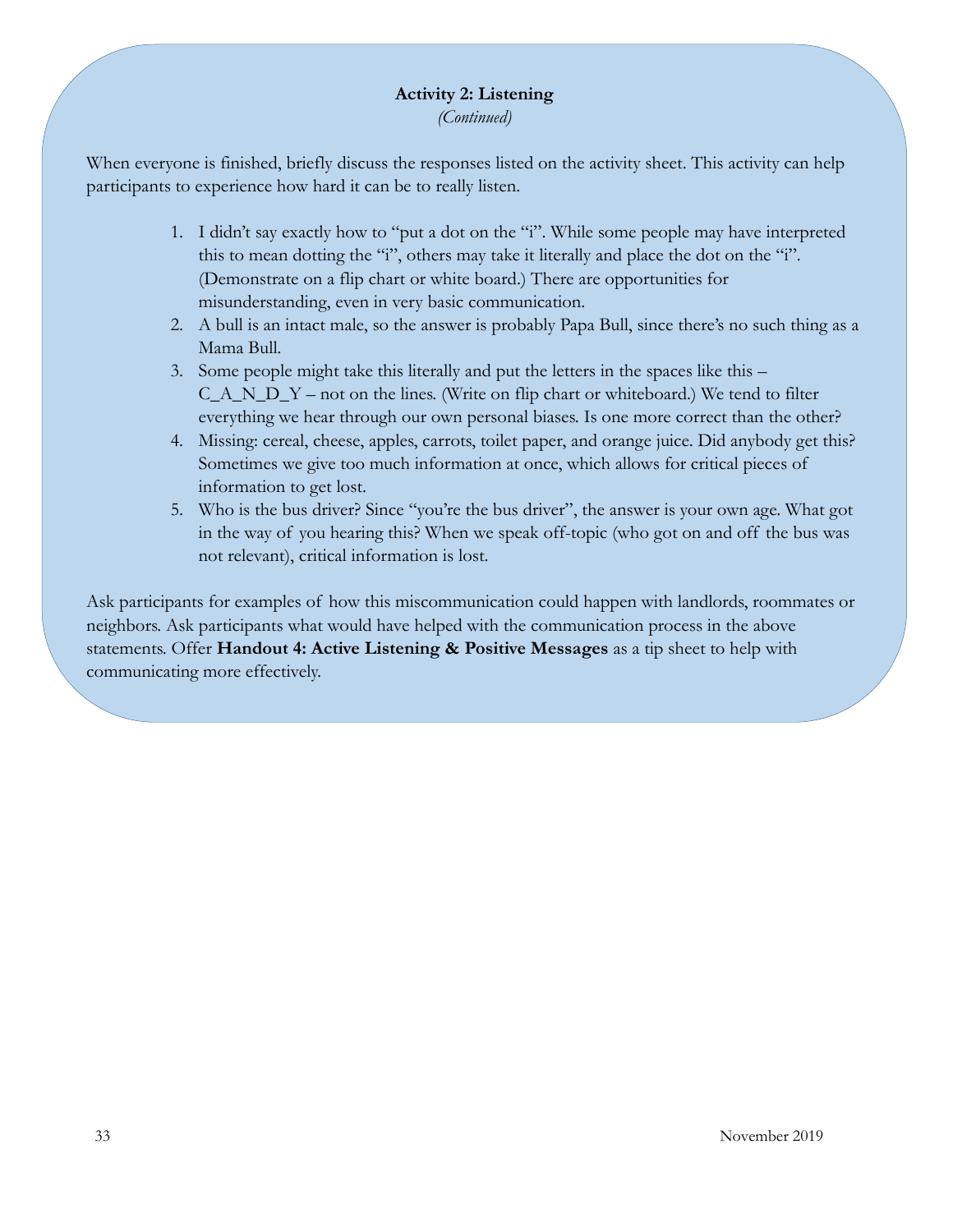#### **Activity 3: Formulating and Using "I" Statements**

*(Meets Objective 3)*

**Tools:**

- Handout 2: "I" Messages
- Handout 3: Feelings Chart
- Handout 4: Active Listening & Positive Messages
- Handout 5: "I" Messages Scenarios
- Flip Chart or Whiteboard
- Markers, dry erase for whiteboard

Communicating with "I" messages helps train our brain to make smarter choices which helps to deflate barriers to communication. Positive messages go a long way toward solving communication problems. For both options of **Activity 3**, it is important to note that this is the formula to help train our brains to *respond*, not *react*. Anger and stress are natural responses to fear and pain, which can make it harder to communicate.

**Suggested Introduction:** Just as our emotions can get in the way of listening, they can also get in the way of clearly expressing ourselves. This activity provides some ideas how participants can more successfully communicate their needs and concerns when it is important to be heard. This technique is sometimes referred to as the "I" Message technique, because it stresses speaking for yourself – saying what you feel and what you need.

Have you ever tried to confront someone and planned to be very clear with your communication? Maybe you started the conversation with "You said you would fix the lock on the door". When we have strong feelings in conflict, especially anger, we often use "You" statements. These are statements that start with "You" and they tend to accuse, blame, or belittle someone. When this happens, typically the conversation turns into a heated argument and people get defensive. "You" messages generally irritate people and can derail the conversation very quickly. People focus on their emotions and feeling and not at all on what you intended to say. As Maya Angelou once said, "People will forget what you said, people will forget what you did, but people will never forget how you made them feel."

It IS possible to express strong feelings without increasing the conflict by using "I" messages. They help keep the conversation moving in the right direction. We can express our feelings (frustration, disappointment, anger, etc.) and needs without sounding accusatory.

"I" messages usually begin with the words "I feel" so you don't come across as being critical of the other person. They tell the other person your own feelings, what happened for you to feel this way, and what can be done to help change the situation. "I" messages help you take responsibility for your own ideas and feelings instead of blaming the other person. We always have a choice in how we respond or react; it does take a lot of practice to use "I" messages. **Handout 4: Active Listening & Positive Messages** suggests other things to keep in mind when formulating "I" messages.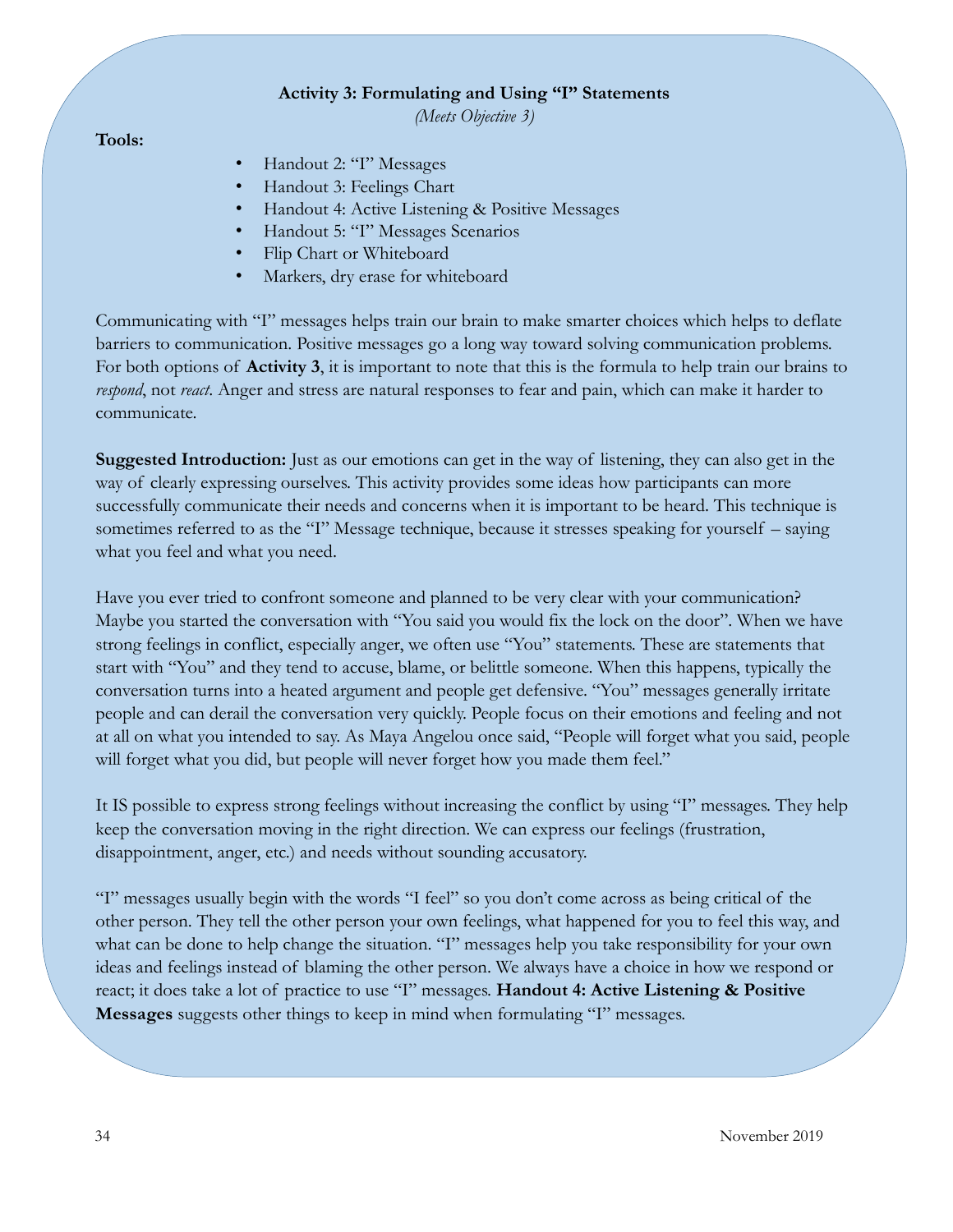#### **Activity 3: Formulating and Using "I" Statements**

*(Continued)*

Failing to talk things over the landlords, roommates and neighbors can result in misunderstanding, hurt feelings, and arguments. Learning to communicate clearly and honestly can keep things from getting out of control. Follow this template as you learn how to communicate in a positive way; asking for your needs to be met.

Provide **Handout 2: "I" Messages**, **Handout 3: Feelings Chart**, and **Handout 4: Active Listening & Positive Messages**. Write the following on the flip chart or whiteboard:

- When \_\_\_\_\_\_\_\_\_\_\_\_\_\_\_\_\_\_\_\_\_\_\_\_\_\_\_\_\_\_
- $\bullet$  I feel
- Because **Legal According to the Contract Oriental**
- Would you please \_\_\_\_\_\_\_\_\_\_\_\_\_\_\_\_\_\_\_\_\_\_

Provide **Handout 5: "I" Messages Scenarios**. Practice writing "I" messages in a large group, small group, or individually. Fill in the blanks on **Handout 2: "I" Messages**. Remind participants to not use any hidden "You" messages. Instead, focus on the importance of identifying your feelings (**Handout 3: Feelings Chart**) and the facts.

Potential Responses to these scenarios may include:

**Scenario 1 – When I have water dripping through my bathroom ceiling, I feel annoyed because it's** creating a mess and I'm worried about falling on the slippery floor! I'm also concerned for the safety of my family. Would you please fix it today? The leak needs to be stopped.

**Scenario 2** - When I'm trying to sleep and there is so much noise in the hallway, I feel tired and annoyed because I work the night shift and am trying to sleep during the day. Could you please have your children play somewhere else or stop screaming?

**Scenario 3 -** When I can't pay my bill on time, I feel ashamed. Due to my hours being cut at work, I've been unable to keep up with my bills. Would you please allow me to pay \$50 a month until I can figure out a way to make more money? What type of payment plan can I get on?

**Scenario 4 –** When I moved in, I was promised new screens for my windows, especially since it's a housing code violation. I feel annoyed, because I haven't been able to open my windows all summer long while I've waited for the screens to be installed. Would you please replace them or update me on the status of them by Friday?

**Scenario 5 – When we moved in together, we were friends. I feel concerned and frustrated, because the** tension is so high between us. Would you please help me figure out what we can do to get through the next five months of our lease without hurting each other?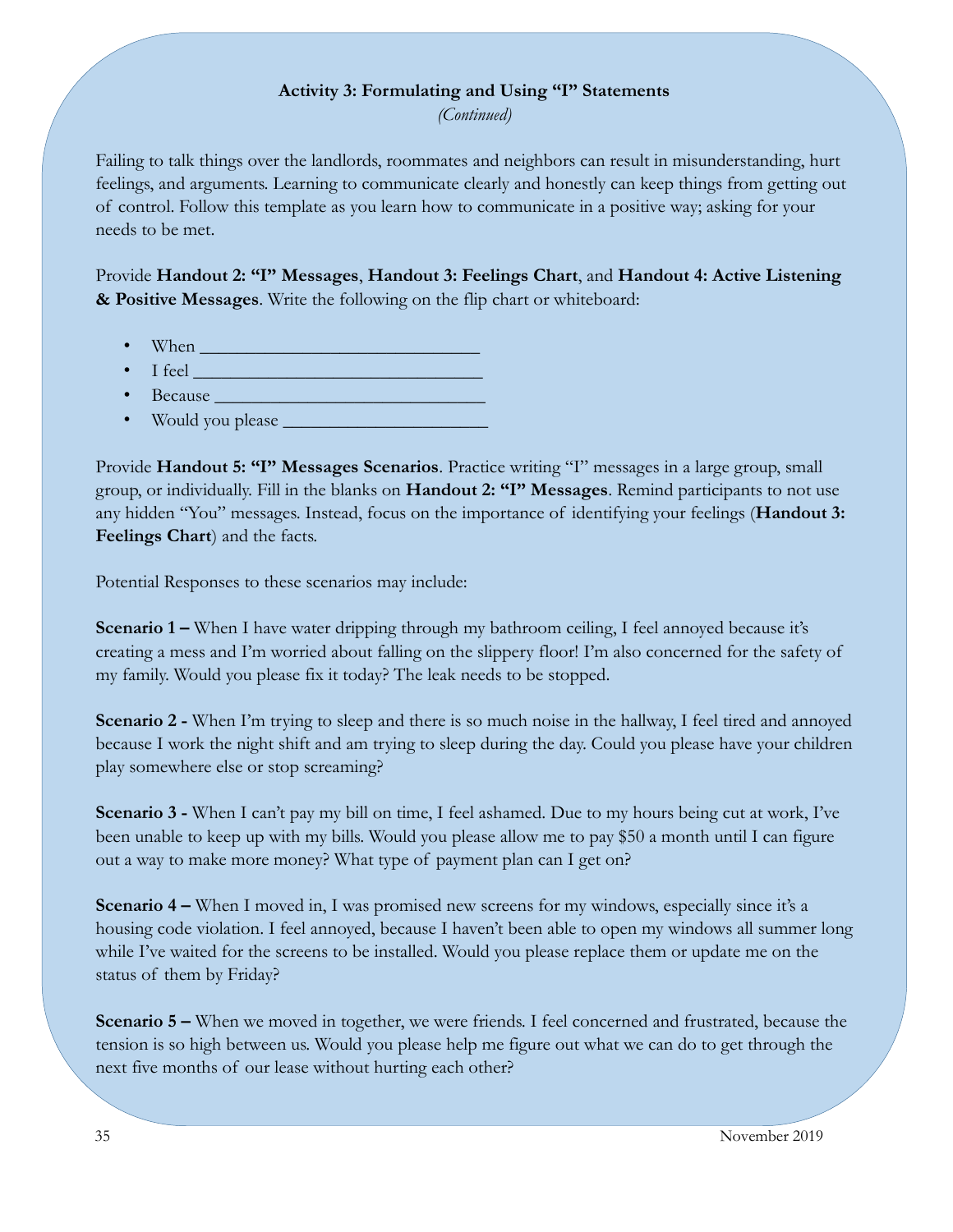#### **Activity 4: When Repairs Are Needed**

*(Meets Objective 1)*

#### **Tools:**

- Handout 5: "I" Messages Scenarios
- Handout 6: When Repairs Are Needed Fact Sheet
- Handout 7: Sample Letter Requesting a Repair (This sample letter requests that a landlord make a repair and can be helpful when thinking how to document your request in this "business relationship".)

Use **Scenarios 1** and **4** on **Handout 5: "I" Messages Scenarios** to have participants think about how to handle the situation if the "I" Message Technique doesn't work.

Share **Handout 6: When Repairs Are Needed** and **Handout 7: Sample Letter Requesting a Repair** and discuss with participants.

#### **Activity 5: Living with a Roommate**

*(Meets Objective 1)*

#### **Tools:**

- Handout 8: Life Skills
- Handout 9: Roommate Agreement
- **OPTIONAL:**
	- Roommate Agreement from the T.V. show The Big Bang Theory: <https://www.youtube.com/watch?v=RVtlx1JCSg8>

If your participants plan to live with a roommate, discuss **Handout 8: Life Skills** and provide **Handout 9: Roommate Agreement.**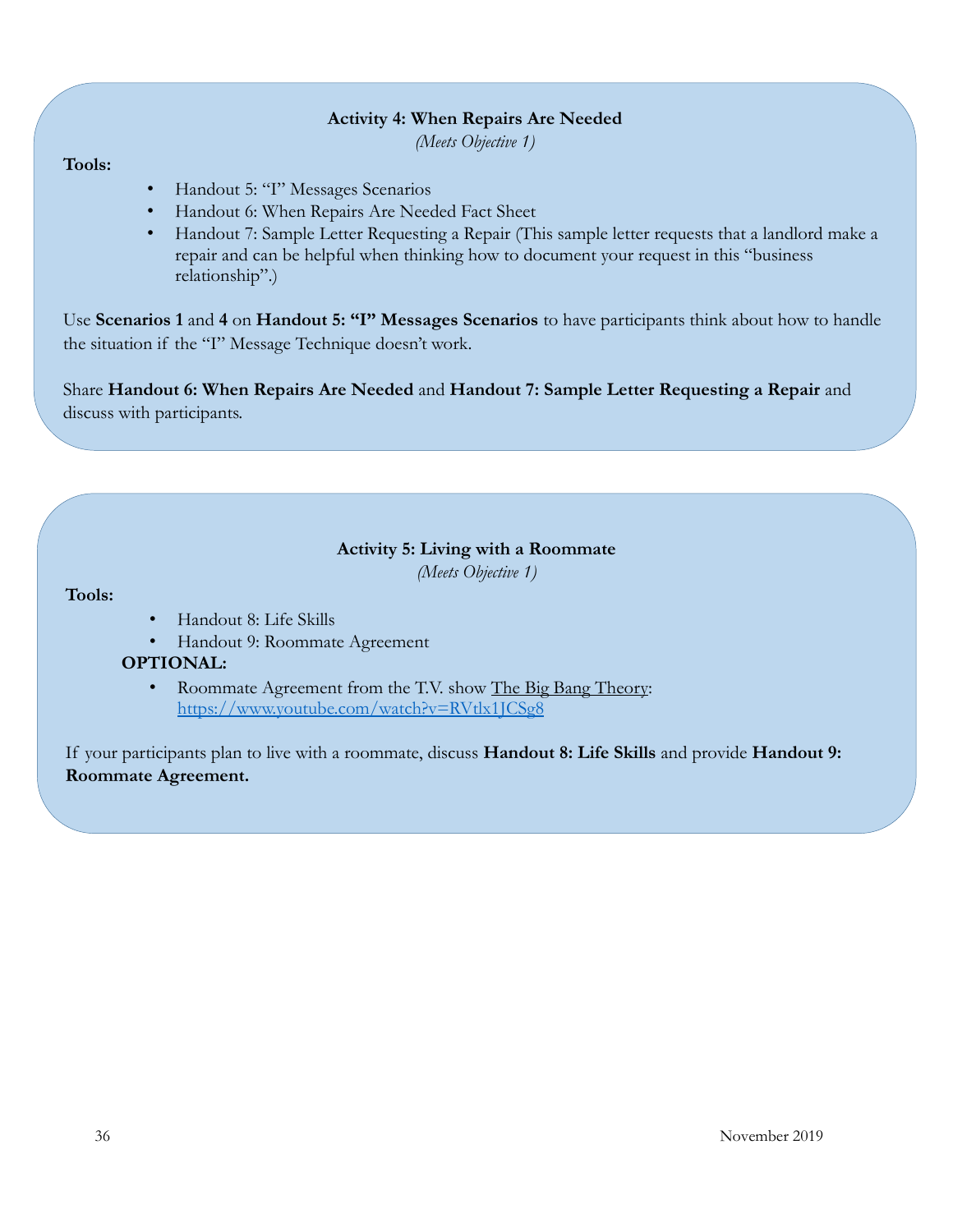## **Module F – Rental Agreements: Moving In, Moving On**

*This module focuses on the legal aspect of renting and common problem areas: rental agreements, security deposits, notices and evictions.* 

Participant Objectives:

- 1. Increase ability to read and understand a rental agreement
- 2. Gain knowledge of legal procedures related to rental agreements
- 3. Understand procedures to follow when ending a rental agreement
	- 4. Increase understanding of the importance of rental records

## **Before beginning the module, provide each participant with a copy of the Overall Handout.**

**Note to Instructors: Prior to teaching the module, instructors are encouraged to assemble a list of local resources to help participants with questions about their rental agreements and review references listed. It is imperative that the Instructor does not give legal advice to participants.**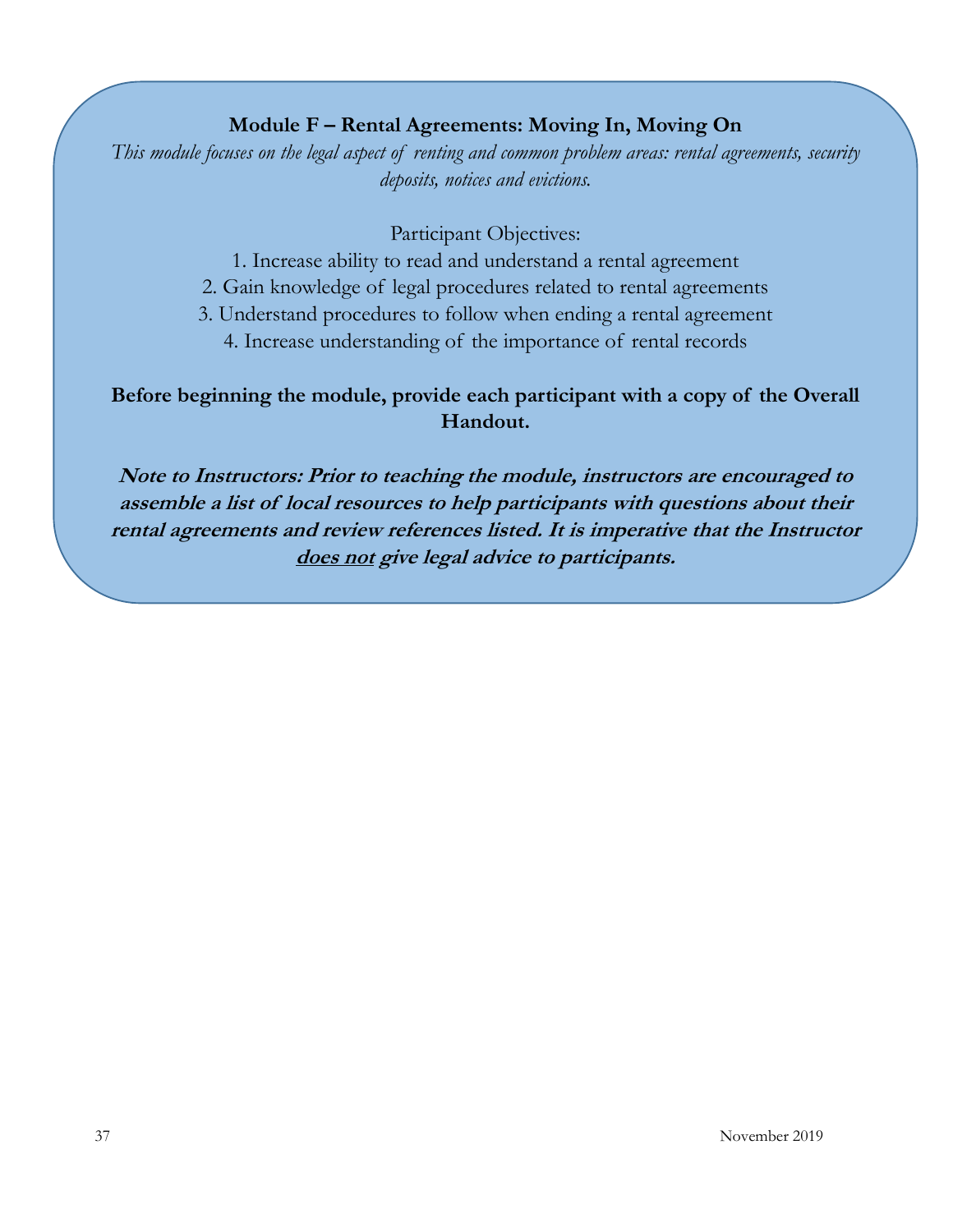#### **Activity 1: Completing the Rental Agreement**

*(Meets Objective 1)*

#### **Tools:**

- Handout 1: Sample Rental Agreement and Smoke Detector Notice
- Handout 2: Rental Agreement Checklist
- Instructor Materials: Rental Agreement Checklist Answer Key

#### **OPTIONAL:**

• Handout 3: Non-Standard Rental Provisions

**Suggested Introduction:** A rental agreement is a legal contract, whether written or oral, between the landlord and tenant. The terms of the agreement explain what the landlord expects of the tenant and what the tenant expects of the landlord. Ask for a written agreement. Written agreements give you a record of the terms and are easier to enforce if there is a problem.

Signing a rental agreement means you will follow the terms explained in the agreement. White it may be tempting to just sign the agreement so you can move in, it is very important to read and understand it to know when rent is due, what utilities you will be paying, how long the agreement lasts, and more! Don't feel pressured to sign one that you haven't read completely and/or discussed with the landlord. If you don't feel comfortable reading and understanding the rental agreement, ask a friend or family member to help you.

Most written rental agreements use a standard form; however, some landlords add extra conditions to a rental agreement that are handwritten, typed into, or attached. This is legal, but occasionally the terms are not legal. Very carefully read any language that is added to the pre-printed rental agreement. If it doesn't seem fair to you, check with an attorney or one of the resources listed on the **Overall Handout**. Your rental agreement is a very important document to keep and refer to throughout your tenancy. Keep it secure with your other rental documents.

After introducing participants to the topic, ask them to work in pairs. Distribute copies of **Handout 1: Sample Rental Agreement and Smoke Detector Notice** and **Handout 2: Rental Agreement Checklist**. Handout 1 has been completed for the "Smith family". On the left-hand side of the Rental Agreement, you will see that each of the lines of the Rental Agreement have been numbered. Handout 2 identifies a number of things to look for in the agreement the Smith family signed. For each of the items on the checklist, identify the line where the information is found and the answer to the question. Following the completion of this task, facilitate a discussion using the **Instructor Materials: Rental Agreement Checklist Answer Key**.

**OPTIONAL:** Provide **Handout 3: Non-Standard Rental Provisions**. Some property owners, especially those with many properties, will also include a "Non-Standard Rental Provision" Agreement with the Rental Agreement. This document details charges the landlord may assess and withhold from security deposits. Share copies of this document and review the types of charges a landlord may deduct from the security deposit.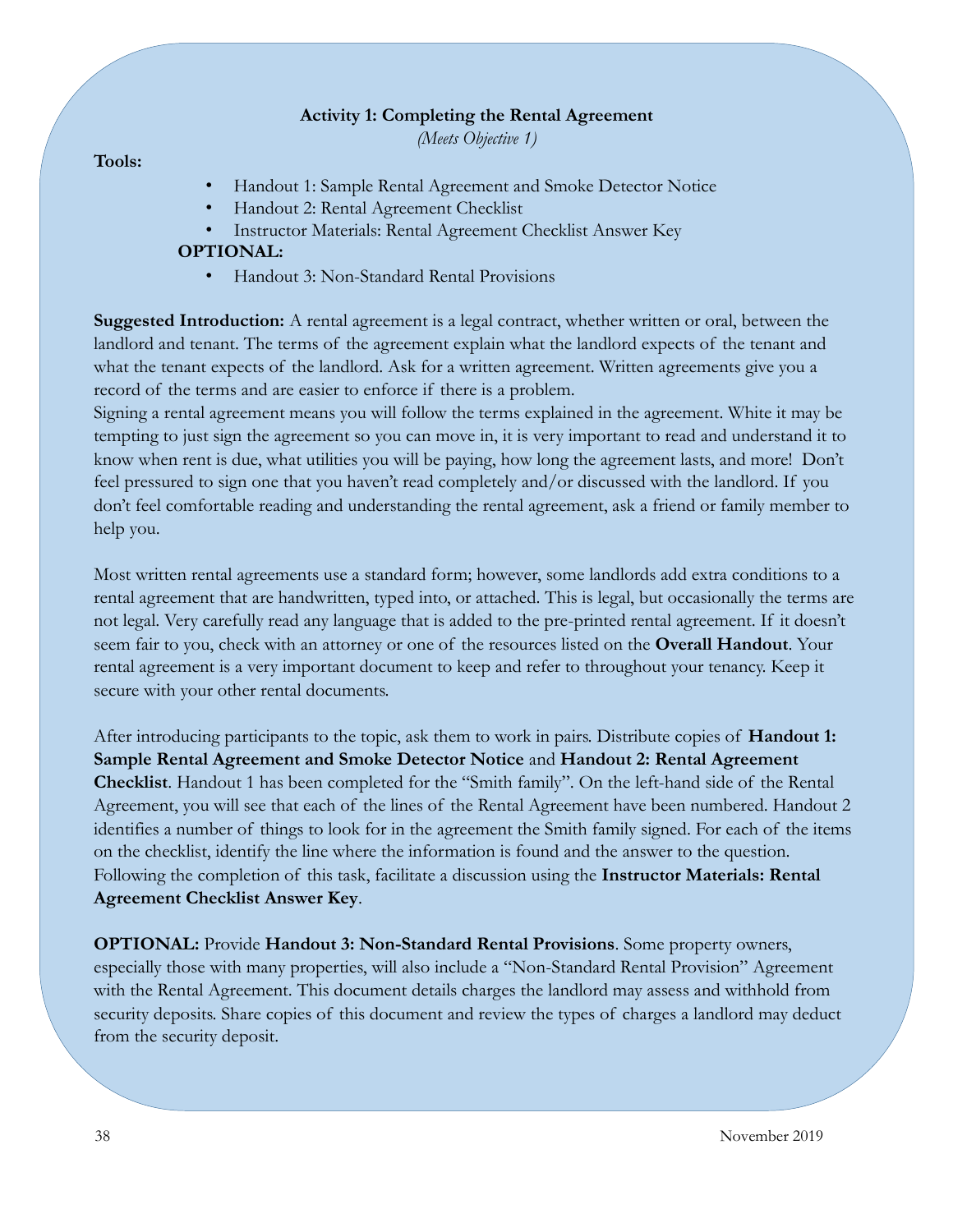#### **Activity 2: Rental Agreement Language**

*(Meets Objective 1)*

#### **Tools:**

• Handout 4: Rental Agreement Language (Matching Format)

#### **OR**

- Instructor Materials: Rental Agreement Language (Card Sort Format)
- Instructor Materials: Rental Agreement Language Answer Key
- Instructor Materials: Background Information

**Suggested Introduction:** A written rental agreement includes many legal terms and language that may seem "foreign". As you sign the rental agreement, it is important to know what the terms mean. As we explore the topics of moving in and moving out, we'll take a look at some of the terms related to each topic.

This activity may be done individually with paper and pencil or in pairs using the cards. Distribute copies of **Handout 4: Rental Agreement Language** or the **Instructor Materials: Rental Agreement Language**  cards. If working in pairs, note that the cards will need to be cut and put into envelopes for each group. Ask participants to match the moving in terms with the definitions. Review the matches and provide additional information on the terms from the **Instructor Materials: Rental Agreement Language Answer Key** and the **Instructor Materials: Background Information**.

### **Activity 3: Written Rental Agreements** *(Meets Objective 1)*

#### **Tools:**

• No Handouts

**Suggested Introduction:** The Rental Agreement we examined provided detailed information on paying rent, who is in charge of the smoke detector, and when the landlord can enter the property. There are many rental agreement types and the model we used is just an example. Some landlords use verbal agreements with their tenants. Thinking about all the things we've talked about and seen in the Smith's Rental Agreement, what do you think are some of the advantages of having a written rental agreement?

Brainstorm answers with participants and summarize/supplement their responses with:

- Easier to enforce if there are problems
- Avoids disagreements when memories differ
- Provides a record of the conditions the landlord and tenant agreed to
- Protects tenants from changes in rent or rental conditions that occurred after move-in

When a landlord does not offer a written rental agreement, you may want to record the conversation using your phone or confirm the details of the agreement by sending an email or text message saying, "just confirming [insert terms of agreement] is what we discussed. Let me know if that's not accurate". Another option would be to bring a standard rental agreement form to your meeting with the landlord and ask the landlord to sign it.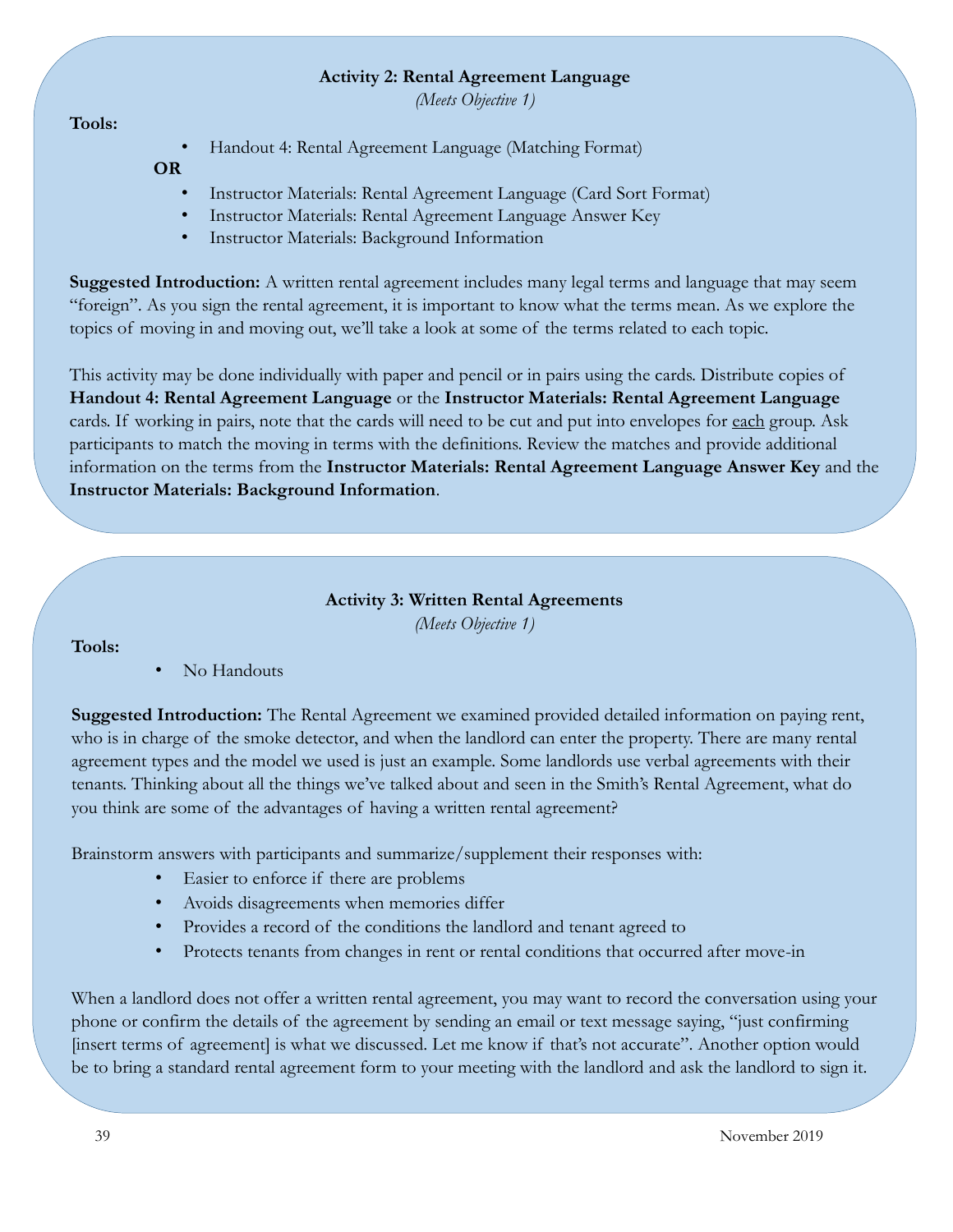#### **Activity 4: Moving On Quiz**

*(Meets Objective 2)*

#### **Tools:**

- Handout 5: Moving On Quiz
- Instructor Materials: Moving On Quiz Answer Key

**Suggested Introduction:** Ending a rental agreement ideally occurs at the end of the term of the agreement. However, sometimes tenants want to leave the property before the term is over and sometimes the landlord wants the tenant to move out. A rental agreement is a legally binding contract, so both parties have obligations to each other as stated in the terms of the agreement. Maine Landlord Tenant Law defines proper notifications and procedures to follow when ending rental agreements. You can also consult a lawyer on how to terminate a lease.

Distribute copies of **Handout 5: Moving On Quiz**. Have participants work individually or in pairs to complete the quiz. Following the completion of this task, facilitate a discussion using **Instructor Materials: Moving On Quiz Answer Key**.

Discuss best practices when a tenant wants to leave the property at the end of the rental agreement term. It is recommended that the tenant notify the landlord of their intent to vacate the premises ahead of time. The notice given to the landlord will depend on the type of rental agreement you have: annual, month-tomonth, etc. Read your rental agreement to know what is expected of the tenants when they end the agreement. This helps protect your right to the return of your security deposit, as well as not being charged for rent after you move out. Keep a copy of the notice you give the landlord.

If you need to vacate the property before the rental agreement term ends, talk to your landlord about your options. Find out if you can end the lease early, sublet the property, or if they can offer/have another solution. You can also consult a lawyer about your options.

Likewise, when a landlord wants a tenant to vacate the property at the end of the agreement, the landlord will usually provide written notice of this intent. If the rental agreement has an automatic renewal, the terms of the initial rental agreement remain in place. If a tenant violates a provision of the rental agreement, the landlord must notify the tenant of the violation and follow state laws regarding right to cure the violation or begin the process of evicting the tenant.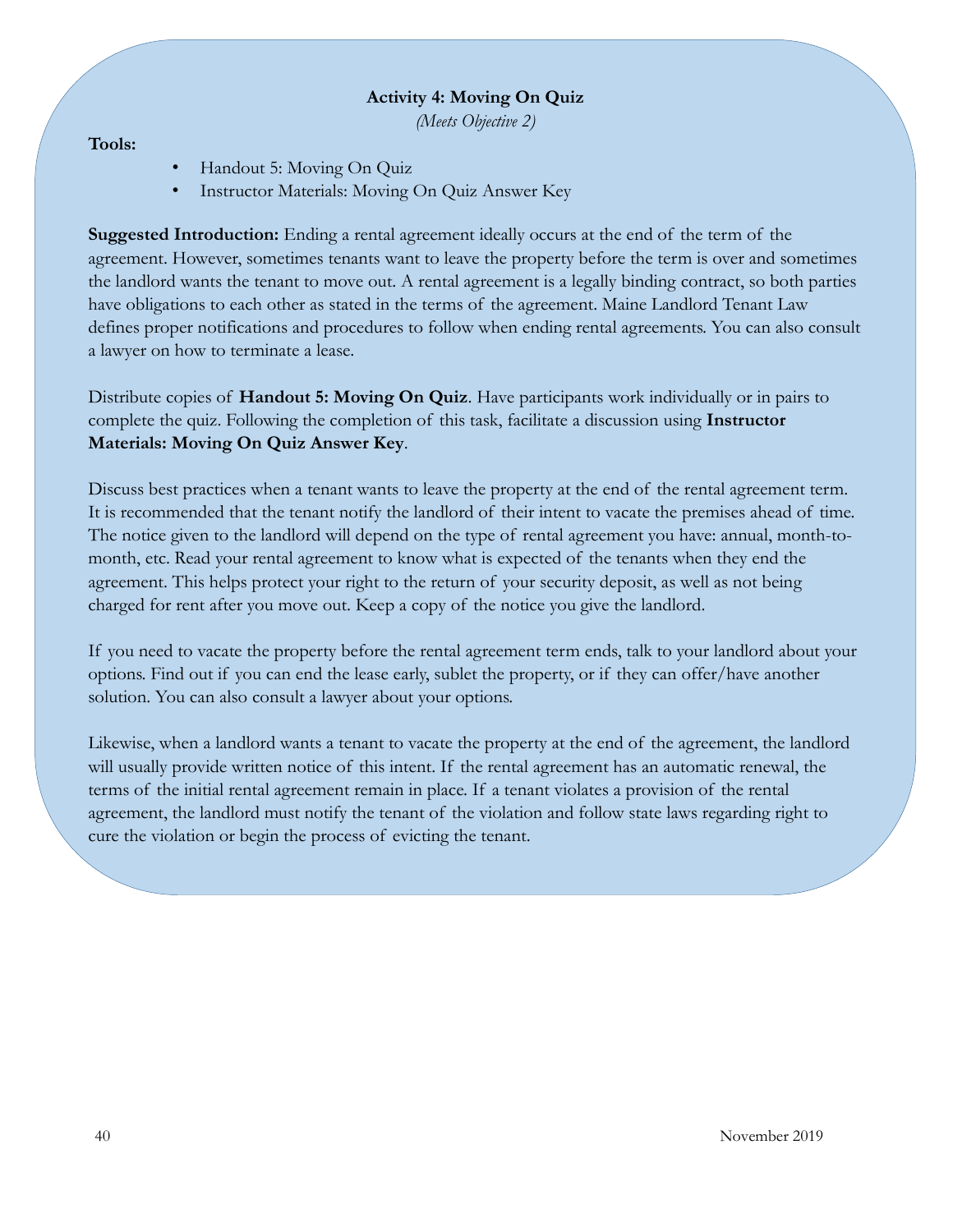#### **Activity 5: Security Deposit and Deductions**

*(Meets Objective 3)*

**Tools:**

• Handout 6: Security Deposit Deduction Letter

**Suggested Introduction:** The security deposit paid to a landlord when a tenant moves in is "insurance" should the tenant miss paying rent or damages the property. Maine landlord/tenant law requires the landlord to deliver or mail the security deposit, less any amounts withheld, to the last known address of the tenant within 30 days after you move out and return the keys. If you are a tenant-at-will, your landlord has 21 days after you move out and return the keys. The landlord may withhold money from the security deposit for tenant damages to the property that aren't just "normal wear and tear" or if you owe the landlord rent when you move out.

Disputes over security deposits are a common problem between landlords and tenants. As discussed in **Module** D, The check-in/check-out form is an important tool in getting back your security deposit. As you get ready to move, determine how does the property compare versus how it looked when you moved in? Complete the check-out portion of the form, take pictures, and/or walk through the property with your landlord. If possible, return the keys to the landlord in person and get a receipt. This lets the landlord know you are no longer living in or using the property. Provide the landlord with a written and dated forwarding address or tell them to send the deposit to your old address and put in a forwarding request with the Post Office. Keep a copy of what you have shared. Be sure to clean and remove all of your belongings.

Distribute **Handout 6: Security Deposit Deductions Letter**. This is an example of a security deposit letter from a landlord. Deductions are itemized and the amount of the security deposit returned to the tenant is listed. If a landlord does not follow the laws on the return of a security deposit, a tenant may be able to sue the landlord for double the amount of the security deposit or double the amount of the security deposit which was wrongfully withheld. It may be important to seek legal advice if there is a dispute.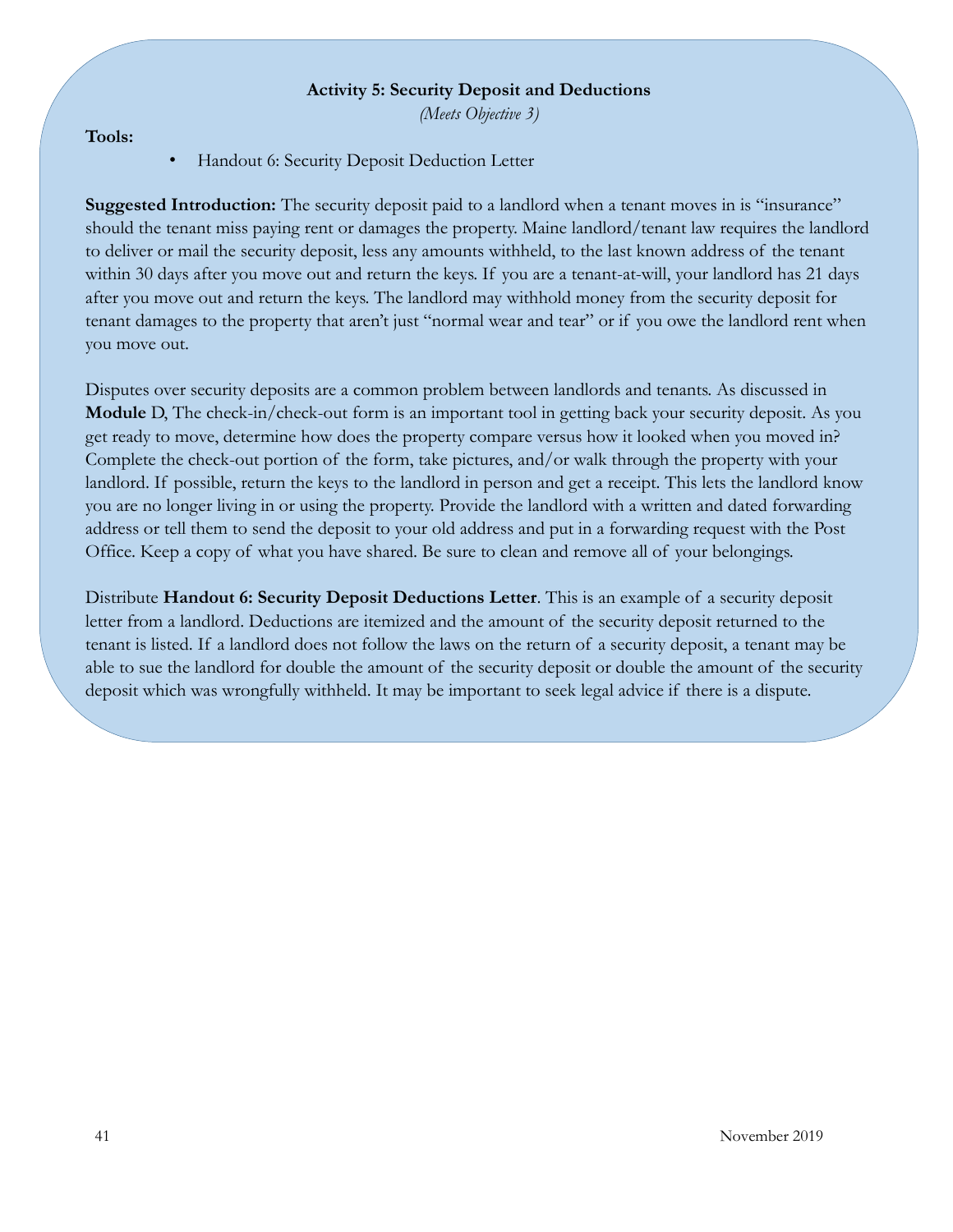#### **Activity 6: Eviction Process**

*(Meets Objective 3)*

**Tools:**

• Handout 7: General Eviction Process Chart

**Suggested Introduction:** Eviction is the legal process a landlord may follow when a tenant has violated a term of the rental agreement and has not corrected the violation. The process begins as the landlord notifies the tenant of the violation and provides a notice to remedy (cure) the violation or to move out of the rental unit. If the tenant does not fix the violation within the specified timeframe or move out, the landlord may begin an eviction process. It is illegal for a landlord to lock a tenant out, shut off their utilities, or force them out of the unit. The eviction process is outlined on **Handout 7**.

Provide **Handout 7: General Eviction Process Chart**. Review the flow chart with participants, emphasizing it is a legal, court driven process and not a landlord driven process. This chart is only an overview of the process. Participants with specific questions about evictions should consult an attorney. The purpose of this discussion is to help participants understand why they should avoid eviction. Ask participants to identify problems that occur if evicted. Some of the problems eviction can cause for tenants include:

- Eviction judgments result in long-term court records, which future landlords may check when you apply for new housing. Evictions are removed from Public Record after 7 years.
- Evictions may be posted on your credit report and can make it more difficult to get credit. They can remain on your credit report for 7 years.
- The eviction judgment may require you to pay double the rent you owe and statutory costs and fees, such as the filing fee, cost of service, and statutory attorney fees.
- To avoid the sheriff from executing the Writ of Possession, it is in your best interest to vacate the property as promptly as possible. Once the sheriff receives the Writ, they have to give you a copy. Within 48 hours of receiving a copy of the Writ, you must move out of the rental unit. If you do not move out, you will be considered a trespasser. The landlord then, and only then, has the right to have the police remove you by force and place your belongings in storage at your expense. Tenants in Maine have **7 days** after receiving a notice to recover abandoned property. The landlord must include a list of all abandoned items in the notice.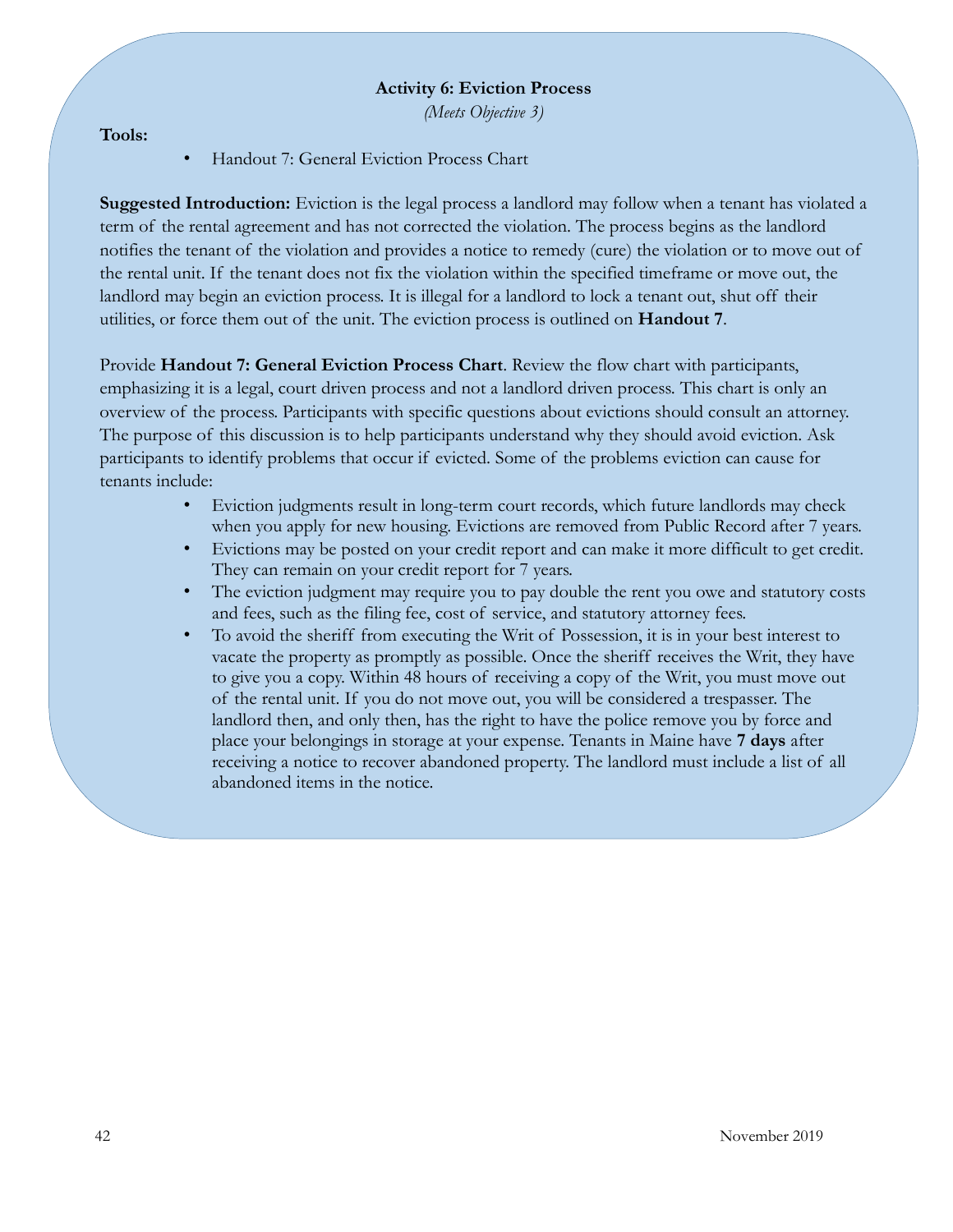#### **Activity 7: Notice and Eviction Language**

*(Meets Objective 3)*

#### **Tools:**

• Handout 8: Notices and Eviction Language (matching format)

#### **OR**

- Instructor Materials: Notices and Eviction Language (card sort format)
- Instructor Materials: Notices and Eviction Language Answer Key

**Suggested Introduction:** When problems occur between landlords and tenants, a landlord may issue a notice to fix the problem or vacate the property. Each type of notice has specific legal processes to follow. As we've discussed through the **Moving on Quiz** and the **General Eviction Process Chart**, it is important to know what each notice means, what is expected of the tenant with each notice, and the language of the eviction process.

This activity may be done individually with paper and pencil or in groups using the cards. Distribute copies of **Handout 8: Notices and Eviction Language** or **Instructor Materials: Notices and Eviction Language (card sort format)**. Ask participants to match the notice and eviction terms with the correct definitions. Review the matches and provide additional information on the terms from the **Instructor Materials: Notices and Eviction Language Answer Key**.

### **Activity 8: Rental Records** *(Meets Objective 4)*

#### **Tools:**

• Handout 9: Rental Records

## **OPTIONAL:**

- Sealable bags, folders, or envelopes
- Labels

**Suggested Introduction:** There are important documents to have and keep during a rental period. These documents help both tenants and landlords remember what agreements have been made, if and when rent was paid, how you have communicated with each other during the rental period, and the condition of the property when the tenant moved in/out. Communicating via email provides both the landlord and tenant with copies of who said what to who and when. If you are given paper copies of important rental documents, you can take pictures of them using your phone or a camera.

Brainstorm with participants about what documents would be important to keep. Provide **Handout 9: Rental Records** and suggest ways to retain the records such as a sealable bag, folder, or envelope. **OPTIONAL:** Print the list of rental records on a label and attach to a sealable bag, folder, or envelope. Provide each participant with this record holder, along with a Rent Smart Certificate of Completion.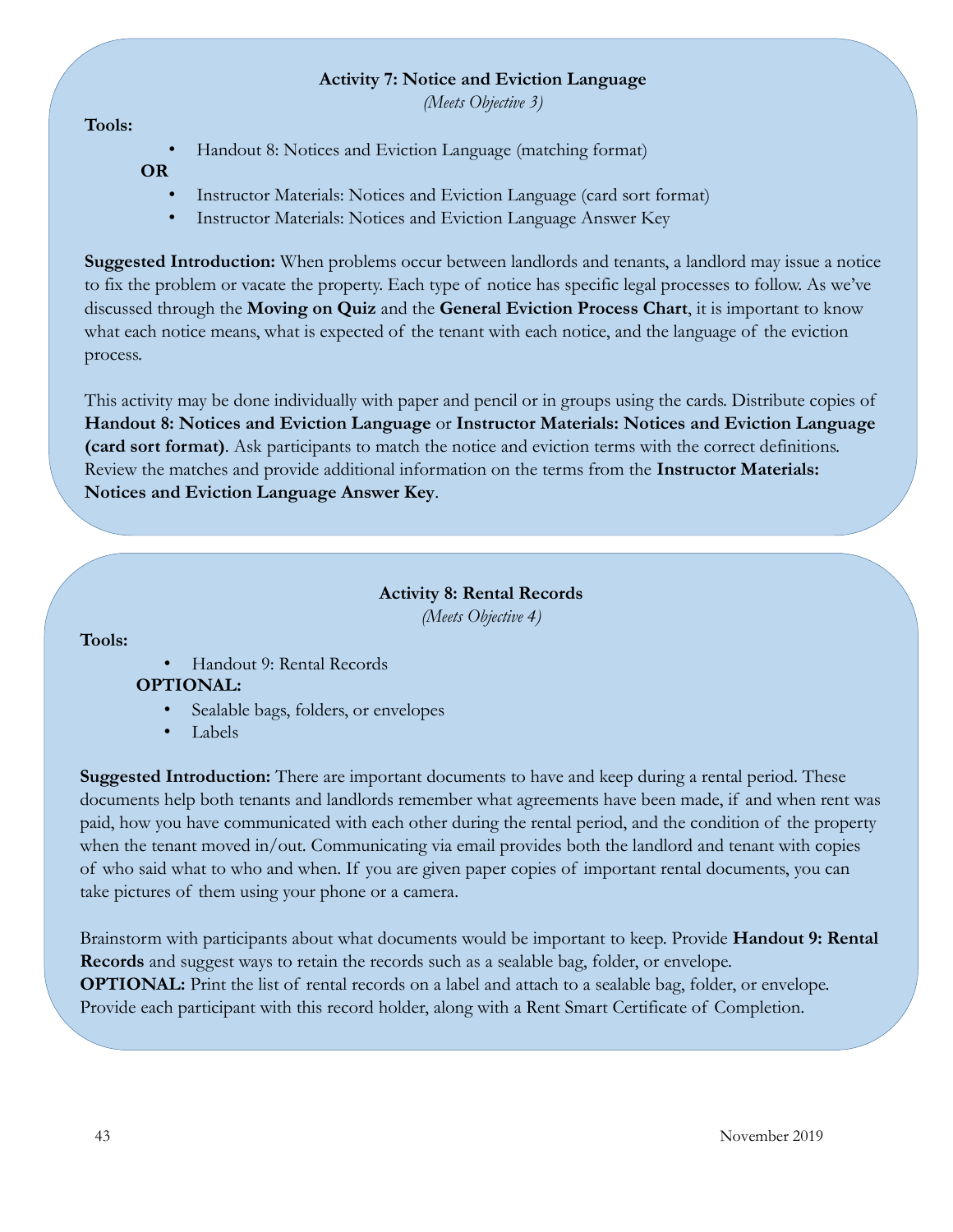## <span id="page-43-0"></span>Learning Assessments

Have participants learned the key concepts of the Rent Smart modules? The following questions or activities are recommended to assess participant understanding of the information covered in each module.

#### **Module A:**

- List 2 reasons why it is important to compare rental properties before making a selection?
- What are 2 monthly costs to keep in mind when determining the total monthly costs of a rental unit?
- What are your 2 main sources of income?
- What are your 2 largest expenses?
- What are 2 ways to track spending?
- What are 2 ways you could decrease expenses?

#### **Module B:**

- Identify at least two features that are important to them in rental housing. Discuss how these features will affect the way in which they shop for housing.
- List resources they would be likely to use in trying to find rental housing.
- Name at least two things they would inspect prior to making a decision to rent the property.
- Share how they will prepare themselves when talking to the landlord/property manager about a prospective rental unit.

#### **Module C:**

- Ask participants to list 4 things they would bring with them when filling out rental applications.
- Ask participants to list some ways a credit report can help a landlord when reviewing a new tenant
- Ask for a show of hands to the following questions:
	- o Do you have a better understanding of the information on a credit report?
	- o Do you know how to obtain a copy of your credit report?
- Ask participants to state one thing they plan to do to improve how a landlord would view their credit reports.

#### **Module D:**

- List the 4 Keys to Determining Responsibility.
- From the "Who is Responsible?" Activity—select two repairs—ask who is responsible and why for each.
- Ask participants to identify "What can happen if a tenant does not care for their living space?".

#### **Module E:**

- Identify the difference between an "I statement" and a "You statement".
- Share the formula for creating an "I statement".
- Identify ways to actively listen.